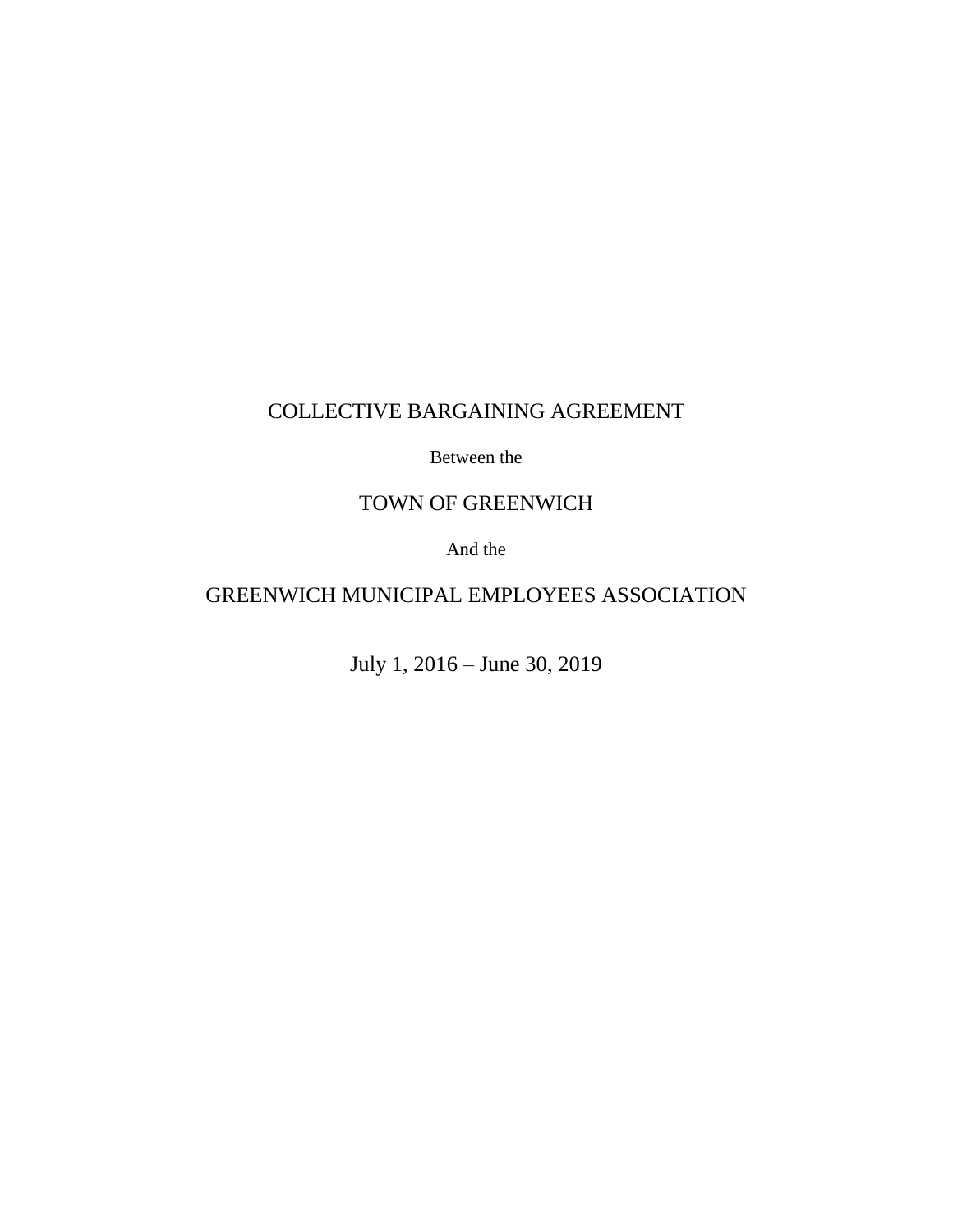# TABLE OF CONTENTS

|                   |                                                    | <b>PAGE</b>    |
|-------------------|----------------------------------------------------|----------------|
| <b>ARTICLE 1</b>  | <b>PREAMBLE</b>                                    | 1              |
| <b>ARTICLE 2</b>  | <b>RECOGNITION</b>                                 | 1              |
| <b>ARTICLE 3</b>  | <b>NOTICE</b>                                      | $\mathbf{1}$   |
| <b>ARTICLE 4</b>  | <b>CATEGORIES OF EMPLOYEES</b>                     | $\overline{2}$ |
| <b>ARTICLE 5</b>  | <b>WAGES</b>                                       | $\overline{4}$ |
| <b>ARTICLE 6</b>  | <b>COLLECTIVE BARGAINING</b>                       | 6              |
| <b>ARTICLE 7</b>  | <b>HOURS AND WORKWEEK</b>                          | 7              |
| <b>ARTICLE 8</b>  | OVERTIME, SHIFT DIFFERENTIAL, JURY PAY, COURT TIME |                |
|                   | PAY AND CALL OUT PAY                               | 9              |
| <b>ARTICLE 9</b>  | TEMPORARY ASSIGNMENTS                              | 10             |
| <b>ARTICLE 10</b> | <b>HOLIDAYS</b>                                    | 11             |
| <b>ARTICLE 11</b> | <b>SICK LEAVE</b>                                  | 12             |
| <b>ARTICLE 12</b> | <b>VACATION</b>                                    | 15             |
| <b>ARTICLE 13</b> | <b>EMPLOYEE ACCOUNTS</b>                           | 17             |
| <b>ARTICLE 14</b> | <b>INSURANCE</b>                                   | 17             |
| <b>ARTICLE 15</b> | <b>CLOTHING AND SAFETY EQUIPMENT</b>               | 23             |
| <b>ARTICLE 16</b> | <b>TRANSPORTATION ALLOWANCE</b>                    | 23             |
| <b>ARTICLE 17</b> | <b>RETIREMENT</b>                                  | 24             |
| <b>ARTICLE 18</b> | <b>INJURY LEAVE</b>                                | 28             |
| <b>ARTICLE 19</b> | <b>BEREAVEMENT LEAVE</b>                           | 29             |
| <b>ARTICLE 20</b> | EXPENSES, CONFERENCES/CERTIFICATION                | 29             |
| <b>ARTICLE 21</b> | PERSONAL LEAVE                                     | 30             |
| <b>ARTICLE 22</b> | <b>HEALTH APPOINTMENTS</b>                         | 31             |
| <b>ARTICLE 23</b> | <b>GRIEVANCE PROCEDURE</b>                         | 31             |
| <b>ARTICLE 24</b> | <b>APPOINTMENTS</b>                                | 34             |
| <b>ARTICLE 25</b> | <b>DEDUCTION OF ASSOCIATION DUES</b>               | 37             |
| <b>ARTICLE 26</b> | <b>MAINTENANCE OF BENEFITS</b>                     | 38             |
| <b>ARTICLE 27</b> | LAY OFF AND RE-EMPLOYMENT                          | 38             |
| <b>ARTICLE 28</b> | <b>MISCELLANEOUS</b>                               | 41             |
| <b>ARTICLE 29</b> | <b>SUBSTANCE ABUSE TESTING</b>                     | 41             |
| <b>ARTICLE 30</b> | <b>EMPLOYEE EVALUATIONS</b>                        | 42             |
| <b>ARTICLE 31</b> | <b>COMPLIANCE WITH FMLA AND ADA</b>                | 42             |
| <b>ARTICLE 32</b> | EFFECTIVE DATE, RETROACTIVITY AND DURATION         | 42             |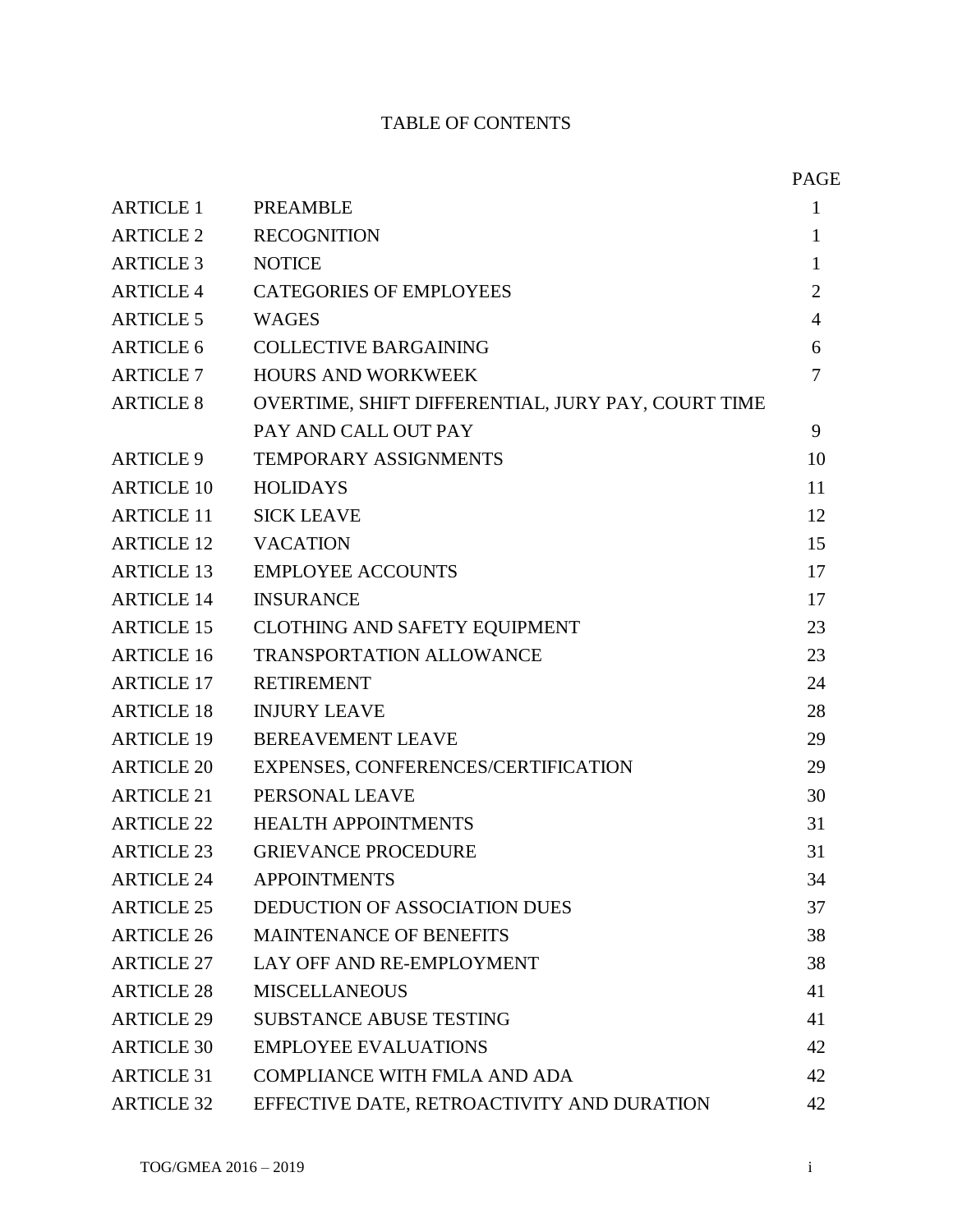# TABLE OF CONTENTS, continued

|                   |                                                   | Page |
|-------------------|---------------------------------------------------|------|
| <b>APPENDIX A</b> | <b>INDIVIDUAL GROUP PROVISIONS</b>                | 44   |
| <b>APPENDIX B</b> | <b>SERVICE FEES</b>                               | 45   |
| <b>APPENDIX C</b> | <b>CLASSIFICATION ALLOCATION TO SALARY GRADES</b> | 46   |
| <b>APPENDIX D</b> | SALARY SCHEDULE JULY 1, 2013 - JUNE 30, 2016      | 48   |
| <b>APPENDIX E</b> | <b>SALARY SCHEDULE FOOD SERVICE EMPLOYEES</b>     | 50   |
| <b>APPENDIX F</b> | \$10 POS ALTERNATIVE MEDICAL PLAN SUMMARY         | 51   |
| <b>APPENDIX G</b> | HIGH DEDUCTIBLE MEDICAL PLAN SUMMARY              | 53   |
| <b>APPENDIX H</b> | PRESCRIPTION DRUG PLAN SUMMARY                    | 56   |
| <b>APPENDIX I</b> | <b>DENTAL BENEFITS SUMMARY</b>                    | 57   |
| <b>APPENDIX J</b> | PUBLIC SAFETY DISPATCHER AGREEMENT                | 58   |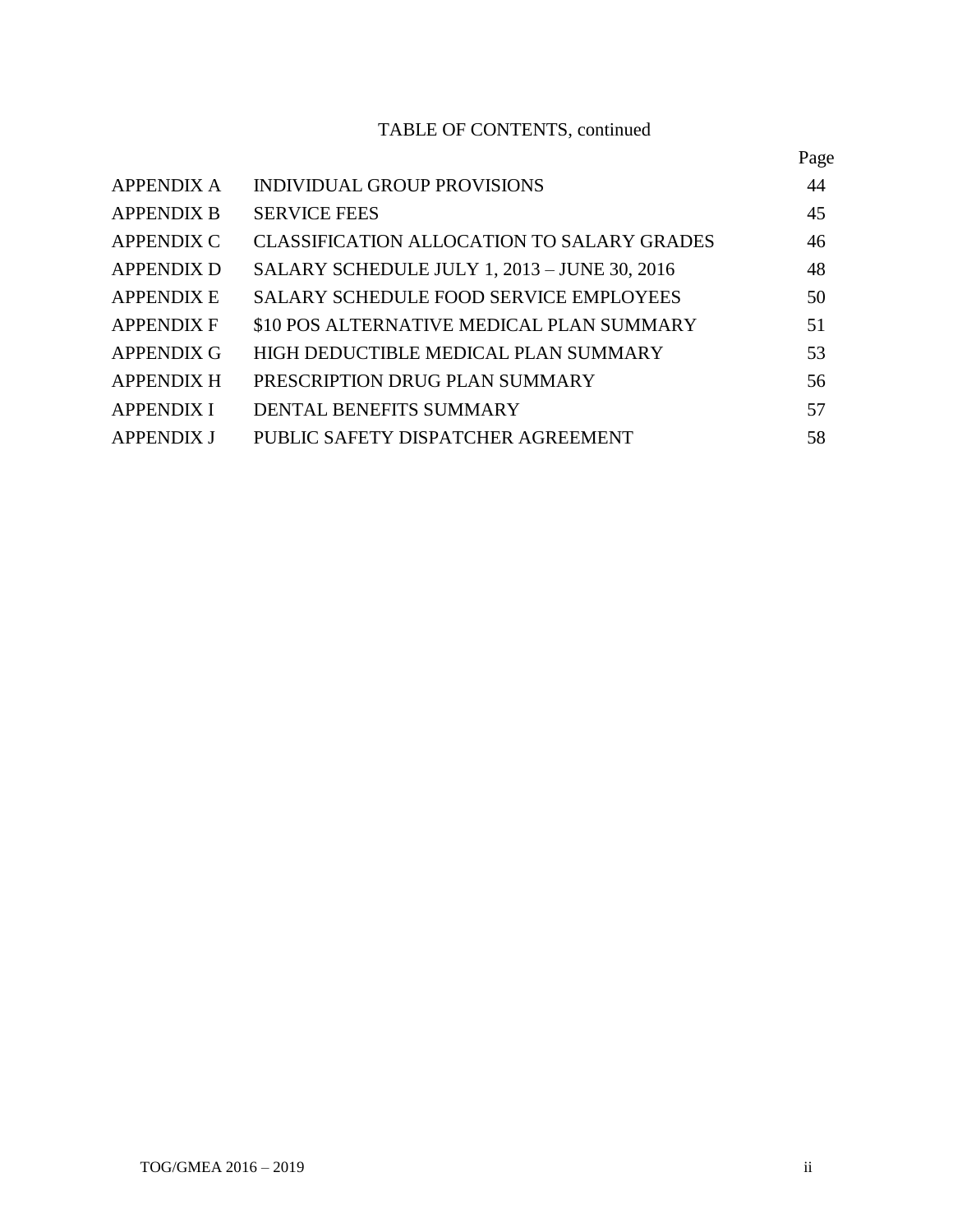The TOWN OF GREENWICH ("Town") and the GREENWICH MUNICIPAL EMPLOYEES ASSOCIATION ("Association") agree as follows:

#### ARTICLE I PREAMBLE

This Agreement is entered into between the Town of Greenwich and the Greenwich Municipal Employees Association. It is the intent and purpose of this Agreement to assure mutually sound and beneficial working and economic relationships between the parties hereto, to provide an orderly and peaceful means of resolving any misunderstandings or differences which may arise as to the terms of this Agreement, and to set forth herein the basic and full Agreement between the parties concerning rates of pay, wages, hours of employment and other conditions of employment.

# ARTICLE 2

# RECOGNITION

In accordance with Sections 7-467 to 7-477 of the Connecticut General Statutes, as amended, the Town of Greenwich hereby recognizes the Greenwich Municipal Employees Association as the sole and exclusive collective bargaining representative for the bargaining unit consisting of all full-time permanent employees and part-time permanent employees in the classifications set forth in Appendix C. Excluded from the bargaining unit are all other employees, including, but not limited to, individuals excluded pursuant to Sections 7-467 through 7-477 of the Connecticut General Statutes (MERA), and other employees as may be specifically set forth in this Agreement.

#### ARTICLE 3 NOTICE

The Town shall provide the Association with sufficient copies of the Agreement for distribution by the Association to all covered employees. The Town shall provide a copy of the Agreement to each newly hired covered full-time and part-time employee upon commencement of employment. The Town shall make available to employees for inspection other documents that relate to employee benefits and other terms and conditions of employment.

The Town shall provide the Association with an electronic copy of the current Collective Bargaining Agreement within thirty (30) days from the date said Agreement is executed by the parties.

The Association will be supplied with the names and addresses of new hires in permanent full-time and permanent part-time positions. Designated Association representatives will be provided with reasonable opportunity, within three (3) business days of hire, to meet with the new hires concerning Association membership. The Town shall forward to the Association a check each month for dues/service fee deducted from bargaining unit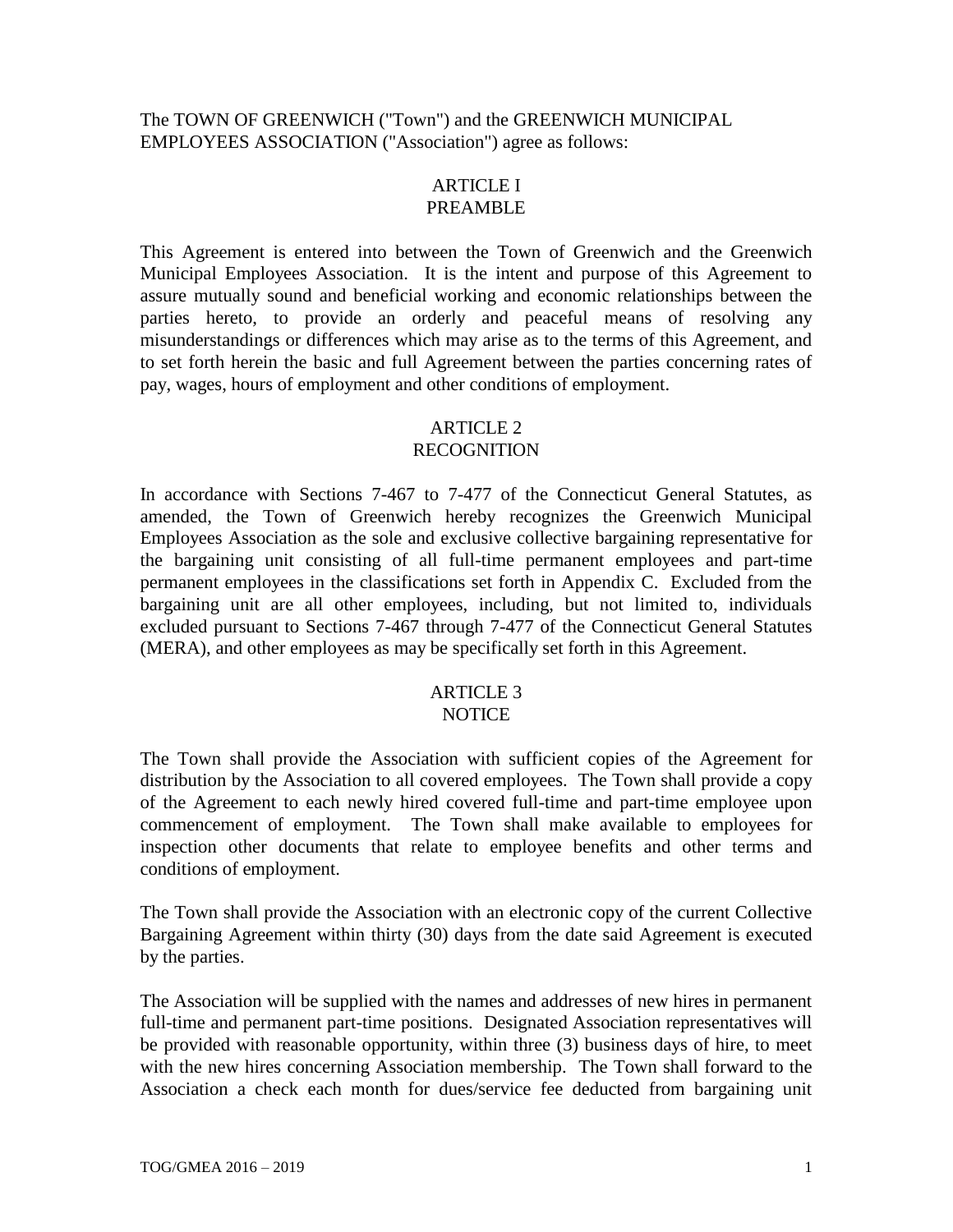employees that month. An alphabetical list of employees with the amounts deducted shall be forwarded with the monthly dues/service fee check. The Association may request, with reasonable advance notice and on a reasonable basis, an electronic list of all bargaining unit employees including address, job title, pay grade and step, hourly rate and department to which the employee is assigned. The Town shall provide the requested information within ten (10) business days from receipt of the request.

# ARTICLE 4 CATEGORIES OF EMPLOYEES

- A. The following definitions shall be used for the administration of this Agreement:
	- 1. Full-time permanent employees: An employee who has completed the probationary period for their position and works the standard workweek as defined by Article 7.
	- 2. Part-time permanent employee: An employee who has completed the probationary period for their position and works at least thirty-two (32) and a maximum of fifty (50) hours per bi-weekly payroll period. The maximum hours for Food Service employees of the Board of Education shall be sixtyfour (64) hours per bi-weekly payroll period.
	- 3. Probationary employee: All newly hired full-time and part-time employees, hired in classifications represented by this bargaining unit, shall be considered as probationary employees and must complete a probationary period consisting of six (6) months of work before attaining permanent employee status. Employees who are absent from work during their probationary period in excess of ten (10) work days may have their probationary period extended for a like period at the discretion of the department head.

During the probationary period, the probationary employee is considered an at will employee and may be disciplined, discharged, laid off or otherwise dismissed at the sole discretion of the appointing authority and neither the reason for, nor the disciplinary action, discharge, layoff, or dismissal may be the subject of a grievance.

Probationary employees shall be covered by the express provisions of the terms of this Agreement, except as otherwise specifically set forth in this Agreement.

4. Temporary employees: Full and part-time employees who are hired on a less than six- (6) month basis. Temporary employees shall not work more than twelve (12) months in any twenty-four (24) month period and not more than six months in the same department in any twelve (12) month period.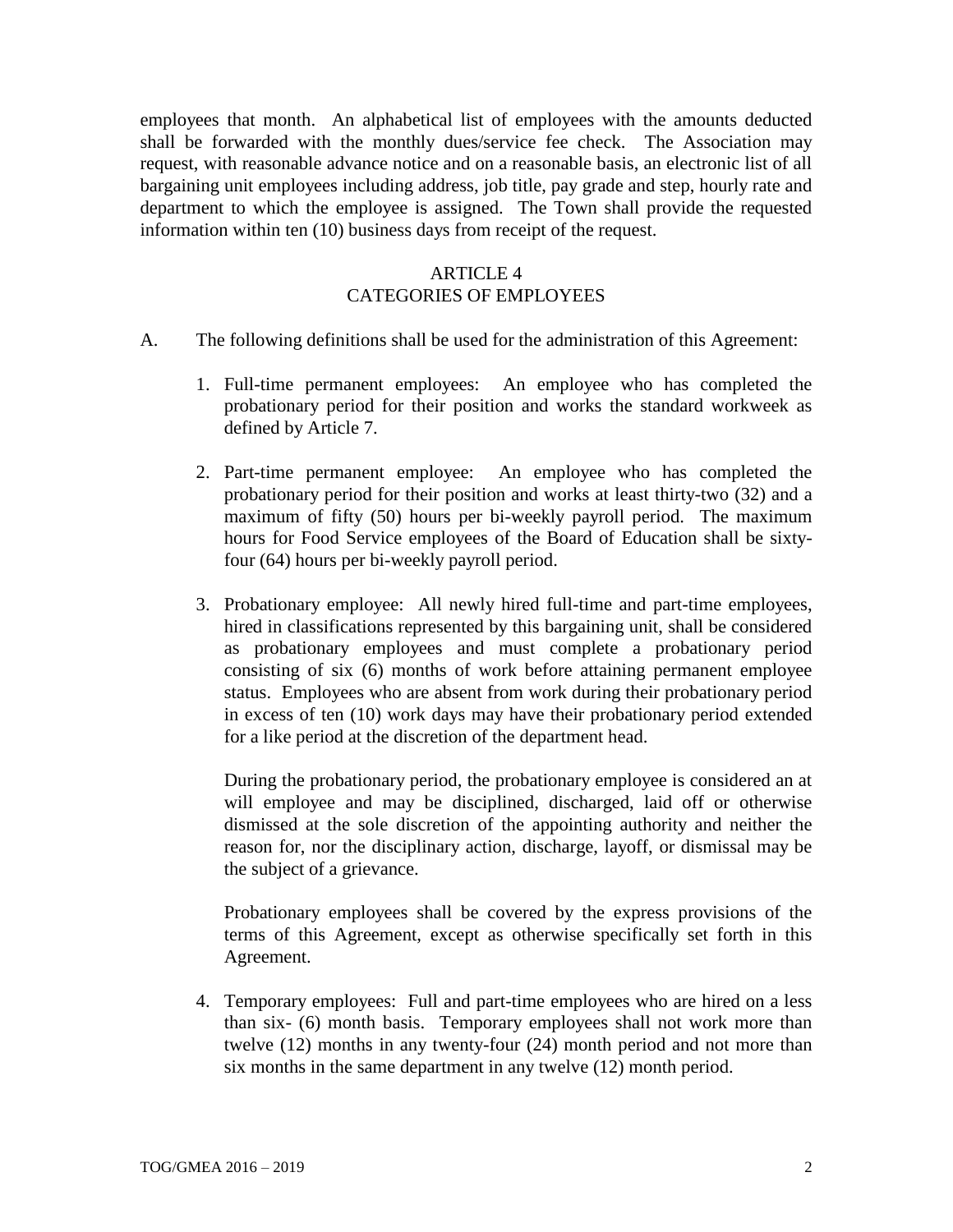- 5. Seasonal employee: An employee who works for a period of not more than one hundred twenty calendar days in any calendar year except for employees assigned to the Department of Parks and Recreation who are hired for a particular recreational program such as the golf course, skating, and beach programs who may exceed the one hundred twenty-day limit and work for the duration of the recreational program.
- 6. Emergency employee: Any employee who works pursuant to Section G of Article 24.
- B. The Collective Bargaining Agreement between the Town and GMEA provides for a salary schedule to which all bargaining unit positions are allocated. It is recognized that the Town is required, under "MERA" to negotiate with the appropriate bargaining representative as to the allocation to salary grades of newly created positions recognized to the bargaining unit and the re-allocation to salary grades of existing positions recognized to the bargaining unit.

GMEA recognizes the Town's managerial right to establish new positions and to reclassify existing positions subject to the aforementioned duty to negotiate as to the salary grade placement.

In order to provide for an effective method to satisfy these requirements, the parties have agreed to follow the procedure as set forth below in determining the proper salary grade allocation for newly created positions and reclassified positions to the bargaining unit.

1. The Town, prior to posting, shall forward to the GMEA President a copy of any newly proposed job classification for which a reasonable basis exists that an incumbent in such new position will perform bargaining unit work and job classifications represented by GMEA for which the essential features and/or minimum qualifications have been modified.

2. The GMEA President shall notify, in writing, the Director of Human Resources within ten (10) business days from receipt of such job classification whether GMEA will seek to represent the newly created position; and, for revised classifications that it represents, GMEA's position as to the proposed salary grade placement.

3. In the event of a disagreement regarding the proposed salary grade placement the following procedure shall be followed in place of the Article 23 grievance procedure. The parties shall meet to discuss the issue of salary grade placement for such position within ten (10) business days from receipt of such notice. The Town agrees not to post for such position until the aforementioned meeting. In the event the salary grade placement is not resolved at this step in the procedure, the Town may post the position and proceed to fill the position.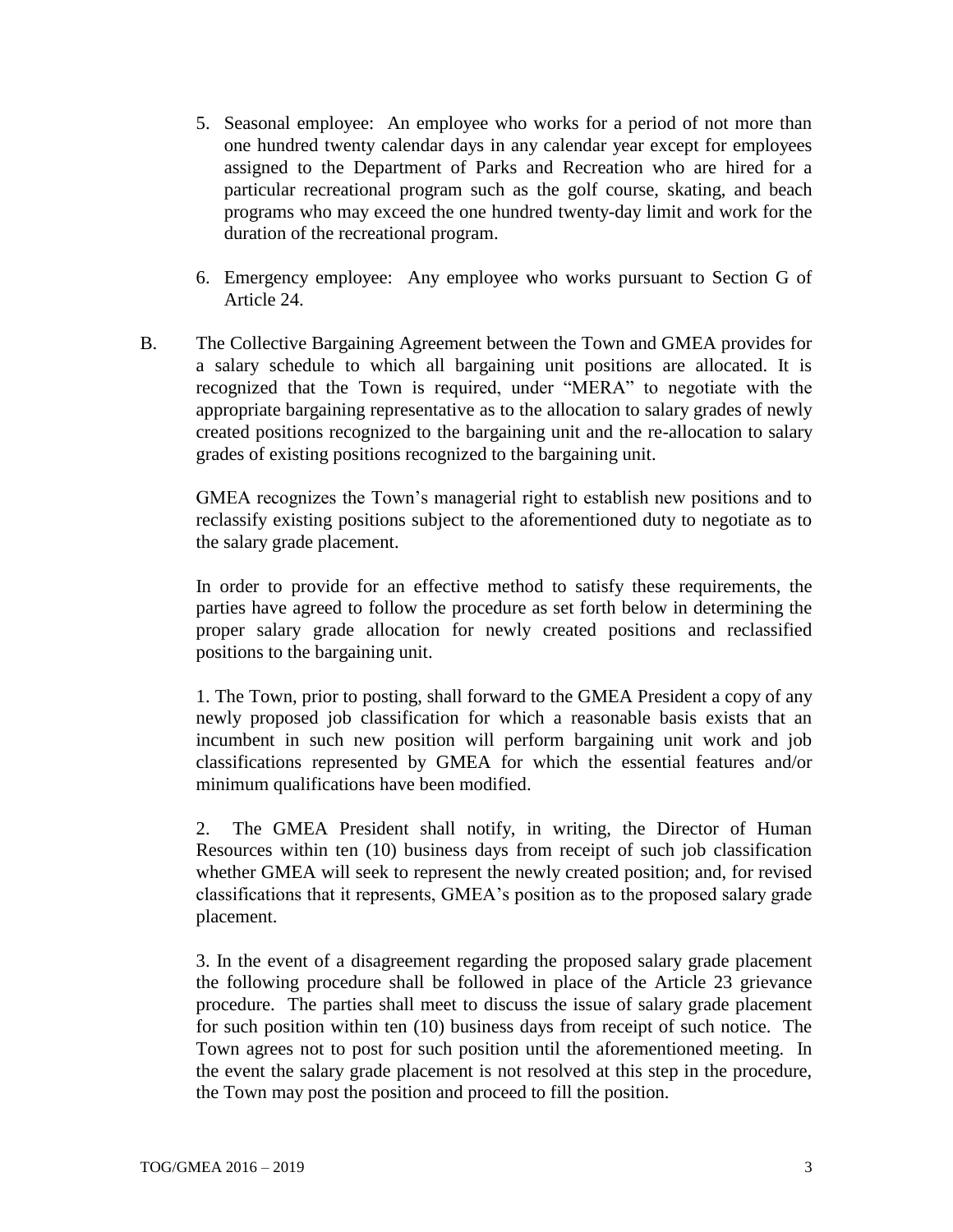4. Arbitration: Either the Town or GMEA may proceed to arbitration as provided herein to resolve a dispute in the salary grade placement of a new position, reallocation of an existing position or reclassified position. The party requesting arbitration shall notify the other party in writing of its intent to arbitrate within five (5) business days from the date of the meeting held pursuant to paragraph 3 above. The parties may mutually agree to waive the five (5) day requirement. A notice to arbitrate shall be sent by the party seeking arbitration to the appropriate arbitrator with a copy to the other party. The notice to arbitrate shall include the title(s) in dispute. The arbitrator shall contact both parties to arrange for a mutually convenient date for the arbitration hearing. An arbitration hearing shall be scheduled by the arbitrator within twenty (20) business days from the date the notice to arbitrate is received by the arbitrator. The arbitrator shall be selected from the list of arbitrators agreed to by the parties. The arbitration hearing process shall be expedited. All evidence shall be produced at the scheduled arbitration hearing. Post hearing briefs will not be permitted but the parties may submit a post hearing written summation within three (3) business days from the date of the arbitration hearing. The arbitrator shall render a decision within ten (10) business days of receiving all documents. The authority of the arbitrator is limited to selecting from either the Town's or GMEA's last best offer. Neither party shall appeal the decision of the arbitrator to the courts. The decision of the arbitrator shall be final and binding on the parties and effective the first payroll period following receipt of the decision by the Director of Human Resources.

The cost of the arbitration shall be split equally between the Town and GMEA. The arbitrator shall be selected by mutual agreement by the parties.

C. With the following exceptions, all permanent full-time and permanent part-time employees shall receive all benefits provided by the Agreement for which they are eligible. Notwithstanding the foregoing, permanent part-time employees shall not receive the benefits described in the following Articles of the Agreement: Article 5 (D), Article 6 (D), Article 8 (A), (B), (C), (E) Article 11 (B), Article 14, Article 16 (E), Article 17 with the exception of subsection (C) (2) (which defines benefits available to permanent part-time employees), Article 18 (A), Article (20, Article 21 and Article 22.

#### ARTICLE 5 WAGES

A. Permanent full-time and permanent part-time employees, except employees assigned to the Food Service Division of the Board of Education shall be paid at the appropriate rate per year as specified in Appendix D. Permanent full-time and part-time employees assigned to the Food Service Division of the Board of Education shall be paid at the appropriate rate per year as specified in Appendix E.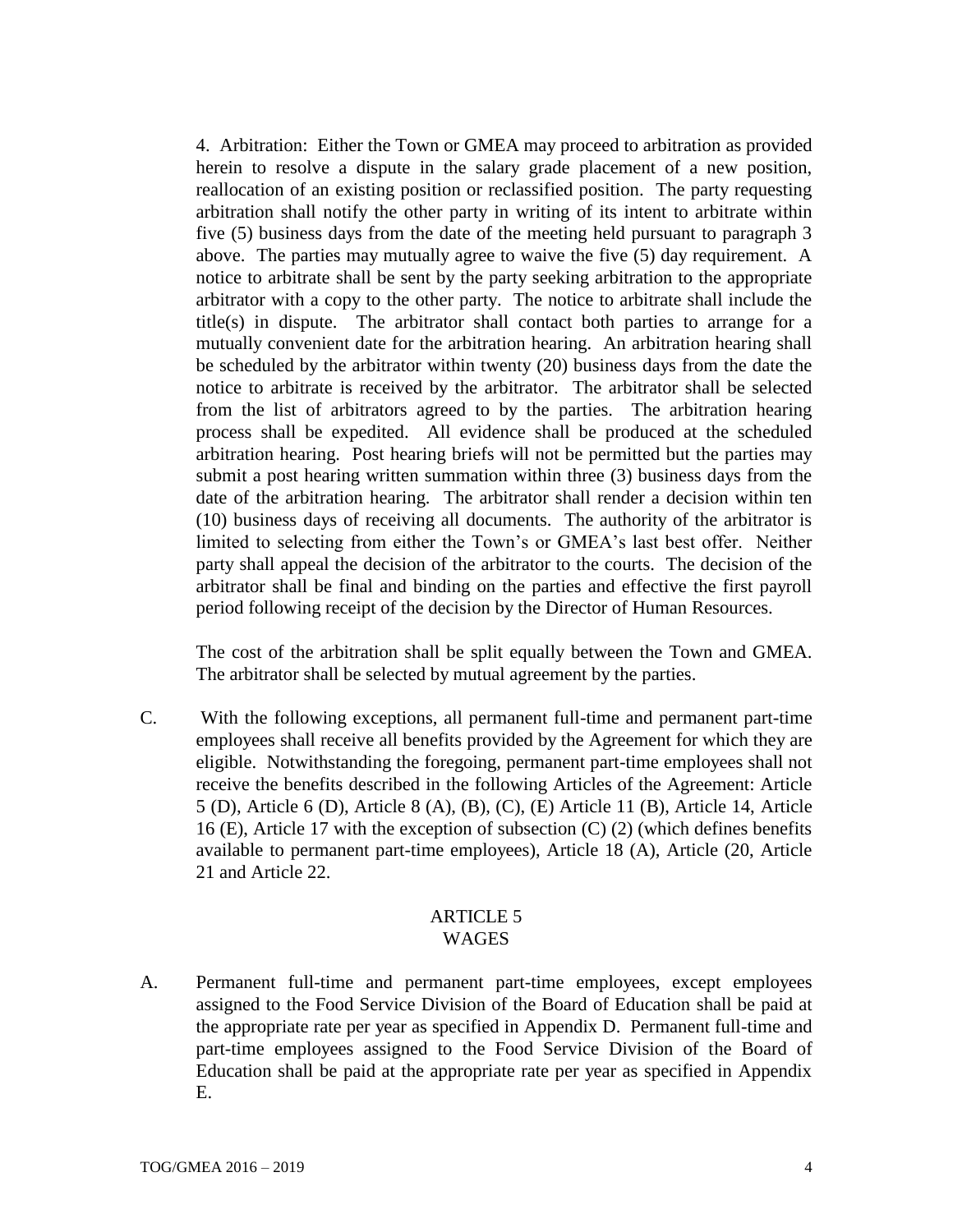#### B. General Wage Increases:

1) The collective bargaining agreement shall provide for the following general wage increases: effective retroactive to July 8, 2016, 2.25%; effective July 1, 2017, 2.25%; and effective July 1, 2018, 2.25%.

#### C. Step Placement and Advancement

Step increases are shown for the purposes of this Agreement only and are not to be construed as guaranteed for the purposes of future agreements.

Employees shall be paid at the appropriate grade and step as set forth in the salary schedules appended to this Agreement. Employees who complete one (1) year of service at their present step and receive a satisfactory or better annual performance review shall be eligible to advance to the succeeding step. An employee hired on or after July 1, 2005 shall be eligible for a step increase on July 1 following twelve months of work from the date of hire, and each July 1 thereafter subject to the conditions set forth in this paragraph. Advancement to the succeeding step is not automatic and shall only be made at the discretion of the department head upon the employee satisfactorily completing the eligibility requirements. Failure of a Department Head to evaluate an employee shall deem that employee eligible to advance to the succeeding step. In no event shall an employee receive a salary in excess of the maximum provided for that salary grade. An employee shall not be eligible to advance to the succeeding step if the employee has received a formal written notice of discipline within the twelve-month period preceding the effective date of the step increase. In such event the employee shall next be eligible to advance to the withheld step the following July 1. A Department Head is required to provide an employee with written notice thirty (30) days prior to the increment's effective date that such step increase is being withheld. An employee may grieve the withholding of a step increase directly to Step II of the grievance procedure.

- D. Any full time employee who is on the active payroll as of December 1 of each contract year shall receive the following longevity payment: ten (10) years of service shall receive a total longevity payment of four hundred-fifty (\$450.00) dollars; fifteen (15) years of service a total longevity payment of six hundred (\$600.00) dollars; and twenty (20) or more years of service a total longevity payment of eight hundred (\$800.00) dollars. Said payment shall be made in the first full payroll period in December. There shall be no pro-ration of said payment.
- E. All wage payments shall be made through direct deposit and the employee's pay advice shall be provided electronically. Employees shall provide the information necessary to the Town to implement direct deposit of wage payments. Upon the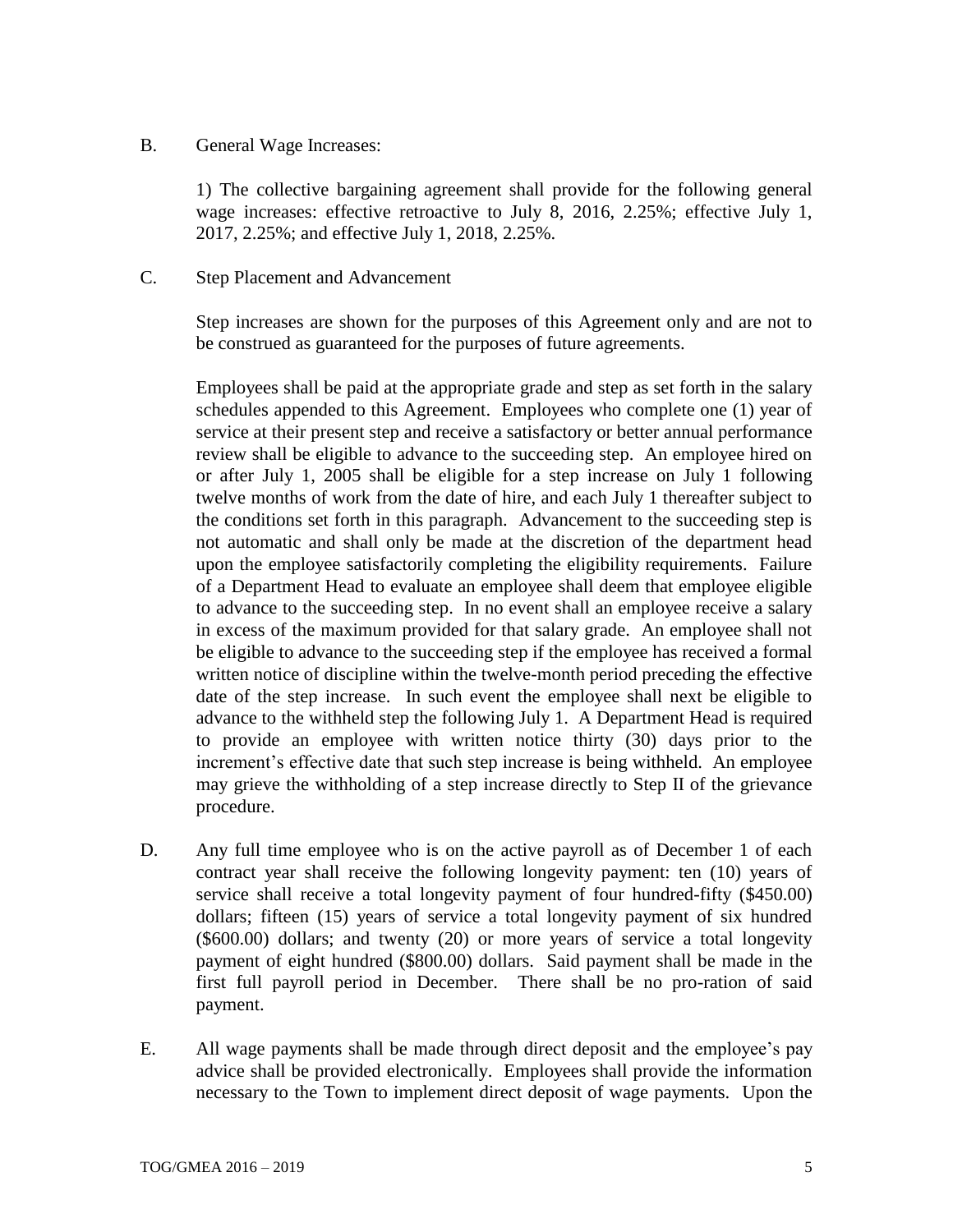request of the employee, the Town shall make available to the employee a computer/printer from which the employee can obtain and print his or her pay advice. The Town shall provide reasonable assistance to an employee who requires support in establishing a personal email account and reasonable assistance in accessing his or her pay advice from the employee's email account. Employees shall be allowed reasonable access to computers and printers during normal working hours to access and print their pay advice.

F. Upon providing Association and employees with sixty (60) days prior written notice, the Town may implement, on a one-time basis, a five-day payroll lag without further negotiations with the Association. The lag shall be implemented by delaying the delivery of each bi-weekly pay check by one business day over the course of five consecutive pay periods until a five-day lag has been implemented. For example, upon commencement of the implementation of the payroll lag, during the first pay period the bi-weekly paycheck that would be due on a Friday will be issued on the following Monday. Thereafter, the next four successive biweekly paychecks will be issued one day later, on Tuesday, Wednesday, Thursday and Friday thereby creating a five-day payroll lag. At termination of employment with the Town, the employee shall be paid the five-days of payroll lag with his or her final paycheck at the rate of pay in effect upon the employee's separation of service from the Town. Following the implementation of the payroll lag, newly hired employees will receive their first paycheck on a five-day lag basis. It is understood that the result of the implementation of the payroll lag will result in employees receiving fifty-one (51) weeks of regular pay in a fifty-two (52) week period on a one-time basis in the year that the payroll lag is implemented.

## ARTICLE 6 COLLECTIVE BARGAINING

- A. All collective bargaining with respect to hours, wages and other conditions of employment shall be conducted by authorized representatives of the Association and the Town.
- B. The members of the Association Negotiating Committee, but not more than six (6) persons, shall be granted time off from duty with full pay for all meetings with the Town for the purpose of negotiating the terms of a contract when such meetings take place at a time during which such members are scheduled to be on duty, as long as the time off does not interfere unreasonably with Town business, in which case the meeting shall be promptly rescheduled.
- C. The members of the Association Grievance Committee, but not more than two (2) members and the aggrieved employee, shall be allowed a reasonable amount of time without loss of pay during regularly scheduled working hours for the processing of grievances. Any employee whose testimony is required by the Association at any stage of the grievance procedure shall receive reasonable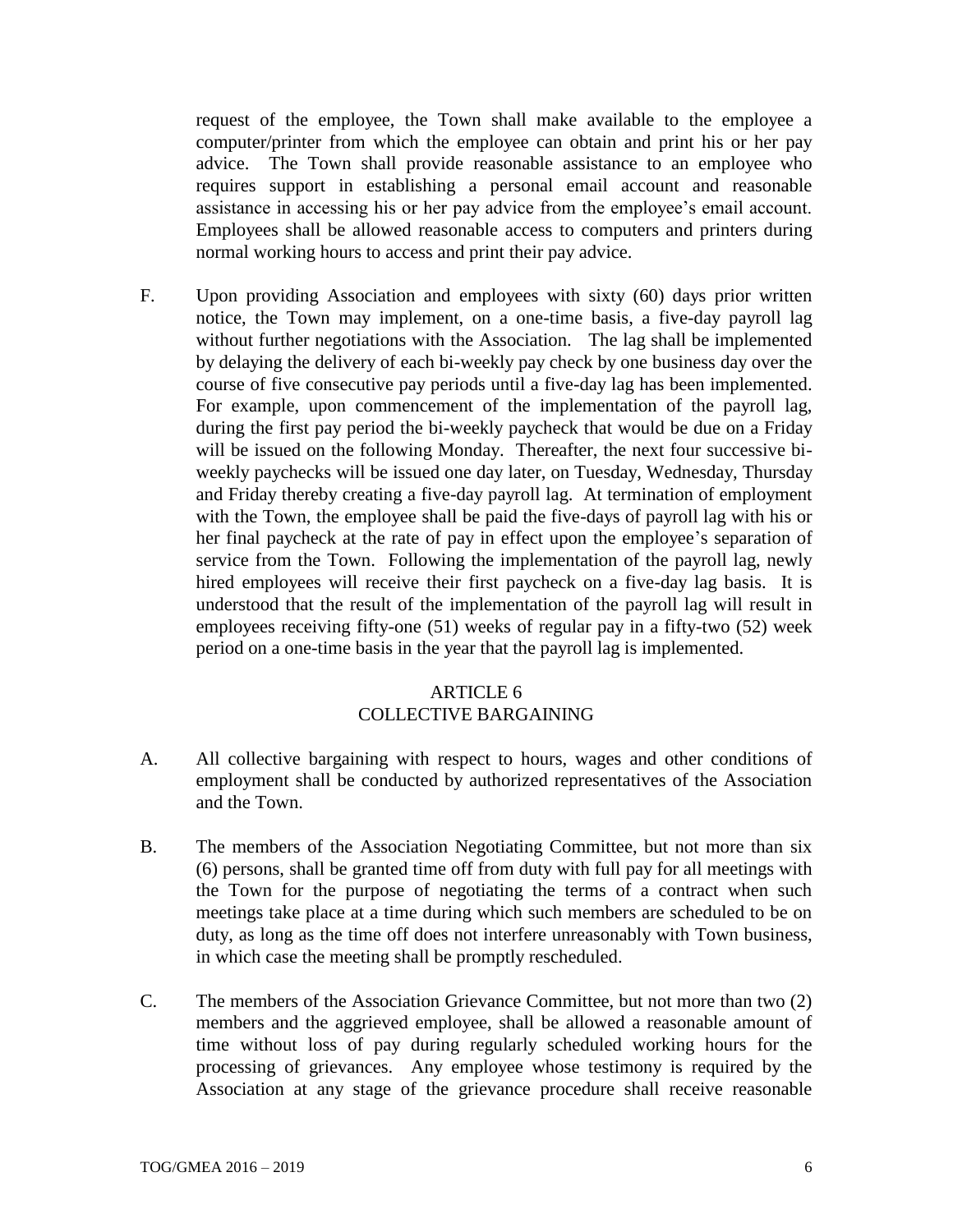release time from duty with full pay for providing such testimony, as long as the time off does not interfere unreasonably with Town business, in which case the meeting shall be promptly rescheduled.

- D. Each member of the bargaining unit who is a director of the Greenwich Municipal Employees Federal Credit Union or Member's Credit Union shall be granted leave from duty with full pay up to two (2) hours per month non-cumulative, for all necessary directors' meetings of the Credit Union when such meetings take place at a time during which such members are scheduled to be on duty; provided, however, that the aggregate number of directors so granted such leave (whether from the bargaining unit or otherwise) shall not exceed a total of twelve (12) per month.
- E. Employees designated by the President of the Association shall be granted leave from duty without loss of pay or benefits for up to a maximum of twenty-five (25) days in the fiscal year provided such time off does not unreasonably interfere with Town business. Such leave shall only be granted for matters, other than negotiations and grievance processing, directly related to administration of this Agreement or of the Association and shall be requested by the employee in advance to the Director of Human Resources via the employee's department head.

## ARTICLE 7 HOURS AND WORKWEEK

- A. The standard workweek for full-time employees, except Public Safety Dispatchers, shall be thirty-five (35) hours scheduled over five consecutive days during a calendar week. The workweek for Public Safety Dispatchers shall be as defined in Appendix J. The workweek for part-time employees shall be as provided in Article 4 (A) (2). Should it be necessary, in the interest of efficient operations and/or to provide alternative office hours to the public, the Town shall provide employees and the Association with reasonable notice of any changes in the workweek or workday.
- B. The following policy shall be applicable to those instances where due to weather or other emergencies all offices of the Town (except public safety and Nathaniel Witherell) are closed and Town employees are generally directed not to report to work (a "General Shutdown"). This policy shall not be applicable to ordinary weather events such as weather-related school closings or in instances where a municipal facility is closed due to non-weather events such as a power failure. Due to the varied responsibilities of Town agencies and departments certain employees may be required to work as scheduled and others may be required not to report to work during a General Shutdown. There is no expectation that appointing authorities will make uniform decisions as to the status of their agency or department during a General Shutdown.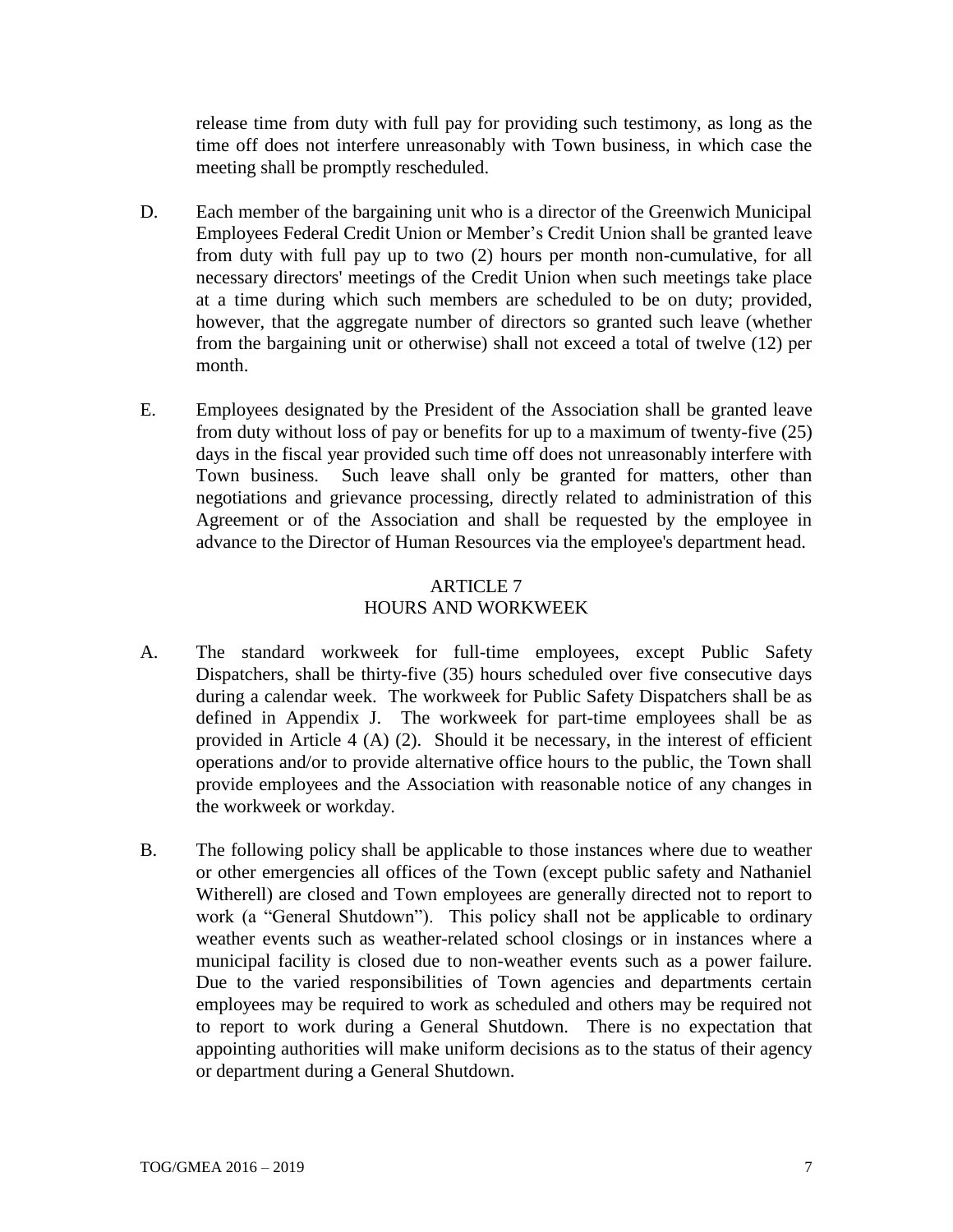An employee who works during a General Shutdown shall be paid pursuant to the terms of the employee's collective bargaining agreement. During the week that a General Shutdown occurs employees who work during the General Shutdown shall not be subject to the limitation specified in Article 8(A) exempting an employee from the time and one-half rate of pay for overtime compensation when the employee is absent due to sick leave within forty-eight (48) hours following the day overtime is worked.

An employee who is not directed to work by the Town during a General Shutdown shall be compensated as follows:

a) Except as otherwise provided in paragraph "b" below, a full-time and a part-time employee shall receive their regular rate of compensation during the General Shutdown. A part-time employee shall be compensated for the number of regular hours that s/he was scheduled to work during the General Shutdown.

b) A full-time and a part-time eleven (11) month employee and ten (10) month employee of the Board of Education shall be permitted to apply vacation and compensatory time for the day(s) that he or she was directed not to report to work during a General Shutdown. If at the end of the Employment Year (as defined below) in which a General Shutdown occurred a eleven (11) or ten (10) month full or part time employee has worked all regularly scheduled time during the Employment Year but has received compensation for fewer days or hours than allotted by the Town for the employee's annual work plan for the Employment Year as a result of the General Shutdown, then the employee shall be scheduled to work the additional days or hours (Additional Time) necessary to equal the days or hours allotted by the Town for the employee's annual work plan for the Employment Year. An employee will not be required to work the Additional Time or a part thereof if the employee can demonstrate that he or she is prevented by alternative employment obligations from working the Additional Time or part thereof. In that event the employee shall be paid for the number of days or hours to account for the compensation lost as a result of the General Shutdown (the "Shutdown Compensation"). If Additional Time is not offered by the Town to account for the compensation lost as a result of the General Shutdown, full time and part time ten (10) and eleven (11) month employees who are not otherwise disqualified from receiving an adjustment hereunder shall be paid the Shutdown Compensation. The adjustment shall not exceed the amount of the employee's work plan budgeted for said employee during the Employment Year. For purposes herein the term "Employment Year" shall mean the eleven (11) or ten (10) month term of employment during which the General Shutdown occurs, including any Additional Time. For example, where the General Shutdown occurs following the school recesses and a Board of Education ten (10) or eleven (11) month employee is unable to work Additional Time extending the Employment Year in a manner to cover all days lost to the General Shutdown because the employee is scheduled to work the summer school program, the employee need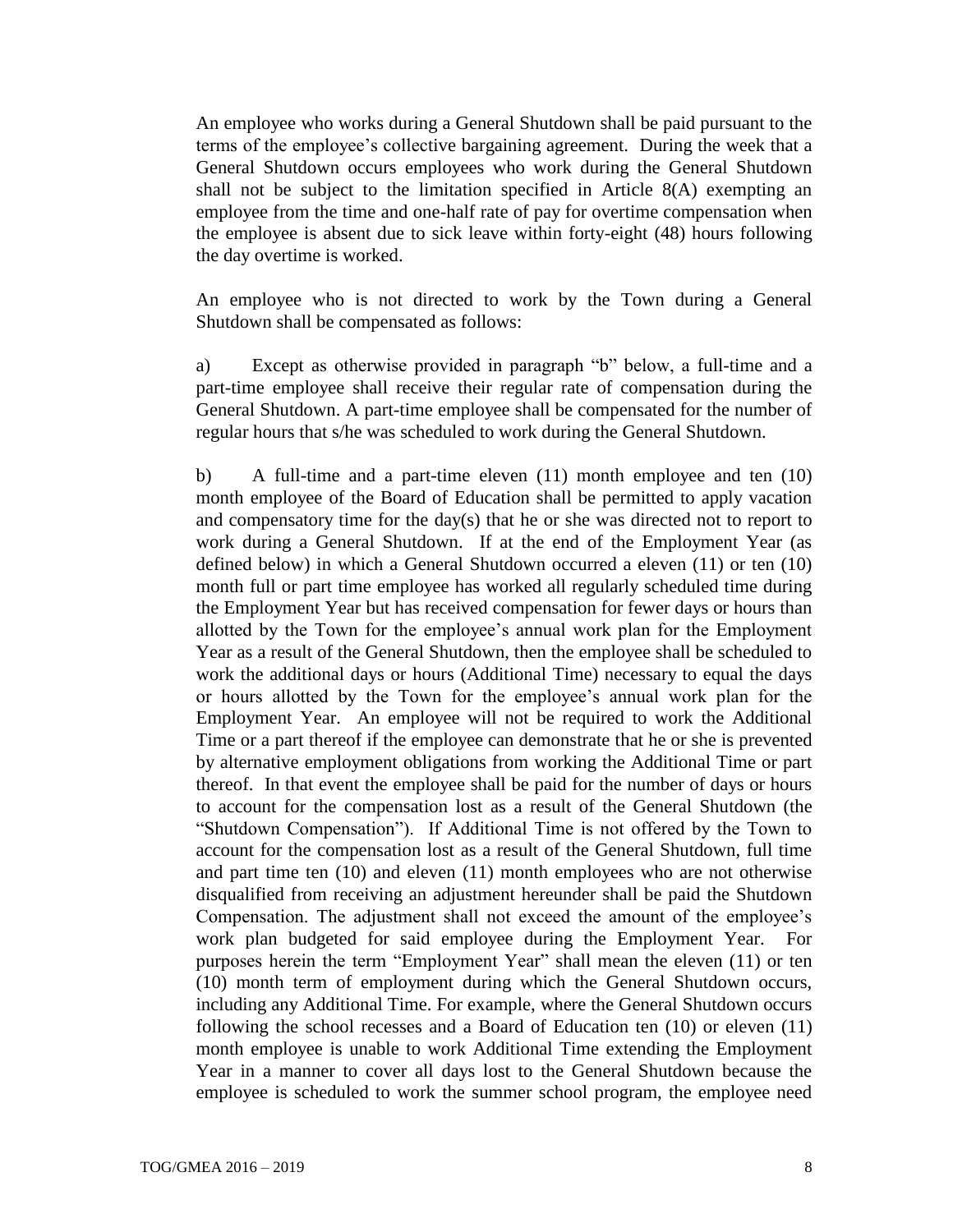not work the Additional Time to be qualified to receive Shutdown Compensation. The Town will have no obligation under this policy to provide Additional Time or Shutdown Compensation to address days lost to a General Shutdown if the employee voluntarily took unpaid vacation or personal leave days during the Employment Year.

During ordinary weather events such as weather-related school closings or in instances where a municipal facility is closed due to non-weather events such as a power failure the established time and leave practices for each department shall continue.

## ARTICLE 8 OVERTIME, SHIFT DIFFERENTIAL, JURY PAY, COURT TIME PAY, AND CALL OUT PAY

A. Employees are not authorized to work in excess of their regular workday and workweek without prior authorization from their supervisor**.** 

Employees shall be paid at the rate of one and one-half  $(1\frac{1}{2})$  times their regular straight time hourly rate for overtime in excess of their standard seven (7) hour workday or standard thirty-five (35) hour standard workweek as set forth in Article 7 or in the case of Public Safety Dispatchers covered by Appendix K for overtime in excess of their standard eight (8) hours workday, or standard forty (40) hour standard workweek. However, an employee shall not receive overtime compensation when within forty-eight (48) hours following the day the overtime is worked the employee is absent due to non-occupational illness or injury (sick leave) in which case the excess time worked shall be paid at the straight time rate of pay.

If an employee and the employee's supervisor agree to compensatory time as set forth herein compensatory time will be given as straight time for those hours over thirty-five (35) and up to forty (40). Any compensatory time after forty (40) hours will be at time and one half as set forth in this Article.

By mutual agreement of the employee and the employee's supervisor, in lieu of cash payment for overtime, an employee may be granted compensatory time at the applicable rate in accordance with this section. Compensatory time must be used within one hundred eighty (180) calendar days of the date on which it was earned and may be accumulated to a maximum of thirty-five (35) hours.

Food Service Workers shall be paid at the time and one-half rate of pay for hours worked in excess of seven (7) hours per day or thirty-five hours per week. Any practice to the contrary shall be discontinued. Paragraph E of this Article shall continue to apply to Food Service Workers.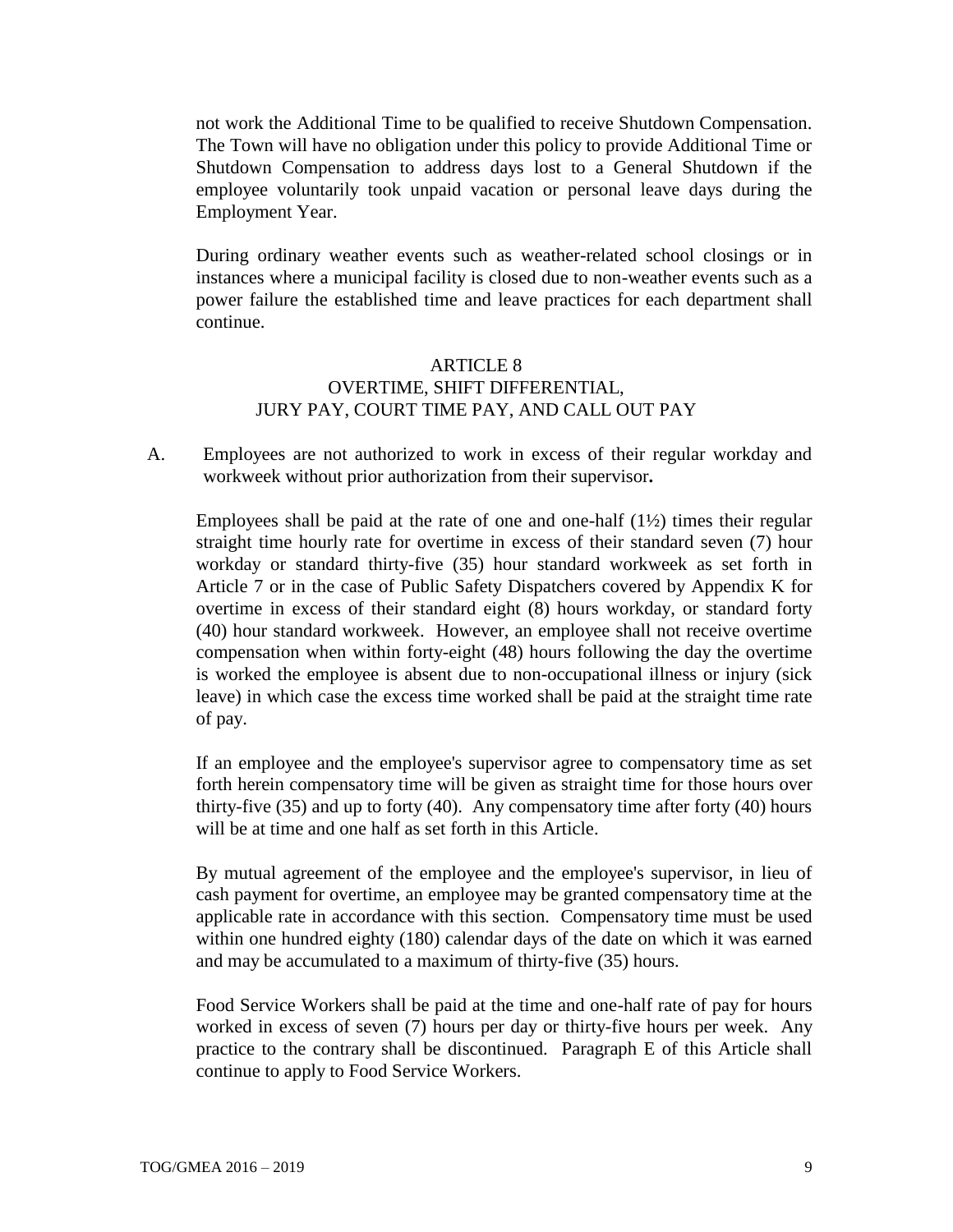- B. A shift differential in the amount of one dollar (\$1.00) per hour shall be paid for all hours worked on the second shift starting at or after 12:00 Noon and ending at 12:00 Midnight. A shift differential of one dollar and fifty cents (\$1.50) per hour shall be paid for all hours worked on the third shift starting at or after 10:00 P.M. and ending by 8:00 A.M. Effective July 1, 2017 the shift differential for the second shift shall increase to one dollar and twenty-five cents (\$1.25) and the shift differential for the third shift shall increase to one dollar and seventy-five cents  $$1.75$ ).
- C. Permanent full-time employees shall be paid for time spent attending jury duty. The Town shall have the right to deduct from the pay of any permanent full-time employee to whom it has paid jury pay pursuant to this Agreement the daily stipend paid to such employee by the amount of such stipend.
- D. An employee who is required to appear in or attend Court or other administrative proceeding to provide testimony or evidence involving their work for the Town shall be paid as provided in paragraph A of this Article.
- E. Employees called out to work overtime, whether or not scheduled in advance, shall be guaranteed either a minimum of three (3) hours of work at the overtime rate or three (3) hours of pay at the overtime rate except when such time is contiguous to the workday. An employee who is called out to work on subsequent call outs on the same calendar day following the initial guarantee of three (3) hours of work or compensation, shall be paid for actual time worked at the overtime rate and shall not again be entitled to the minimum of three (3) hours of work or three (3) hours of pay for such subsequent call outs.

# ARTICLE 9 TEMPORARY ASSIGNMENTS

The Town shall pay any permanent, full-time employee temporarily assigned to a higher classification within the bargaining unit at a rate of pay ten percent (10%) higher than the employee's regular rate or at the minimum of the wage range for the higher position, whichever is higher, but does not exceed the maximum of the pay range for the higher classification, providing the employee is qualified and assigned to complete at least fifty percent (50%) of the duties of the higher temporary position. A full-time employee temporarily assigned to a higher classification outside of the bargaining unit shall be paid the greater of the out of class pay set forth above or ninety percent (90%) of the base salary of the individual in the higher classification. Such higher rate of pay shall commence on the first full working day in the temporary assignment.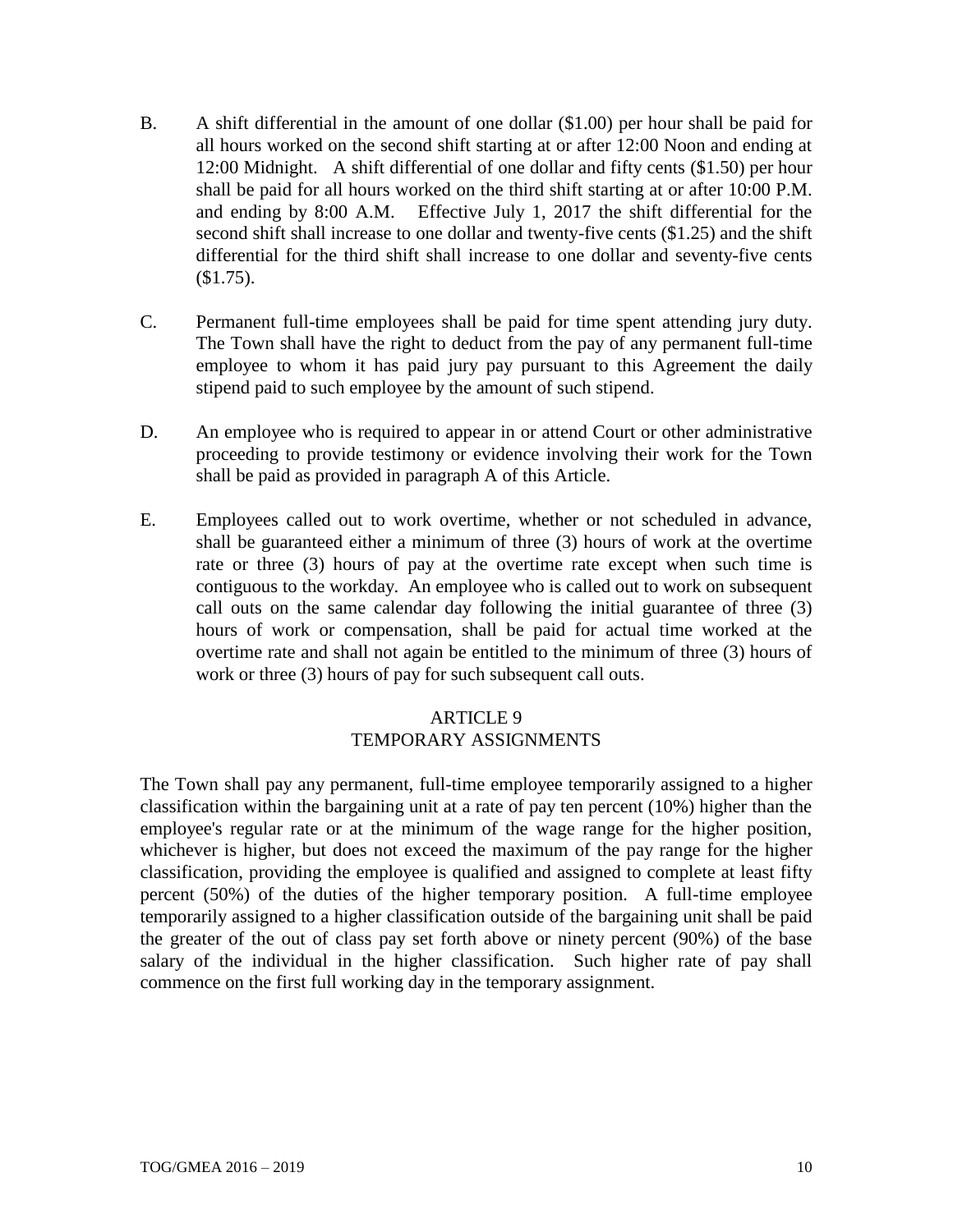## ARTICLE 10 HOLIDAYS

A. The following shall be observed as paid holidays:

| New Year's Day, January 1     | Labor Day                  |
|-------------------------------|----------------------------|
| Martin Luther King's Birthday | Columbus Day*              |
| President's Day               | Veterans' Day *            |
| Good Friday*                  | <b>Thanksgiving Day</b>    |
| <b>Memorial Day</b>           | Day after Thanksgiving     |
| July 4th                      | Christmas Day, December 25 |

\* These days are not paid holidays and are considered regular workdays for employees assigned to Nathaniel Witherell.

- B. When a holiday falls on a regular day off, for employees scheduled to work a five (5) day operation, the holiday shall be celebrated on a regular workday to be scheduled by the Town. For employees scheduled to work a seven (7) day operation, the holiday shall be celebrated on a regular workday to be selected by the employee, with the approval of the department head; the workday selected need not be uniform.
- C. If an employee shall be required to work on a holiday, the employee shall be paid at the rate of one and one-half (1 1/2) times his/her regular straight time hourly rate for such work.
- D. Permanent, part time employees shall be entitled to the holidays of this Article and shall receive as holiday pay an amount prorated on the basis of the average fraction of the standard workweek worked during the past fiscal year.
- E. If an employee is absent from work for any part of the last scheduled work day before or the first scheduled work day after the day on which a holiday is observed pursuant to the terms of this Article, such employee shall receive holiday pay provided such absence is for an authorized or excused reason such as, but not limited to, illness, accident, vacation, personal leave day, bereavement leave day, or extreme weather conditions. It is understood that such authorized or excused absence need not be with pay in order for the employee to be eligible for the holiday pay.
- F. Subject to prior mutual written agreement between the Town and the Association, a schedule for holiday observances which differs from the days indicated in A may be established for employees of the Greenwich Library and Greenwich Board of Education, provided that the number of paid holidays is equal to the number of holidays set forth in A. In the event no agreement is reached for such change, the holiday schedule set forth in A shall control. Notwithstanding the above, in the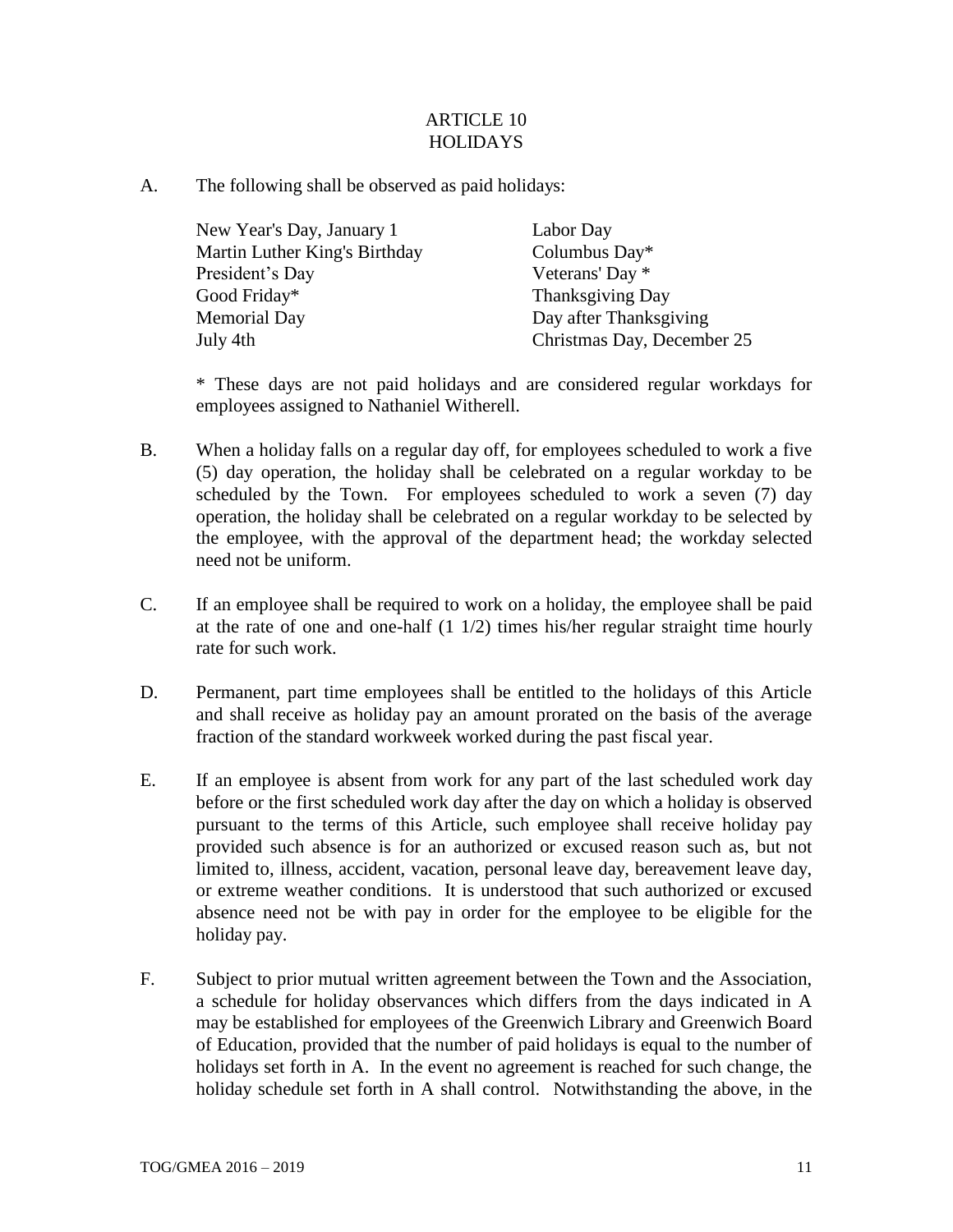event Board of Education determines to include Columbus Day and/or Veterans' Day as a regular school day, such day(s) shall become part of the regular work week and the premium pay as set forth in paragraph C of this Article shall not apply. In such event each employee affected by the change shall be granted a floating holiday for Columbus Day and Veterans' Day as each may be discontinued at the discretion of the Board of Education. The floating holidays shall be used during the school year. An employee wishing to use such floating holiday shall provide the Board with advance notice and the Board shall not unreasonably deny, condition or withhold the employee's ability to utilize the floating holiday on a date of the employee's choosing.

# ARTICLE 11

- SICK LEAVE
- A. A permanent full time employee, following the completion of his/her probationary period shall earn, retroactive to their date of hire, one (1) sick day per month of work. A permanent full time employee following the completion of his/her ninth  $(9<sup>th</sup>)$  year of continuous work shall earn two (2) sick days per month of work except for employees hired on or after July 1, 2011 who shall earn one and onehalf (1.5) days per month commencing with the beginning of the tenth (10<sup>th</sup>) year of service. A permanent part time employee following the completion of his/her six (6) month probationary period, shall earn one-half  $(\frac{1}{2})$  day of sick leave per month for the seventh  $(7<sup>th</sup>)$  through twelve  $(12<sup>th</sup>)$  month of the first year of their employment. A permanent part-time employee who has completed twelve (12) consecutive months of service shall become eligible to earn sick leave at the rate of one (1) day per month. The sick leave payment to be received by a part time employee is based on the number of part time hours the employee was scheduled to work. Sick leave may be accumulated to a maximum of one hundred and eighty (180) days. Sick leave credits will be recorded in hours based on a seven (7) hour day for full-time employees on a thirty-five (35) hour workweek or based on an eight (8) hour day for full-time employees on a forty (40) hour workweek. Sick leave credits for eligible part-time employees will be recorded in hours based on the number of part-time hours the employee is scheduled to work for the week divided by five days.
- B. At the time of retirement or death of an employee, the employee or his/her heirs or estate shall be paid at the rate of his/her last position with the Town for up to fifty percent (50%) of his/her accumulated unused sick leave balance. In no instance shall payment be made for more than ninety (90) unused sick leave days. This provision shall not apply to an employee who is hired or rehired on or after May 26, 1998 and shall not apply to a permanent part time employee. An employee hired prior to May 26, 1998 who is terminated due to position abolishment and who is subsequently rehired shall continue to be eligible to receive sick leave payment at retirement as provided herein.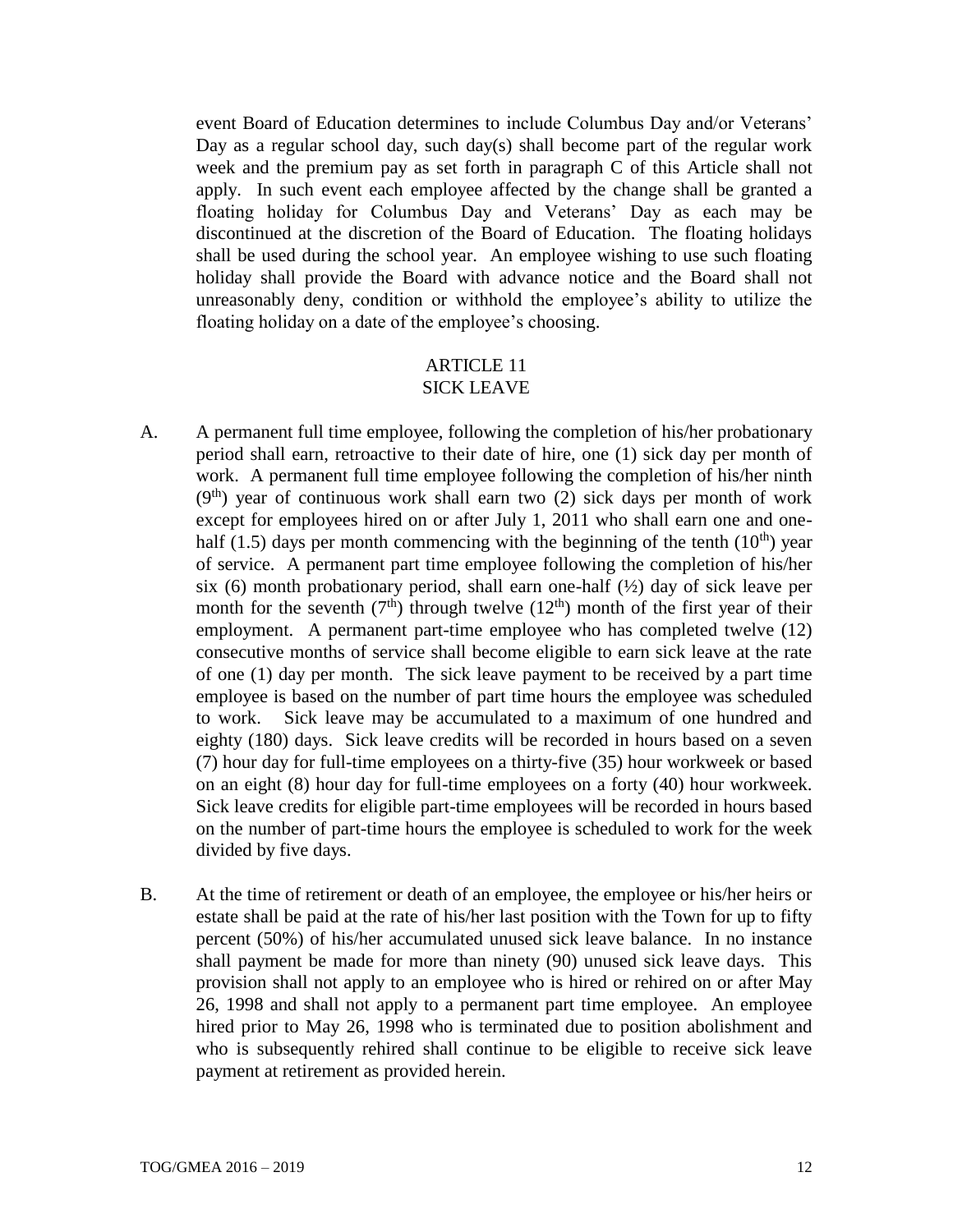C. A full-time or part-time employee with accrued sick leave credit, except as otherwise provided in section E below shall be allowed to utilize such sick leave in full-day or quarter hour increments for the following purposes:

1. An employee who has contracted or incurred and is suffering from any non-service connected sickness or disability, including that resulting from pregnancy, which renders the employee unable to perform the duties of his/her position, shall be eligible to receive paid sick leave to the extent s/he has accrued sick leave credit.

It is the responsibility of each employee requesting sick leave to notify or cause notification to be made to his or her supervisor in advance of the start of his or her workday. Sick leave notification must be made for each workday that sick leave is requested except if waived by the supervisor.

2. An employee with accrued sick leave credit shall be eligible to receive paid sick leave when there is a sickness or disability involving a member of his/her immediate family, which requires the employee's personal care and attendance.

For purposes of this section, immediate family is defined as spouse, child, stepchild, parent, stepparent, grandparent, brother, sister, grandchild, parent-inlaw, or any other relation domiciled with the employee as a member of the employee's family or one who is listed as a dependent on the employee's most recent income tax return.

3. An employee on an approved FMLA leave to provide childcare for their newborn child, or to provide childcare for their new adopted child, may charge up to ten (10) days of such FMLA leave to accrued sick leave.

4. If the Town has reasonable grounds to believe sick leave is being abused, the Town may, at its discretion, require an employee requesting sick leave, or leave without pay when sick leave is exhausted, to furnish a statement from his/her attending physician certifying that absence from work was necessary due to the employee contracting a non-service connected illness or disability which renders the employee unable to perform the duties of his/her position. An employee may be disciplined for sick leave abuse or for failure to adhere to the requirements of this section.

D. A full-time or part-time employee who is laid off due to position abolishment or transfer of another employee into his/her position who is rehired within twentyfour (24) months from his/her date of termination shall have any unused sick leave accumulated at the time of termination reinstated.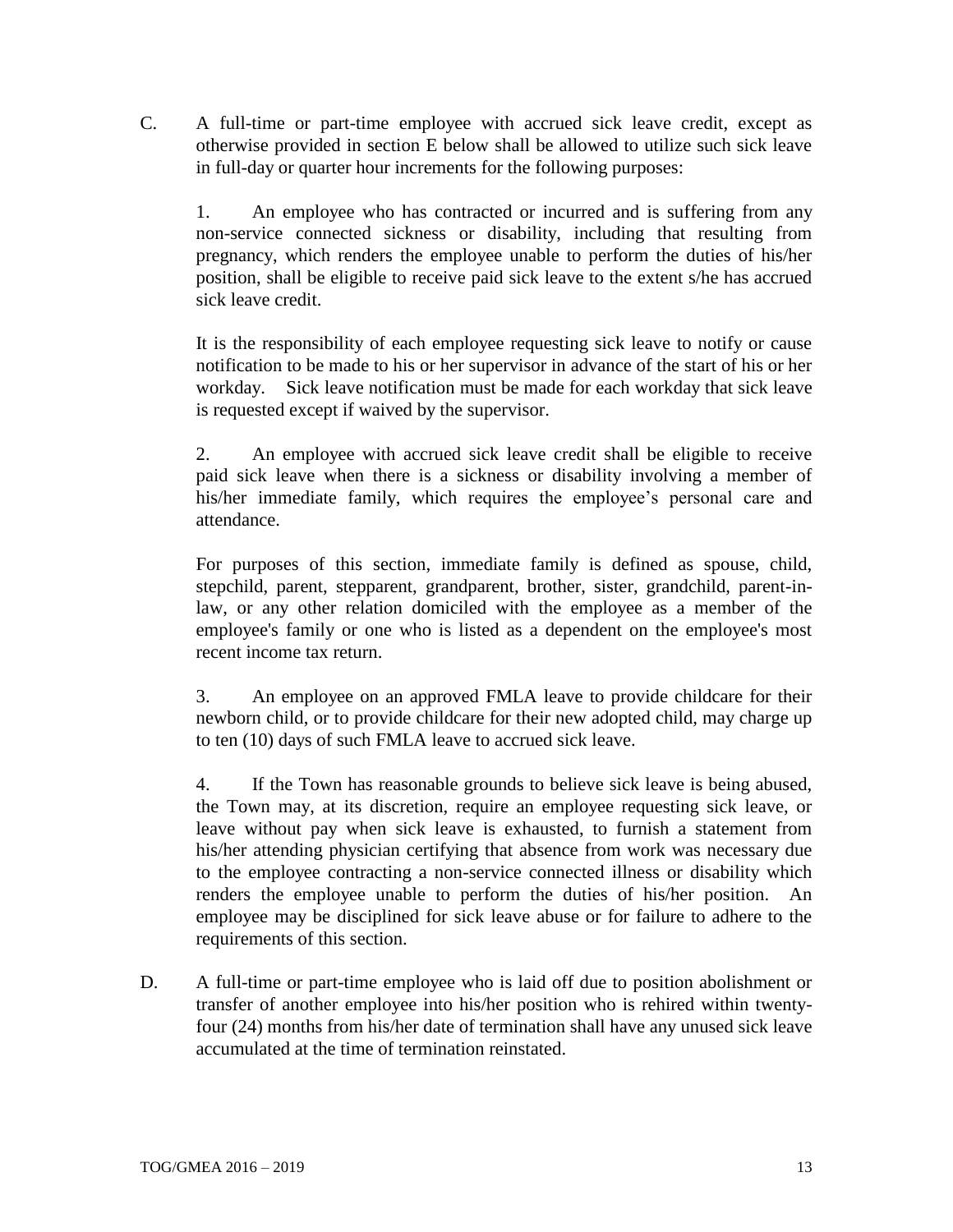- E. In the event that a full-time or part-time employee is entitled to sick leave pursuant to Article 11, C, but does not have earned sick leave available, the employee may borrow from his/her accrued, unused vacation leave as of the time sick leave is taken, to a maximum of ten (10) days
- F. A full-time or part-time employee who is unable to report to work due to illness or disability shall notify his**/**her immediate supervisor as soon as possible, and failure to do so within a reasonable time will be cause for denial of sick leave with pay for the period of absence.
- G. A full-time employee who has accumulated 180 sick days as of June 30 and who does not use all his/her earned sick leave during any subsequent fiscal year, will receive one (1) extra paid vacation day (1/2 or full day) in the following fiscal year for each four (4) unused sick days earned during that fiscal year above the 180 days. A full-time employee who has accrued 180 sick days as of June 30, 2017 and is eligible for the benefit described in this provision, but who subsequently utilizes sick leave and falls below the required minimum of 180 accrued sick days at any time on or after July 1, 2017 shall no longer qualify for the vacation conversion benefit described in this Article 11. G, but shall thereafter be eligible to receive the benefit described in Article 11. H regardless of the number of accrued sick days held by the employee.
- H. Effective July 1, 2017 a full-time or part-time employee who is on the active payroll for the entire calendar quarter and who has accumulated fewer than 180 sick days as of June 30, or was previously qualified to receive conversion benefits pursuant to Article 11. G but has since fallen below 180 days of accrued sick leave, shall be eligible to participate in the Sick Leave Incentive Program. Such an employee who fully completes all scheduled work shifts during a calendar quarter, without interruption for sick leave or unexcused absence, shall receive vacation day credits based on the following schedule: (i) full-time employees shall earn one and one-quarter  $(1\frac{1}{4})$  vacation days for each such fully completed calendar quarter for a maximum of five (5) days annually and (ii) part-time employees shall earn vacation hours for each fully completed calendar quarter based on the number of part-time hours the employee is regularly scheduled to work for the week divided by five. The vacation leave credit to be received by a part time employee for each day of vacation leave earned hereunder shall be based on the number of part time hours the employee is regularly scheduled to work each week. Vacation days or hours earned pursuant to this Sick Leave Incentive Program shall be credited to the employee on July 1 of the in the fiscal year next following the quarter in which the additional vacation time was earned. The calendar quarters are July to September, October to December, January to March, and April to June. Properly scheduled vacation leave, personal leave, bereavement leave, or time for Medical Appointments taken during a calendar quarter shall not render an employee ineligible to earn additional vacation time pursuant to this provision.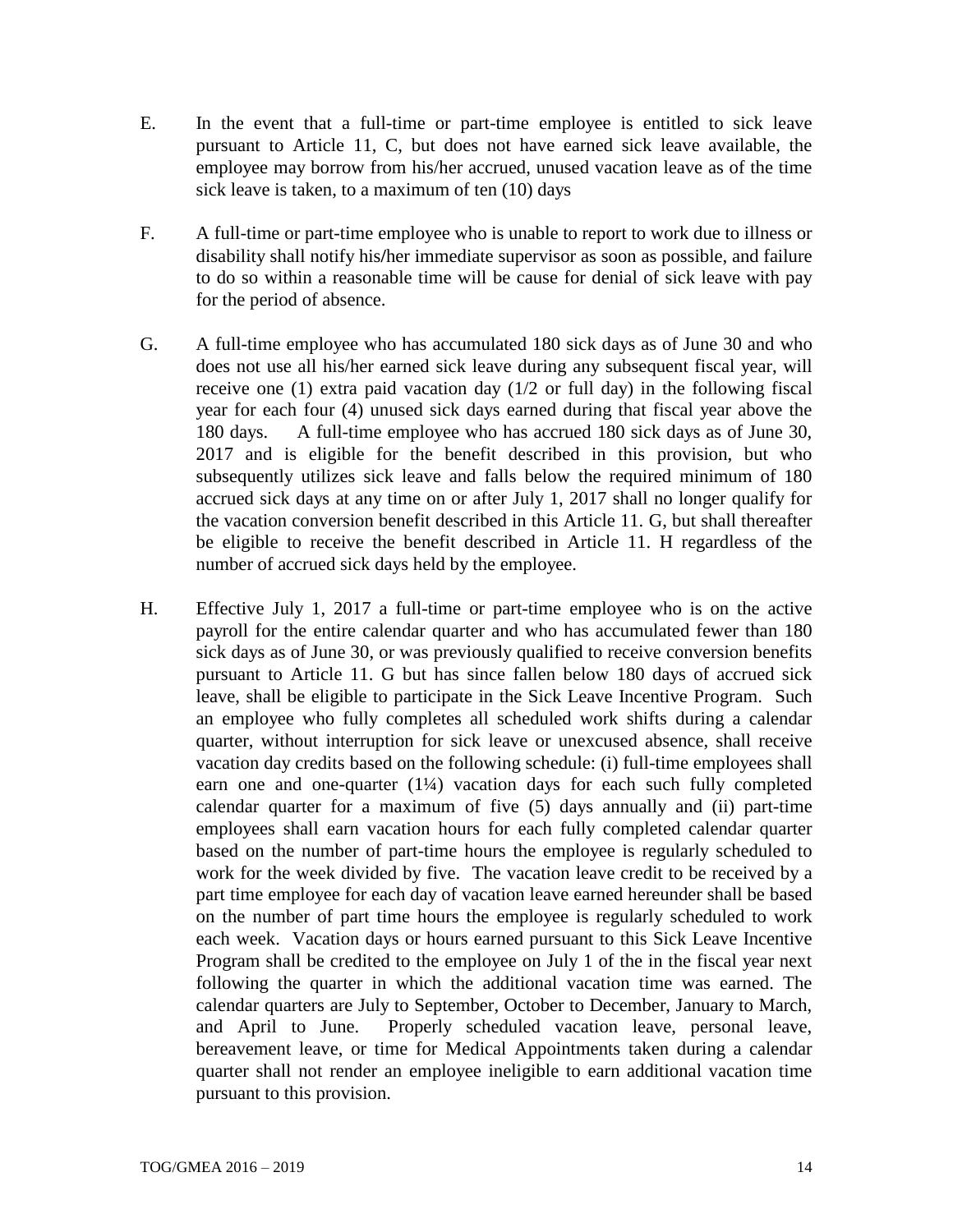I. If an employee has exhausted the Medical Appointment leave provided by Article 22, or in the reasonable discretion of the department head the request of the employee for time off to attend a Medical Appointment should be applied against the employee's accrued sick leave, the employee may apply sick leave in increments of one-quarter (1/4) hour to attend to his or her medical appointments, which cannot, with reasonable practicality, be scheduled outside of the normal workday. For purposes of this Agreement "Medical Appointments" are defined as pre-scheduled appointments with the employee's physician not otherwise requiring the employee to be absent from work due to illness or disability.

#### ARTICLE 12 VACATION

A. A permanent full-time employee shall accrue paid vacation, retroactive to their date of hire, according to the following schedule:

1. An employee scheduled to a thirty-five-hour regular workweek shall earn 5.833 hours of paid vacation per each completed month of work for the first twenty-four (24) months of work. An employee scheduled to a forty-hour regular workweek shall earn 6.666 hours of paid vacation per each completed month of work for the first twenty-four (24) months of work.

2. An employee scheduled to a thirty-five-hour regular workweek shall earn 8.750 hours of paid vacation per each completed month of work beginning with the twenty-fifth  $(25<sup>th</sup>)$  month of work through to and including the sixtieth  $(60<sup>th</sup>)$ month of work. An employee scheduled to a forty-hour regular workweek shall earn 10.000 hours of paid vacation per each completed month of work beginning with the twenty-fifth  $(25<sup>th</sup>)$  month of work through to and including the sixtieth  $(60<sup>th</sup>)$  month of work.

3. An employee scheduled to a thirty-five-hour regular workweek shall earn 11.666 hours of paid vacation per each completed month of work beginning with the sixty-first  $(61<sup>st</sup>)$  month of work. An employee scheduled to a forty-hour regular workweek shall earn 13.333 hours of paid vacation per each completed month of work beginning with the sixty-first  $(61<sup>st</sup>)$  month of work.

B. Permanent part-time twelve-month employees, after completing one (1) year of continuous service with the Town, shall be entitled to receive five (5) pro-rated working days of vacation with pay each fiscal year.Permanent part-time tenmonth and eleven-month employees after completing one (1) year of continuous service with the Town, shall be entitled to receive four (4) pro-rated working days of vacation with pay each fiscal year. Permanent part-time twelve-month employees shall be granted, after the completion of three (3) years of continuous service with the Town, ten (10) prorated working days of vacation with pay each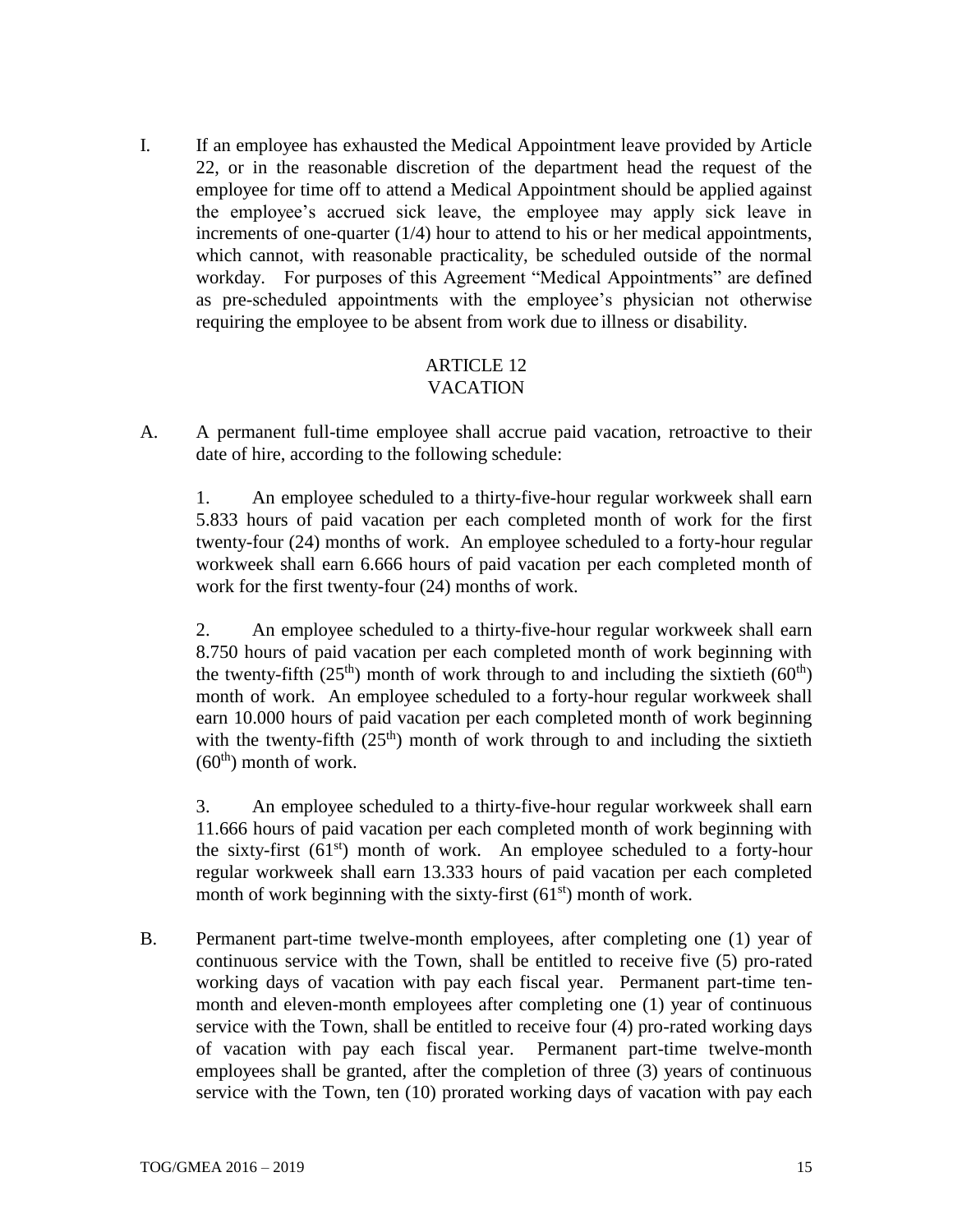fiscal year.Permanent part-time eleven-month employees shall be granted after completing three (3) years of continuous service with the Town, nine (9) pro-rated working days of vacation with pay each fiscal year. Permanent part-time tenmonth employees after completing three (3) years of continuous service with the Town shall be entitled to receive eight (8) pro-rated working days of vacation with pay each fiscal year. Such vacation leave shall be granted under the same conditions as regular full-time employees, with the pay for the vacation leave to be prorated on the basis of the average fraction of the standard workweek worked by such employee during the past fiscal year. Permanent part-time twelve (12) month employees may carryover from one fiscal year to the next, up to ten (10) days of unused vacation leave.

- C. A vacation day shall not be assessed on a holiday, as set forth in Article 10 (A), which occurs during the period of an employee's vacation leave.
- D. The department head shall schedule the vacation period in accordance with the requirements of his**/**her department. An employee serving in his or her probationary period shall accrue paid vacation as provided in paragraph A of this Article but shall not be eligible to use such accrued vacation time until completing his or her probationary period. The Town reserves the right, for administrative purposes only, to credit each non probationary employee's vacation accruals with the projected number of vacation hours that each non probationary employee will earn for that fiscal year in the first payroll of each fiscal year and for probationary employees upon completion of the probationary period. An employee who separates from Town service shall only be eligible to be paid for accrued unused vacation actually earned pursuant to paragraph A of this Article. An employee who separates from Town service and was permitted to use vacation in excess of that actually earned shall have deducted from the employee's final paycheck an amount equal to the excess vacation used but not earned.
- E. Permanent full-time employees may carry forward unused vacation time and take consecutive vacation days as follows:
	- 1. Permanent full-time employees shall be entitled to carry forward unused vacation leave from one fiscal year to the next, provided that an employee shall not carry forward more than one hundred seventy-five (175) hours of vacation for employees assigned to a regular thirty-five hours work schedule and two hundred (200) hours of vacation for employees assigned to a regular forty hours work schedule. An employee assigned to a regular thirty-five hours work schedule shall not be entitled to take more than two hundred-ten (210) hours of vacation and an employee assigned to a regular forty hours work schedule shall not be entitled to take more than two hundred-forty (240) hours of vacation at a consecutive interval or during any fiscal year.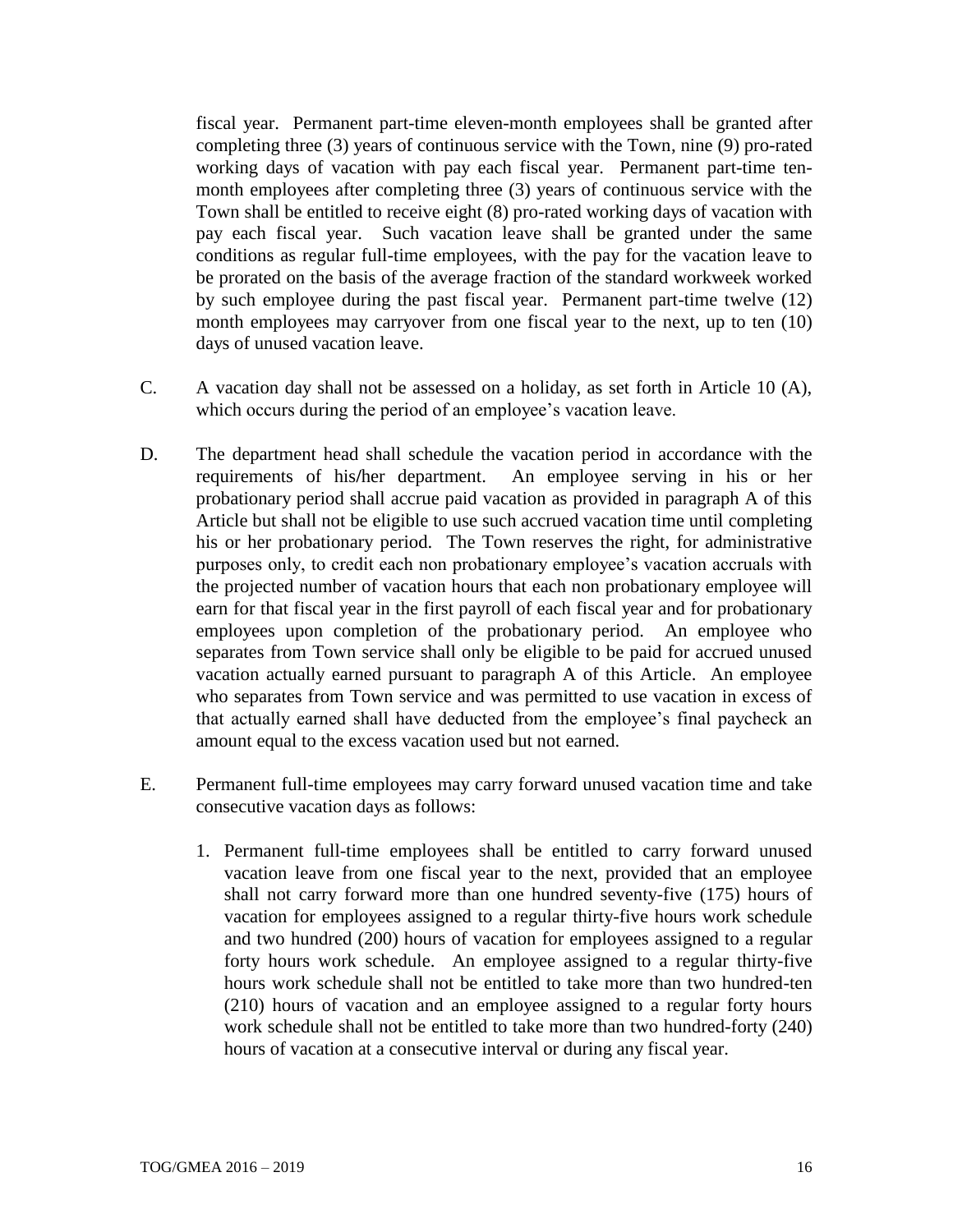- 2. If an employee agrees to waive his**/**her rights to vacation leave during a particular fiscal year at the request of his**/**her department head, the department head shall permit such employee to take part or all of the earned vacation leave during the following fiscal year without regard to the limitations set forth in Subsection 1 of this Section E regarding carry-over of vacation days, vacation days to be taken at a consecutive interval, or total vacation days to be taken during any fiscal year. Any such permission shall be in writing and given to the Director of Human Resources and the employee at the time such request by the department head is made.
- 3. Vacation leave not used during any current fiscal year and not entitled to be carried forward to the next fiscal year shall be lost only at the end of the current fiscal year.
- 4. Anticipated loss of vacation leave under Subsection 3 of this Section E shall not entitle an employee to any special consideration in the scheduling of his**/**her vacation leave.
- F. Upon separation of service, retirement or death of an employee, the employee or his/her heirs or estate shall receive vacation pay for all unused vacation credited to the employee as of the date of separation. In addition to this payment, an employee with a pre May 26, 1998 hire date as a regular employee shall, upon retirement, be paid for vacation credits that the employee would have accrued had the employee continued employment for the entire fiscal year. The amount for all unused vacation shall be calculated based upon the employee's regular straight time rate of pay for the employee's regular position in effect at the time of separation or death. In no event shall the employee be paid for vacation in excess of that permitted to be accumulated pursuant to sections B and E of this Article. An employee who has a negative vacation balance at separation of service, retirement or upon death shall have deducted from the employee's final paycheck an amount equal to the amount of the negative vacation balance.

### ARTICLE 13 EMPLOYEE ACCOUNTS

Each employee shall be provided with his or her leave balances on the employee's pay advice.

#### ARTICLE 14 INSURANCE

A. The Town shall provide for each full-time employee and his**/**her enrolled dependents the following medical insurance options: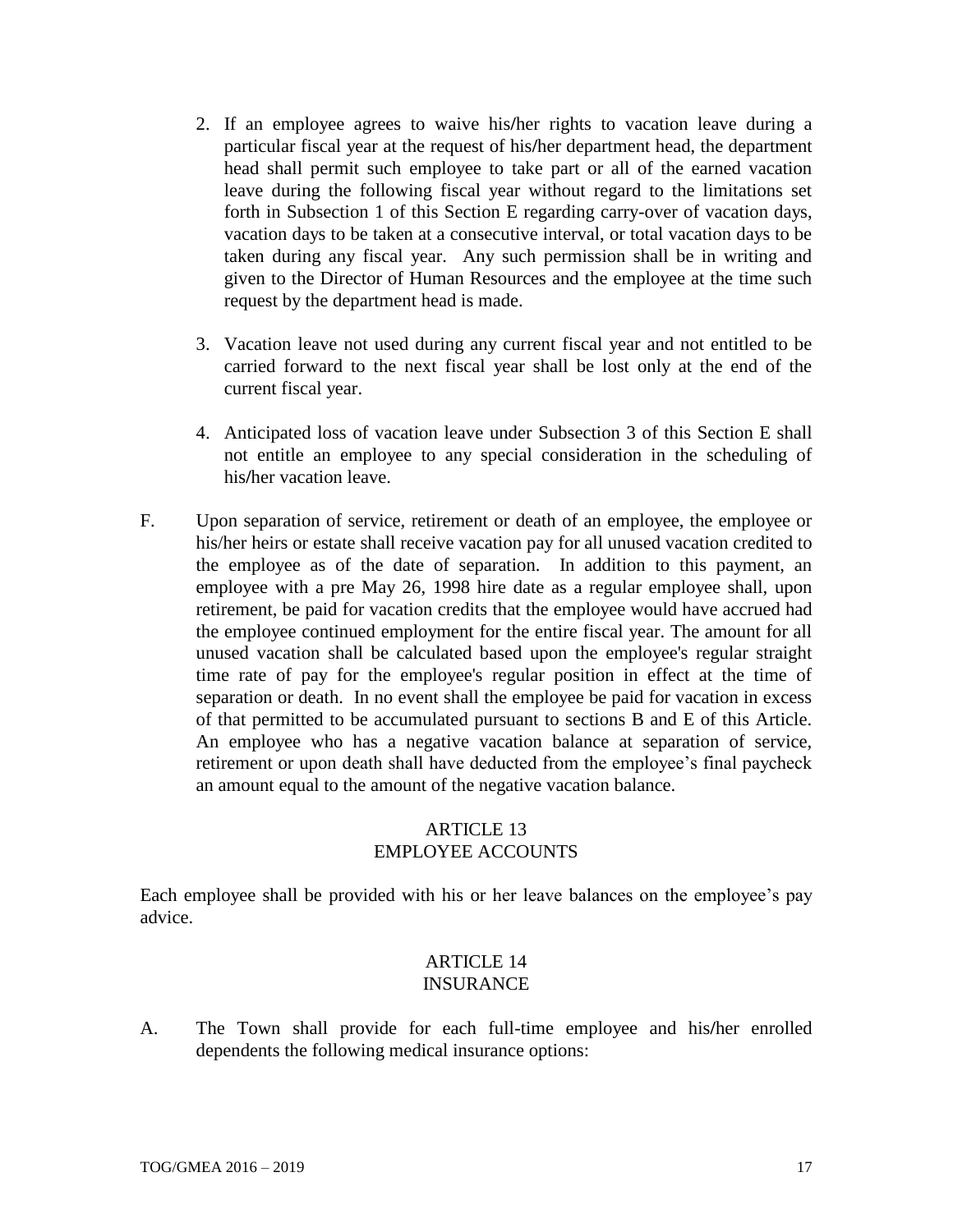- 1. A high deductible medical plan providing for a \$2,000/\$4,000 deductible with prescription drug co-pays once the deductible is satisfied (Appendix G). The Town shall make an annual contribution in January of each year in the amount of \$1,250 for a single plan and \$2,500 for a couple or family plan. The Town contribution shall be prorated for enrollments that are effective other than on January 1. The Town shall contribute eighty percent (80%) the premium or premium equivalent and the employee shall pay the balance by payroll deduction on a pre-tax basis (premium conversion option).
- 2. A high-deductible medical plan providing for a \$3,000/\$6,000 deductible with prescription drug co-pays once the deductible is satisfied. There shall be no Town contribution to the employee's HSA for this medical plan option. The Town shall contribute eighty-five percent (85%) the premium or premium equivalent and the employee shall pay the balance by payroll deduction on a pre-tax basis (premium conversion option).
- 3. An employee who has Medicare Part A, Veterans Medical Insurance or Active Duty Insurance and is therefore not eligible for participation in a HD-HSA may, as an alternative one of the HD-HSA options, elect to participate in a \$10 POS Alternative Plan with a national network (Appendix F) which shall include a prescription drug rider (Appendix I). Participation in the \$10 Alternative Plan is limited to employees who receive Medicare Part A, Veterans Medical Insurance or Active Duty Insurance. An employee who elects to enroll in the \$10 POS Alternative Plan will be required to provide proof of participation in Medicare Part A, Veterans Medical Insurance or Active Duty Insurance. The Town shall contribute seventy-eighty percent (78%) and the employee shall pay the balance of the premium by payroll deduction on a pre-tax basis (premium conversion option).
- 4. Effective with calendar year 2016 the "Risk Reduction Program" as described in the prior Collective Bargaining Agreement shall terminate and be replaced with a requirement to submit to an annual preventive care examination. An annual preventive care examination is an exam deemed appropriate based on patient's age, gender and medical history as determined by the examining physician. All aspects of the Risk Reduction Program comply with HIPPA ensuring the employee and spouse's confidentiality. Employees who meet this requirement prior to November 1 of each year shall be eligible for a 10% premium co-pay effective the following January 1. Effective with calendar year 2017, and thereafter, employees who meet the requirement on or after November 1 of the current year or during the following calendar year shall be eligible for the 10% premium co-pay incentive effective with the first payroll 30 days following notification to the Town by the insurance carrier that a claim from the examining physician(s) has been processed and that the incentive requirement has been satisfied.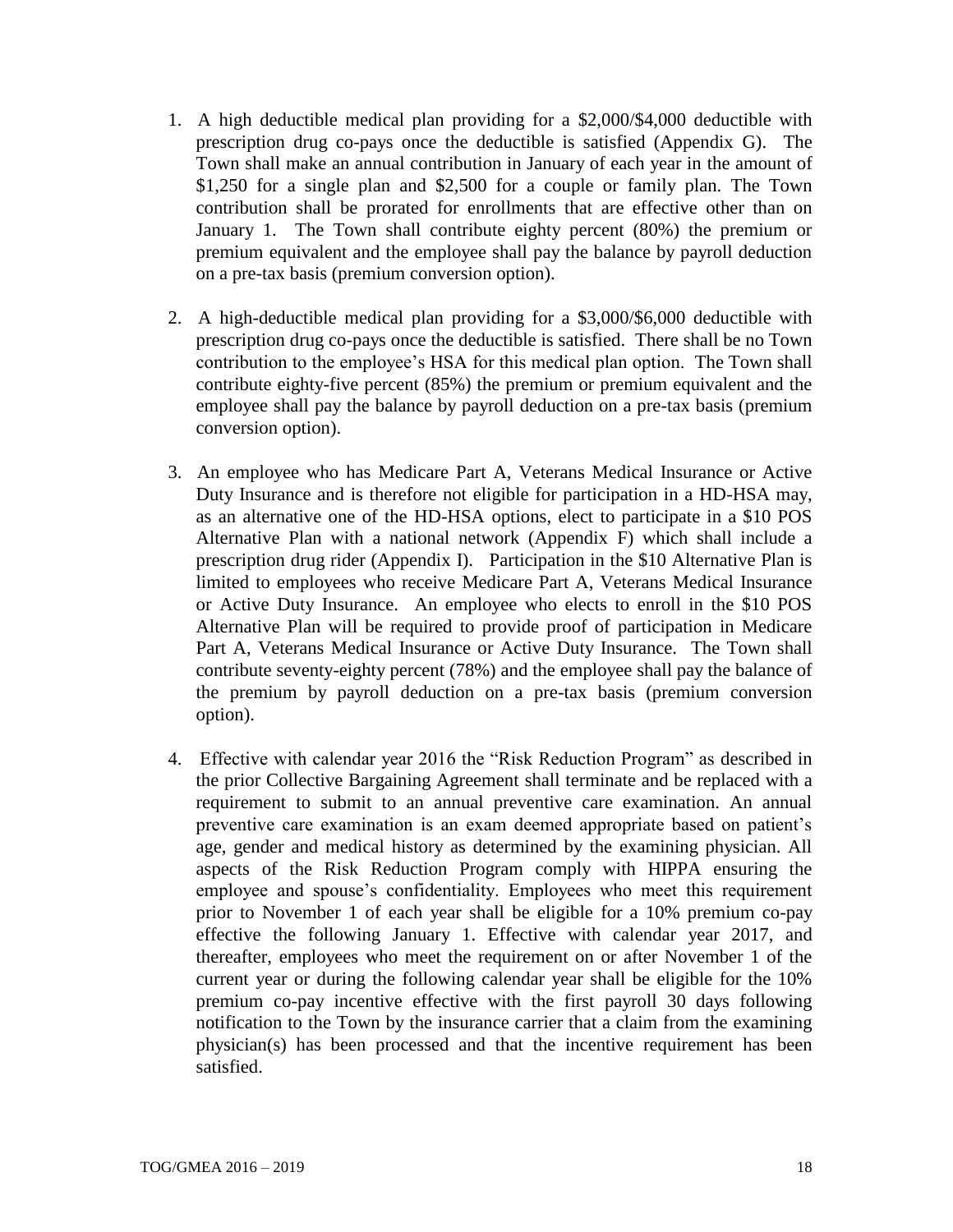5. Employees may elect to be enrolled in the Town's dental plan. The dental plan benefits are annexed hereto as Appendix I. The Town shall pay ninety percent (90%) of the cost of the premium or premium equivalent with the employee paying the balance by payroll deduction on a pre-tax basis pursuant to Section 125 of the Internal Revenue Code (premium conversion option).

#### 6. Connecticut State Partnership Plan

a) In lieu of the health insurance plan set forth in this Section A (1) through (4) above, effective July 1, 2017, each employee shall have the annual option to participate in the Connecticut State Partnership Plan 2.0 (SPP) for health (but not dental or vision benefits) or to waive medical insurance. The plan benefits shall be as set forth in the SPP effective on July 1, 2017, including any subsequent amendments or modifications made to the SPP by the State and its employee representatives. The administration of the SPP, including open enrollment, beneficiary eligibility and changes, and other administration provisions shall be as established by the SPP. Promptly upon ratification of this Agreement, the Town shall make application to the State to admit this bargaining unit to the SPP. Should the Town's application be rejected and reconsideration be denied, this paragraph 6 in its entirety shall be of no further effect and the parties shall enter into negotiations as provided below in paragraph h.

b) The premium or premium equivalent rates shall be set by the SPP.

c) Effective July 1, 2017 the percentage share of such premium cost shall be ninety percent (90%) for the Town and ten percent (10%) for the employee. The employee's annual premium cost share shall be deducted in prorated equal amounts from each biweekly paycheck on a pre-tax basis (premium conversion option).

(d) The SPP contains a Health Enhancement Plan (HEP) component. All employees participating in the SPP will be subject to the HEP terms and provisions.

(e) Participation in the SPP and the HEP are conditioned upon the employee completing and submitting necessary enrollment forms (written or electronic as determined by the administrator) during the specified enrollment period, and also signing an authorization for the deductions of premium cost shares through payroll deductions. In the event SPP administrators impose a premium or benefit penalty on insureds who fail to participate in the HEP, those sums shall be paid 100% in their entirety by the non-participating or non-compliant employee. No portion or percentage shall be paid by the Town. Any such additional premium cost increase imposed upon the employee as a result of any failure to participate in HEP shall be implemented through payroll deduction, and the annual deductible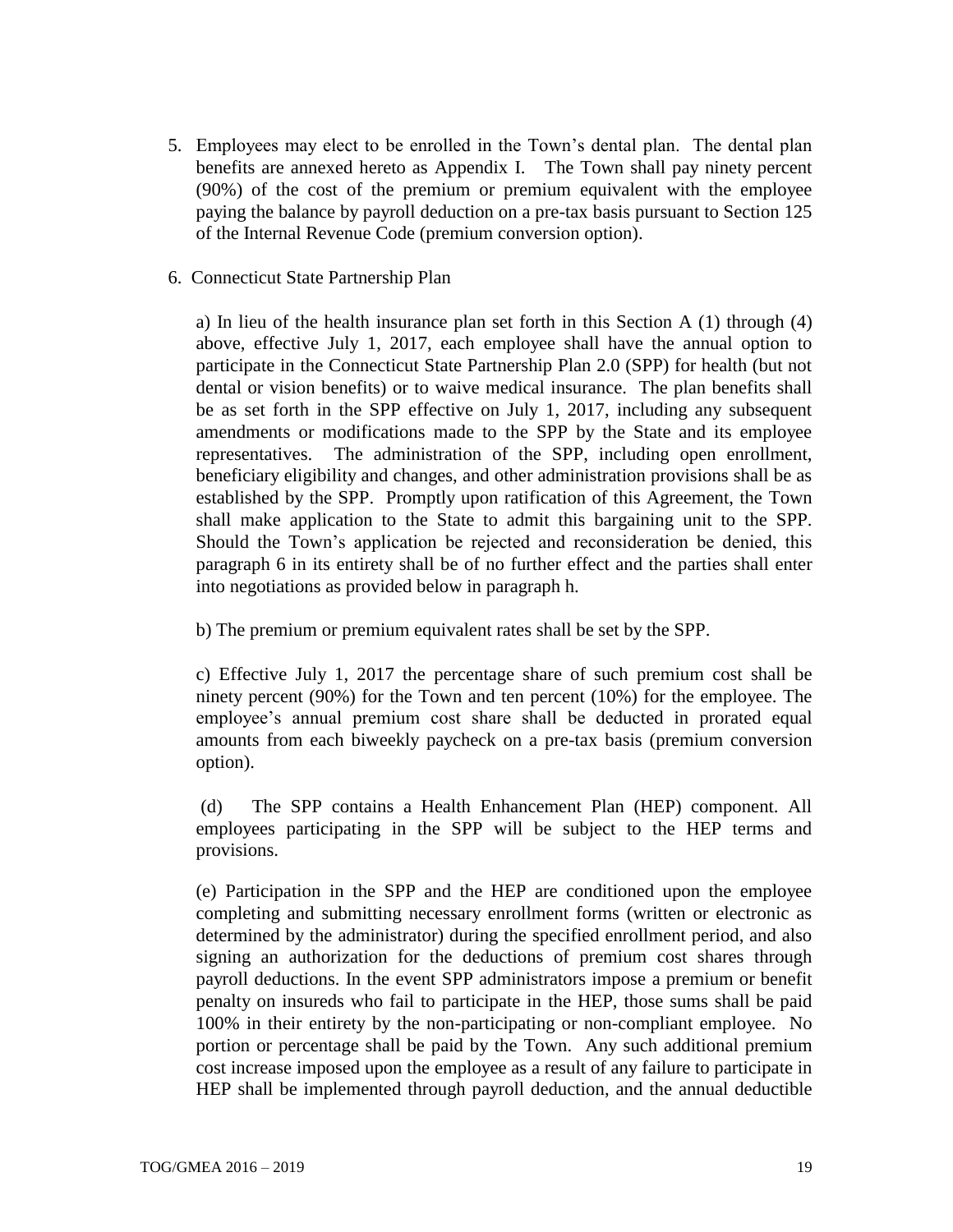shall be implemented through claims administration. Notwithstanding the above, any amendments to the terms of the HEP shall be applicable to employees participating in the SSP.

(f) In the event any of the following occur, the Town or the Association may reopen negotiations in accordance with Conn. Gen. Stat. Section 7-473c as to the sole issues of health insurance, including plan design and plan funding, premium cost share and/or introduction of replacement medical insurance in whole or in part.

- i) A material change in the plan design (for example conversion in the benefit plan from a co-pay plan to a high deductible plan, or elimination of the SPP HEP program) or premium rate calculation for the health benefits plan procured under Conn. Gen. Stat. Section 5-259 (a) and (m) are modified as a result of a change in the State's collective bargaining agreement or state statute;
- ii) Public Act No. 15-93 or successor legislation is amended as to rate calculation, imposition of additional fees or administrative charges on participating non-state public employers or a change in the method used to calculate premium rates, or any other substantive amendments;
- iii) If the cost of medical insurance plan offered herein is expected to result in the triggering of an excise tax under The Patient Protection and Affordable Care Act ([ACA; P.L. 111-148], as amended, inter alia, by the Consolidated Appropriations Act of 2016 [P.L. 114-113]) and/or if there is any material amendment to the ACA that has a direct impact on the cost incurred by the Town on providing medical insurance pursuant to this Agreement. Reopener negotiations shall be limited to health insurance plan design and funding, premium cost share and/or introduction of an additional optional or alternative health insurance plan.
- iv) If during the month of September, the Town, based on the claims experience of the bargaining unit participants for the prior plan year of the SPP (July through June), determines that premiums or premium equivalents for the HDHP insurance plan (including the Town's HSA contributions) that was in effect on June 30, 2017, would be lower than the current SPP premiums.

(g) In the event the Town and/or the Association at any time during the contract term or in negotiations over a successor collective bargaining agreement make a proposal to leave the SPP, the baseline for such negotiations shall be the medical benefits as set forth in sections  $(1) - (4)$  of this Article.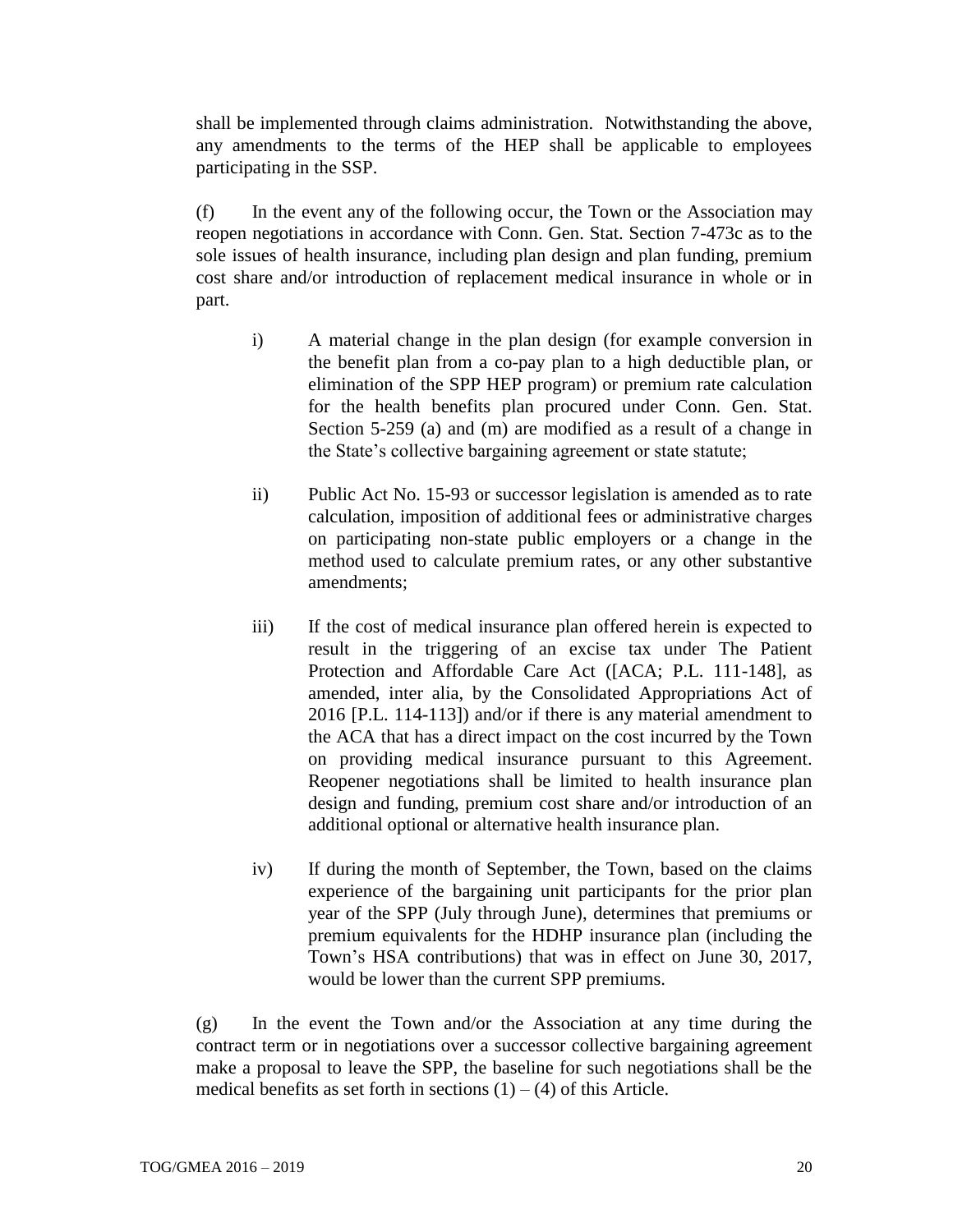(h) Should the Town's application to admit this bargaining unit into the SSP be rejected and reconsideration be denied, this paragraph 6 in its entirety shall be of no further effect, and in such case the parties shall negotiate in accordance with Conn. Gen. Stat. 7-473c over medical benefits to become effective commencing July 1, 2017.

B. 1. A retired employee who is collecting a retirement allowance from the defined benefit retirement plan may elect to purchase Town offered retiree medical insurance. An employee, except as provided in paragraph 2 below, who retires after June 30, 2003 shall receive a Town credit in an amount not to exceed one thousand dollars (\$1,000) for individual coverage and two thousand two hundred dollars (\$2,200) for couple or family coverage. The Town credit toward the premium shall only be available during the life of the retiree and shall terminate upon the retiree's death. Once the retired employee becomes Medicare eligible, the Town's credit shall be reduced to six hundred dollars (\$600.00) and one thousand two hundred dollars (\$1,200.00) respectively.

For any period of time that the retiree is eligible for coverage under some other group health insurance plan (e.g. as a dependent under a spouse's plan or another employee's plan as an employee or dependent) provided that said other plan has the same or better benefits than the existing Town plan, then this provision shall not apply.

- 2. Full-time employees hired on or after July 1, 2011 shall not be eligible for the benefits of paragraph C (1) of this Article but in lieu thereof shall enroll and become a participant of the Town sponsored Retiree Health Savings Plan. The Retiree Health Care Savings Plan shall require the following mandatory contributions: 1) the Town shall make a contribution of 0.5% of the employee's base salary and 2) the employee shall make a pretax contribution of 0.5% of the employee's base salary. In the event it is determined that the Internal Revenue Code (IRC) permits the Town to offer a one-time option to existing employees to enroll in the Town's Retiree Health Savings Plan the Town will amend its plan to permit such election.
- C. The Town shall provide, at no cost to the employee, a fifty thousand (\$50,000.00) dollar term life insurance policy covering natural or accidental death with a double indemnity provision for accidental death. In addition to the above, the employee may buy from the Town's insurer additional term insurance at the actual prevailing rate charged the Town, provided that the employee purchases an amount equal to two (2) times the employee's annual salary computed to the nearest one thousand dollars (\$1,000.00).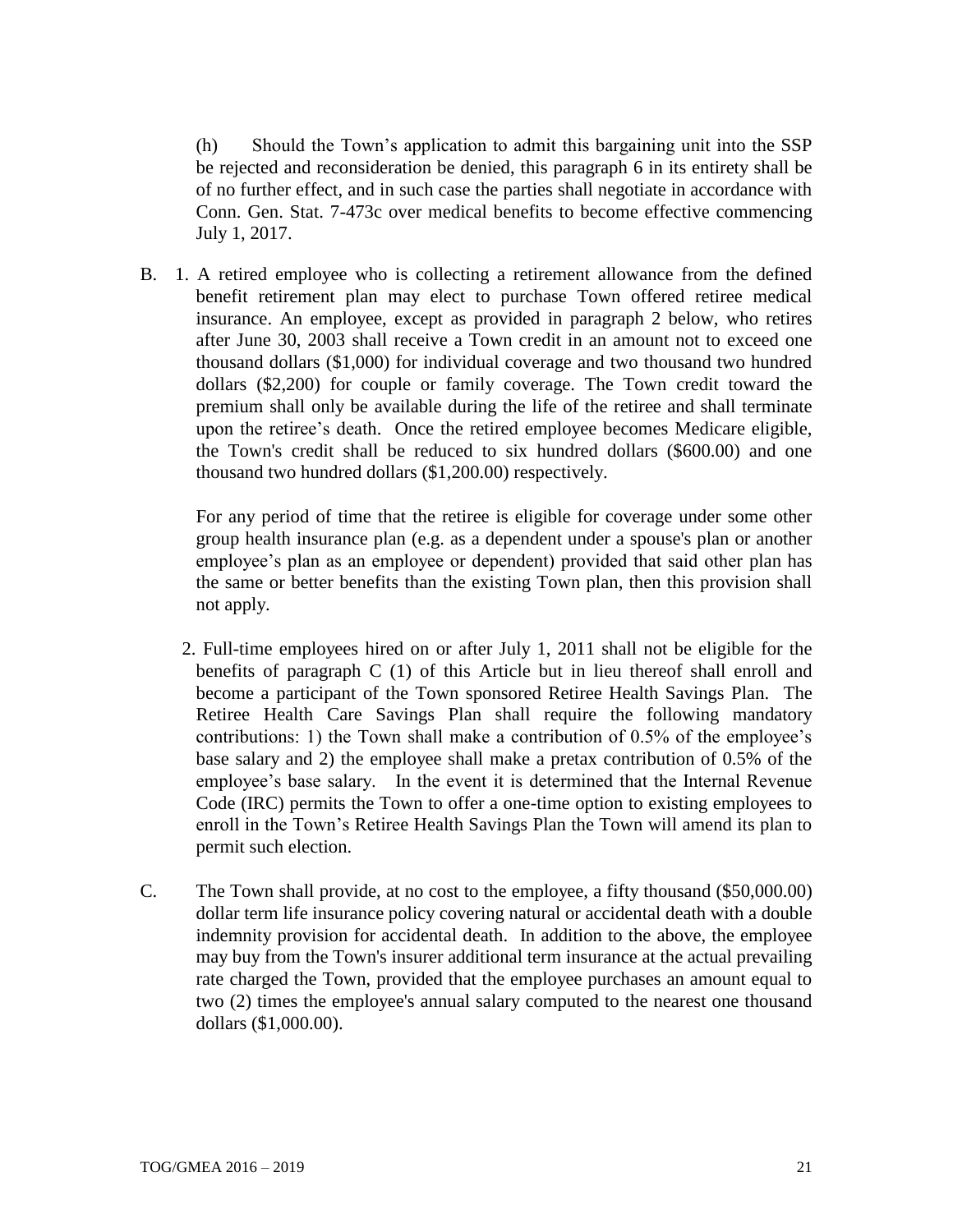D. The Town shall provide a Long Term Disability Plan to replace income lost due to total disability for each eligible employee. The plan provisions shall be as follows:

| Monthly Income Benefit | $\overline{\phantom{0}}$ | 66 2/3 of basic monthly earnings |
|------------------------|--------------------------|----------------------------------|
| Maximum Benefit        | $\overline{\phantom{a}}$ | $$3,000/m$ onth                  |
| <b>Waiting Period</b>  | $\overline{\phantom{0}}$ | 1st 90 days of total disability  |

Basic monthly earnings exclude bonuses, overtime pay, shift differential and all other special payments.

- E. Bargaining unit employees shall be eligible to participate in the Town's Flexible Spending Account Plan in accordance with the terms of that Plan. A bargaining unit employee who is not participating in an HD-HSA medical plan shall be eligible to participate in the medical, child care and transportation provisions of the Town's Flexible Spending Account Plan in accordance with the terms of that Plan. A bargaining unit employee who is participating in an HD-HSA medical plan shall be eligible to participate in the child care and transportation provisions of the Town's Flexible Spending Account Plan in accordance with the terms of that Plan. Employees may elect to contribute up to the maximum for health care and childcare as permitted by Internal Revenue Service rules and regulations then in existence.
- F. In the event the Town changes medical plan administrators and if there is a disagreement on the level of benefits, coverage or services provided with the new medical administrator(s) the Association may grieve such disagreement pursuant to Article 23 of the Agreement, except that the size and scope of the in-network providers shall not be arbitrable.

# ARTICLE 15 CLOTHING AND SAFETY EQUIPMENT

A full-time employee who is required by the Town to wear safety shoes or protective footwear, and a full-time or part-time parking control officer, who is required to wear walking shoes, shall receive up to a maximum of two hundred (\$200) dollars reimbursement annually toward the purchase of such shoes. The requirement to wear safety shoes or protective footwear shall be determined by the department head or the Town's safety officer or the Town's safety consultant in the absence of the Safety officer.

### ARTICLE 16 TRANSPORTATION ALLOWANCE

A. The Town shall reimburse each employee for use of his**/**her private vehicle on Town business at the rate established by the Internal Revenue Service. Each January, or within thirty (30) days following official promulgation of a change in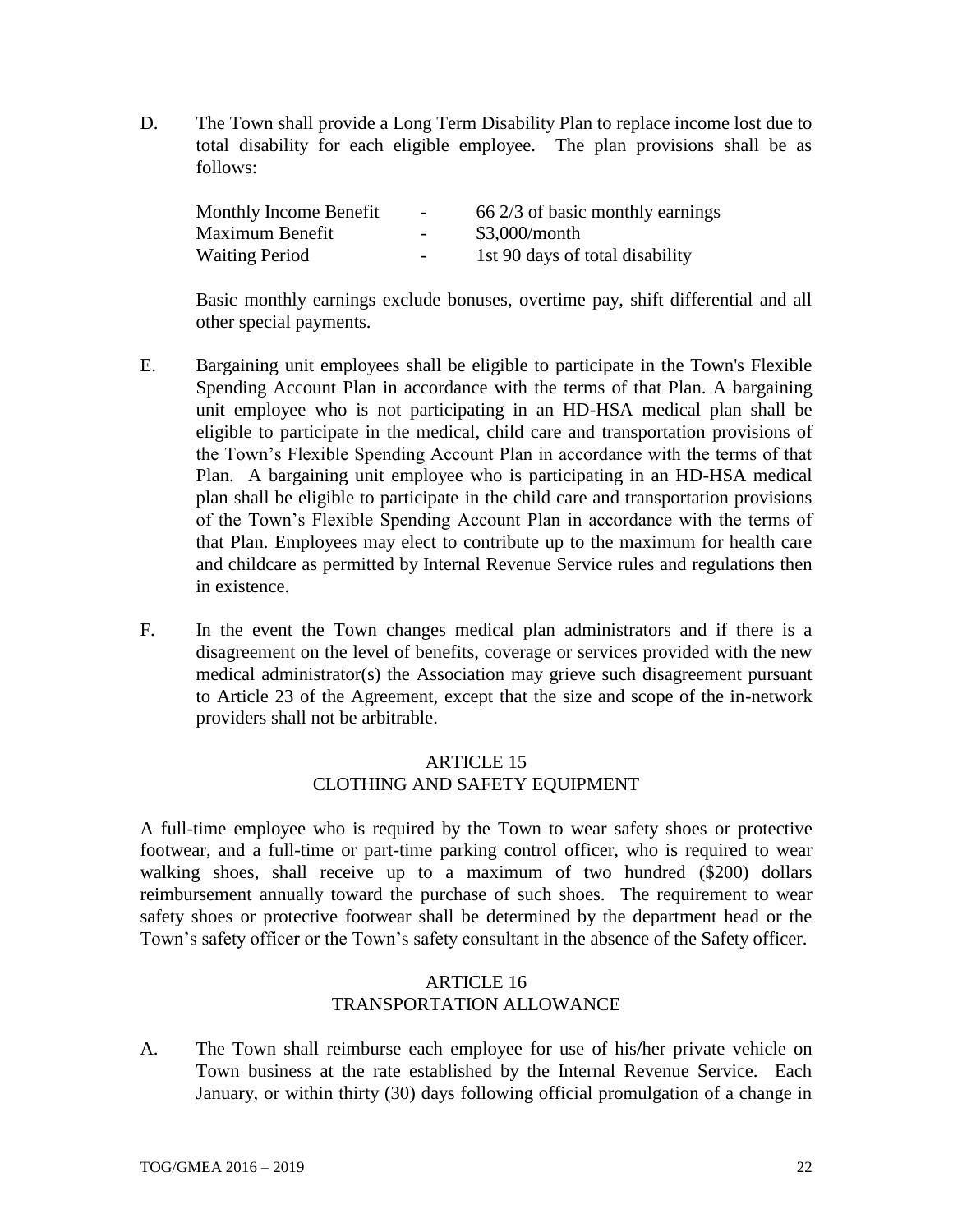the IRS rate, the reimbursement rate shall be prospectively adjusted accordingly. There shall be only one such adjustment annually. Each employee shall report his/her mileage on forms and in the manner determined by the department head.

- B. Transportation reimbursement covering the previous month will be paid on or about the 10th of each month.
- C. If the private vehicle of an employee is disabled as the result of an occurrence, not the fault of the employee, while on Town business, the Town shall reimburse each such employee for the reasonable cost of the rental, for a reasonable time, of a substitute vehicle to be used on Town business.
- D. Employees who, as of June 30, 2010 are assigned Town vehicles shall continue to have usage of such vehicles as provided as long as they remain in their position. Any future assignment of a Town vehicle to a promoted or transferred employee who previously had been assigned a Town vehicle shall be made as determined by the Town, giving consideration to the requirements of the new position. It is understood that this provision is not intended to modify any rights and obligations pursuant to Sections A through C of this Article.
- E. An employee who is authorized by his or her department head to regularly and customarily use their personal vehicle for Town business will be paid an annual amount of two hundred dollars (\$200) in July for automobile expenses incurred during the prior fiscal year. The payment shall be prorated for an employee who becomes eligible for the reimbursement for a period of less than the entire the fiscal year. The term regularly and customarily shall mean (i) the employee is authorized to use his or her personal vehicle in performing essential duties of his or her position excluding non-essential duties and travel to conferences and meetings and (ii) the extent of the use of the personal vehicle in performing these essential duties is on multiple occasions during each month of the year or prorated year for partial payment eligibility. The Town reserves the right to require employees to use a Town-owned vehicle for such purposes. Employees shall not be eligible for the vehicle maintenance allowance for periods when a Townowned vehicle is available.
- F. Any employee, who is involved in a motor vehicle accident causing damage to such vehicle while conducting Town business, may be eligible for reimbursement up to a maximum of the employee's collision deductible but not more than one thousand dollars (\$1,000) for repairs to the employee's private vehicle not otherwise covered by the employee's automobile insurance. To be eligible for reimbursement the employee's supervisor or department head had reasonable knowledge that the employee was using his/her private vehicle to perform Town business and the employee must have been engaged in such Town business when the accident occurred. The employee shall be required to submit the receipt indicating the cost of the repairs, a description of the repairs that were completed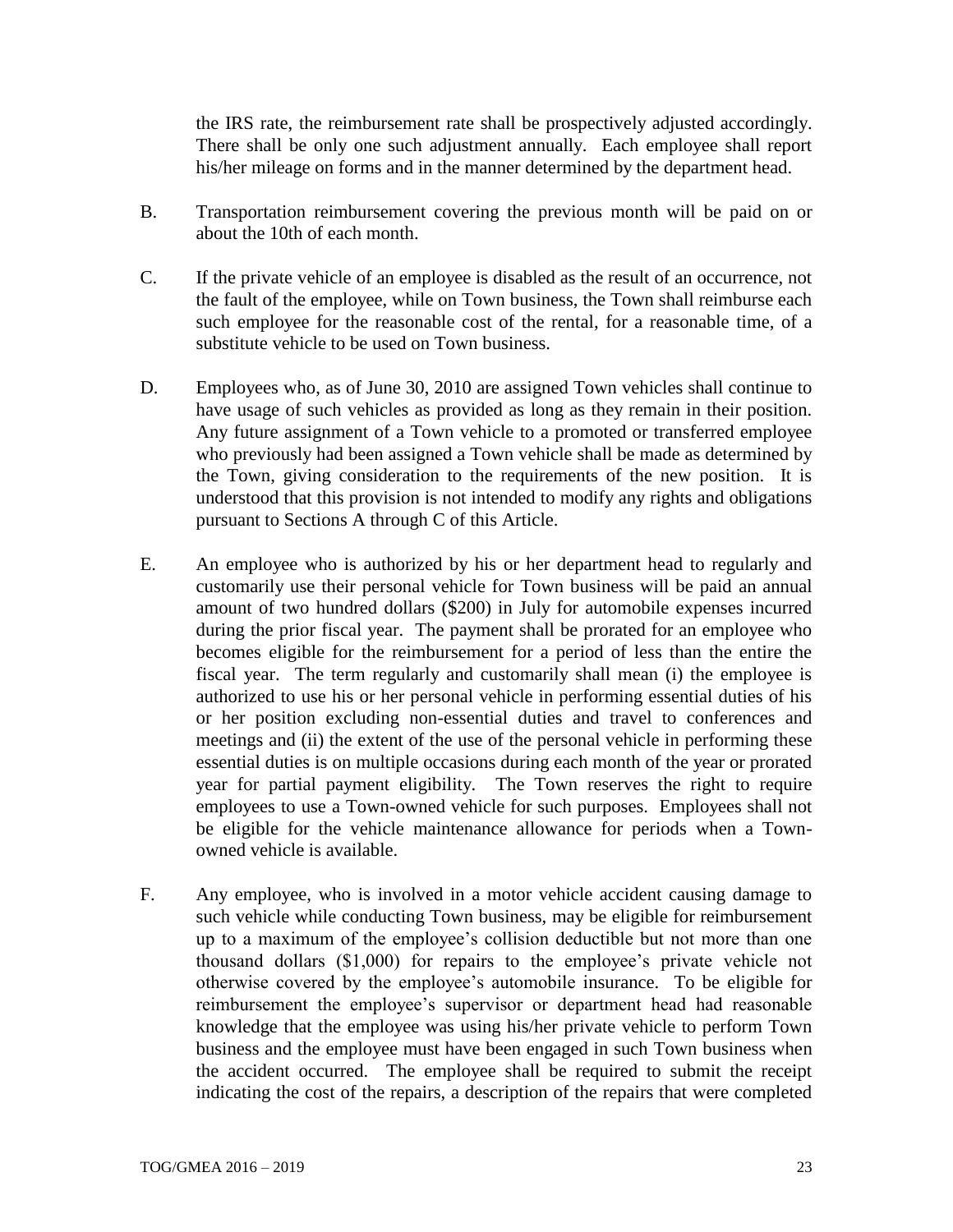along with a copy of the insurance policy indicating the amount of the employee's insurance coverage.

Notwithstanding the above, an employee shall not be eligible for reimbursement if the employee was cited and fined for a traffic infraction or violation, found at fault, or the employee did not otherwise meet the conditions set forth above for reimbursement.

## ARTICLE 17 RETIREMENT

A. A full-time eligible employee shall become a member of the Retirement System of the Town of Greenwich ("Retirement System") in effect for general and library employees as established by Article 14 of the Town Charter, this Agreement and as administered by the plan document on file with the Retirement Board.

1. Notwithstanding any provision of this Agreement to the contrary, an employee hired or re-hired on or after July 1, 2005 shall be ineligible for Retirement System membership; provided, however, an individual who is reemployed on or after July 1, 2005, who was vested under the terms of the Retirement System in effect as of his or her prior termination from service date, will be eligible to resume participation in the Retirement System. The provisions of Article 14 of the Town Charter and paragraph A of this Article shall not be applicable to employees who are ineligible to participate in the Retirement System. (Such employees who are full-time regular employees may be eligible to participate in the Town's Defined Contribution Retirement Plan as set forth in paragraph B of this Article.)

2. A permanent employee with credited service in the Retirement System who leaves Town employment and is subsequently rehired, may be reinstated in the Retirement System with all prior credited service if the break in Town employment is not more than the total prior service period of the employee with the Town up to the date of withdrawal of accumulated deductions, and, upon the employee restoring to the Retirement System within six (6) months from date of rehire the entire amount of accumulated deductions together with interest up to the date of restoration.

3. The contribution rate for all employees shall be 4% of pensionable earnings deducted from the employee's bi-weekly paycheck on a pre-tax basis. Effective July 1, 2003 all newly hired full-time employees shall be required, as a condition of employment, to contribute in the Retirement System and to make the applicable employee contributions for such participation.

4. An employee shall vest after five (5) years of creditable service with the commencement of benefits deferred to the minimum eligibility requirement for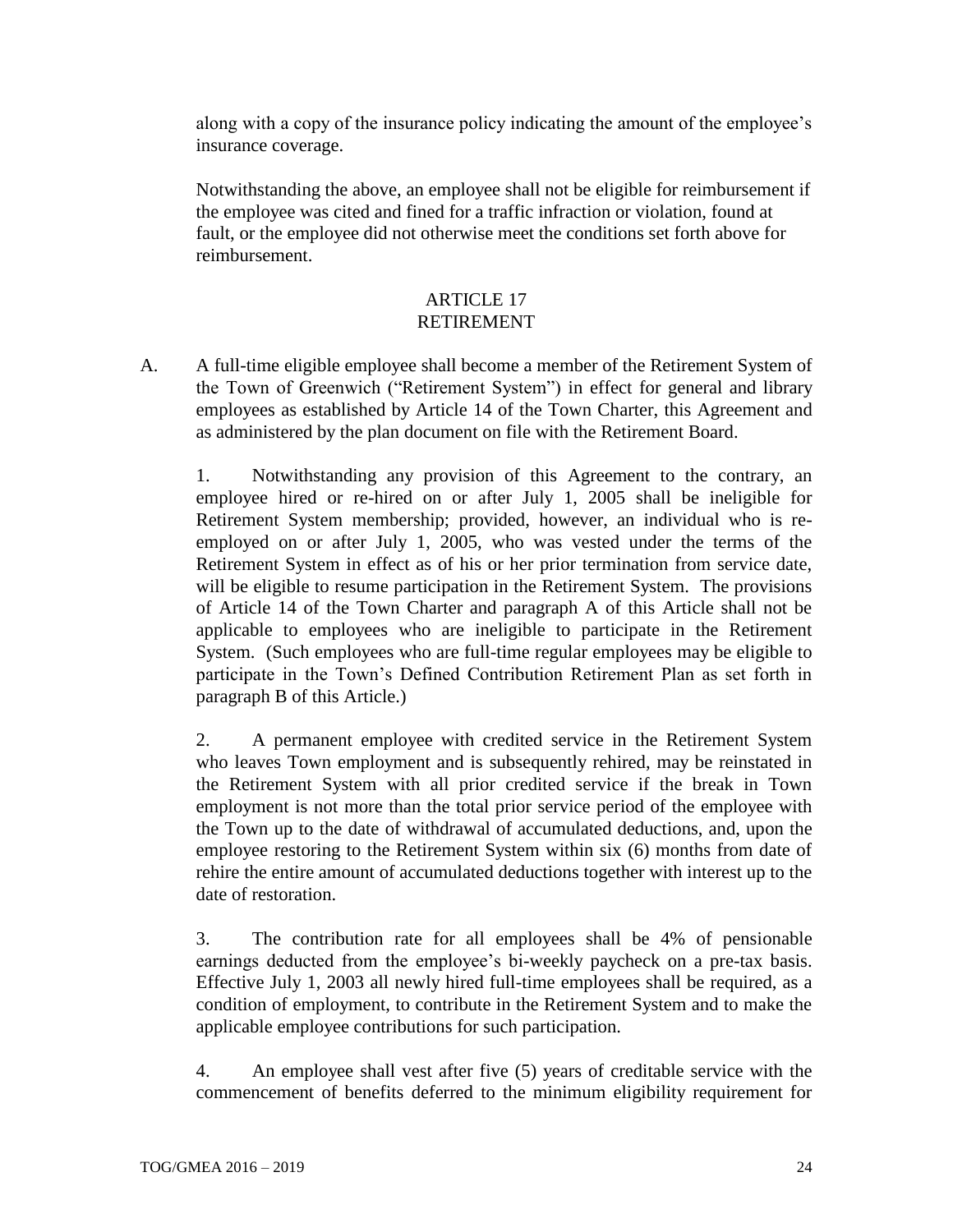the receipt of a retirement allowance. The amount of such deferred retirement allowance shall be based on the benefits in effect at the time the vested member terminates his/her employment. An employee who ceases employment with the Town and is vested in the Retirement System may withdraw his/her contributions and such withdrawal shall not in any way effect the employee's vested rights under the plan.

5. An employee shall be eligible for normal retirement upon the earlier of: (1) the sum of the employee's age and the number of years of creditable service equals at least eighty (80); or (2) when the employee attains age sixty-five (65).

6. The rate of benefit in the Retirement System upon retirement as defined in Section 179 of Article 14 of the Greenwich Municipal Code (Charter) shall be 2% for each year of creditable service (1/50).

7. The Town will grant a beneficiary(s) benefit for vested (five years of creditable service) employees who die prior to qualifying for a Service or Disability Retirement. Their designated beneficiary(s) shall be eligible to receive a one hundred percent (100%) Joint and Survivor Benefit based upon the employee's accrued benefit account calculated as if the employee had retired on the date of death.

8. Each employee with an honorable discharge from prior active military service in a branch of the United States Armed Forces shall be given credit as creditable service for purposes of determining his/her retirement allowance for each year of military service that the employee makes an additional contribution to the Town. Said additional contribution for each year of military service for which the member wishes to buy credit shall be the product of the employee's existing rate of contribution as defined in paragraph 4 of this Article and the Pensionable Earnings received by the member over the twenty-six consecutive bi-weekly payroll periods immediately prior to the application for military buyback being submitted to the Retirement Board for approval. In no event may an employee buy credit for more than four years of service. The creditable service purchased pursuant to this paragraph shall not be applied to the five year (5) vesting requirement set forth in Article 17 A (4) or to meet the minimum service requirement set forth in Article 17 A (5).

9. The retirement allowance of an employee who retires shall be determined by the use of Pensionable Earnings including earnings an employee elects to defer to a 401-k (457, 403-b) plan. Pensionable earnings shall mean the employee's straight time wage rate as set forth in the appropriate wage schedule annexed to this Agreement for regular hours worked (i.e. 35 or 40 hours), out-of-class pay and wage stipends paid during the 26 consecutive bi-weekly pay periods for which such Pensionable Earnings was the highest for twelve month employees, the 24 consecutive bi-weekly pay periods for which pensionable earnings was the highest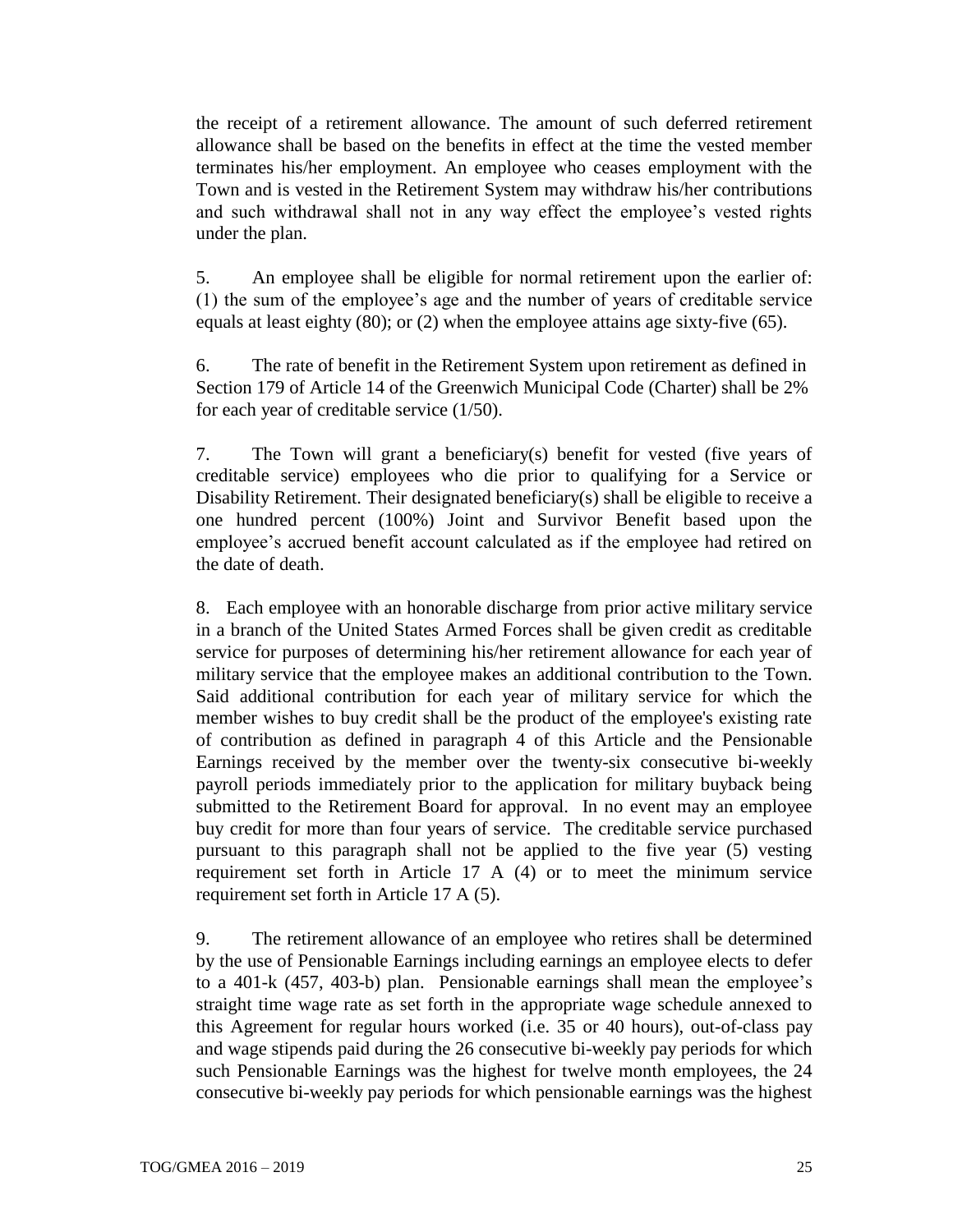for eleven month employees and the 22 consecutive bi-weekly pay periods for which pensionable earnings was the highest for ten month employees. The maximum retirement allowance of an employee at retirement shall be .66667 of pensionable earnings.

10. A retiring employee who elects Option 1, Straight Life Annuity with Cash Refund, shall not be required to reduce his/her pension benefit to ensure that his/her beneficiary receives the unamortized balance of his/her contributions, with interest, in the event of his/her death after retirement.

11. Effective July 1 of each year, retirees age 62 and over, who retired prior to July 1 of the previous calendar year shall be eligible for a cost of living adjustment in their retirement allowance computed on the formula provided in paragraph 9. Subject to the conditions set forth below, the COLA shall be 100% of the annual increase in the Consumer Price Index for Urban Wage Earners and Clerical Workers for the New York-Northern New Jersey-Long Island, NY-NJ-CT-PA (CPI-W), not to exceed 3%, measured from May as reported in June of the previous calendar year through April as reported in May of the current calendar year. In no event shall a retiree's annual retirement allowance exceed 150% of the allowance at which the employee retired. In the event the annual increase in the CPI is less than one percent (1%) no COLA shall be due. This paragraph 11 shall become effective with retirements on or after July 1, 2005.

B. Town of Greenwich Retirement Savings Plan: A full-time regular employee covered by this Agreement who is not eligible, pursuant to the terms of paragraph A (1) of this Article, for membership in the Town's Retirement shall become a participant in the Town of Greenwich Retirement Savings Plan (Savings Plan) as of his or her date of hire. Participation in the Savings Plan shall be mandatory for such eligible employees.

1. Mandatory Contributions: – Immediately upon commencing participation in the Savings Plan, each participant shall contribute on a pretax basis through payroll deduction, five percent (5%) of his or her Pensionable Earnings as defined in section A (9) of this Article and the Town shall contribute an amount equal to five percent (5%) of the participant's Pensionable Earnings to the participant's Savings Plan account.

2. Vesting – Each Participant is always 100% vested in his or her employee contributions deposited in the employee's account. Employer (Town) contributions shall be vested pursuant to the following schedule: 20% upon completion of twelve (12) months of active full-time employment, 40% upon completion of twenty-four) (24) months of active full-time employment, 60% upon completion of thirty-six (36) months of active full-time employment, 80% upon completion of forty-eight (48) months of active full-time employment and 100% upon completion of sixty (60) months of active full-time employment.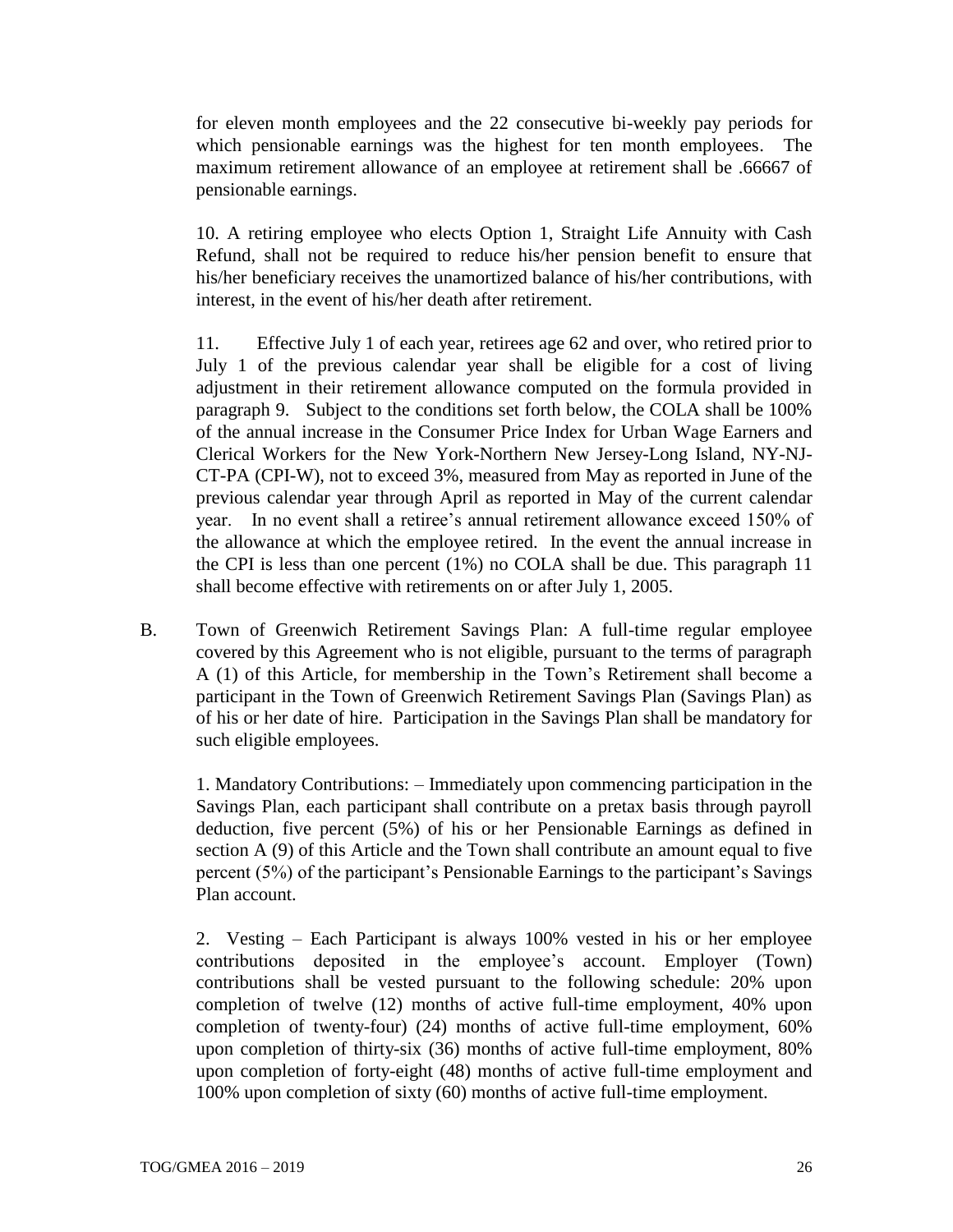3. Discretionary employee contributions – To the extent permitted by applicable law and regulations, each Participant shall be permitted to defer amounts (in addition to the mandatory 5% employee contribution described in paragraph 1 above) to the Savings Plan, on an after-tax basis, subject to Internal Revenue Code limitations.

4. Other – The Town shall be responsible for establishing and administering the Savings Plan and may retain vendors, carriers, firms or agents for this purpose. Without limiting the generality of the foregoing, the Town shall (a) determine investment alternatives that are available under the Savings Plan, and (b) amend the Savings Plan, from time-to-time, in order to maintain its qualified status under the Internal Revenue Code. Each Participant shall direct the investment of his or her account.

C. The Town shall continue the deferred compensation plans, which are available to employees via payroll deduction.

1. During the month of January the Town shall match a full-time employee's prior calendar year's contributions to his or her deferred compensation account (401–k, 457 or 403-b) to a maximum of two thousand one hundred dollars (\$2,100). The January 2018 contribution shall increase to a maximum of two thousand two hundred dollars (\$2,200), and beginning in January 2019 the contribution shall increase to a maximum of two thousand three hundred dollars (\$2,300). No new 403-b accounts will be opened for employees; however, employees with existing 403-b accounts may continue to defer compensation to such accounts. Permanent full-time employees who are members of the Retirement System have the option to defer compensation to a 457 account and/or to a 401-k account. Permanent full-time employees who are members of the Defined Contribution Retirement Plan are limited to deferring compensation to a 457 account. The Town match for employees who elect to contribute to both 401 k and 457 accounts shall be first made to the employees' 401-k account prior to any match to a 457 account.

2. Permanent part-time employees may elect to defer compensation to a 457 account.

### ARTICLE 18 INJURY LEAVE

A. Any permanent employee who incurs an injury or illness which is covered under the Connecticut Workman's Compensation Act shall be entitled to injury leave pay equal to the difference between the compensation received under said Act and his/her base rate of pay for the number of days of necessary absence up to a maximum of two (2) months following the date of injury. In the event the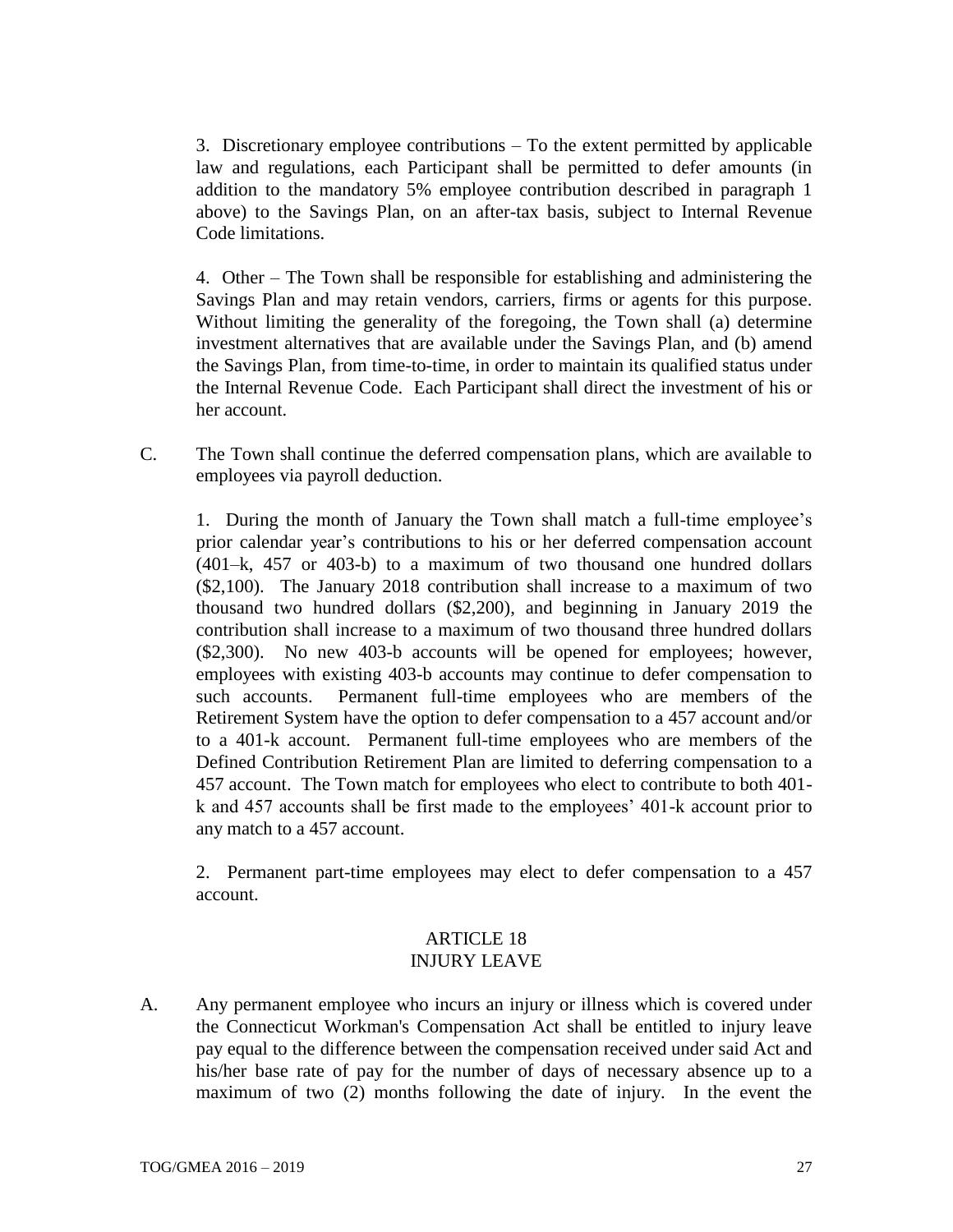absence exceeds two months, the employee may use sick leave to make up the difference in salary between their workers' compensation payments and regular salary.

- B. The Town and the injured employee shall have all the rights and obligations set forth in Section 31-293 of the Connecticut General Statutes, as amended, insofar as applicable.
- C. The Town may, in its discretion, design temporary modified duty assignments for employees who are unable to perform the duties and responsibilities of their position due to a work-related injury or illness and are progressing in their recovery. Such temporary progressive modified assignment may be created by the Town to fulfill its business and operational needs. Employees so assigned shall be paid at their regular rate of pay for all hours worked. Employees who have reached the point of maximum recovery and are unable to perform the duties and responsibilities of their regular position due to a work-related injury or illness may apply for positions in the Town for which they qualify and are capable of performing. Employees who are hired for such positions shall receive the salary and benefits for the new position.
- D. GMEA agrees that the Town may, without further negotiation, implement a managed medical care plan network for employees' work related medical treatments. In the event the Town changes its workers' compensation administrator/carrier any new medical care plan network shall be comparable to the prior medical care plan network.

#### **ARTICLE 19** BEREAVEMENT LEAVE

A. Permanent full-time employees are entitled to up to five (5) consecutive working days of bereavement leave with pay in the event of the death of a member of the "Immediate Family" (as defined in Article 11, C of this Agreement) and three (3) consecutive working days of bereavement leave with pay in the event of the death of a brother-in-law, sister-in-law, son-in-law, or daughter-in-law. At the discretion of the department head, where unusual circumstances and equity dictate, one (1) working day of bereavement leave in the event of the death of any other relative not described in this section.

Permanent part-time employees are entitled to two (2) prorated working days of bereavement leave in the event of the death of a member of the "immediate family" (as defined in Article 11, C of this Agreement).

B. Bereavement Leave shall not be deducted from accrued leave time and shall not be cumulative.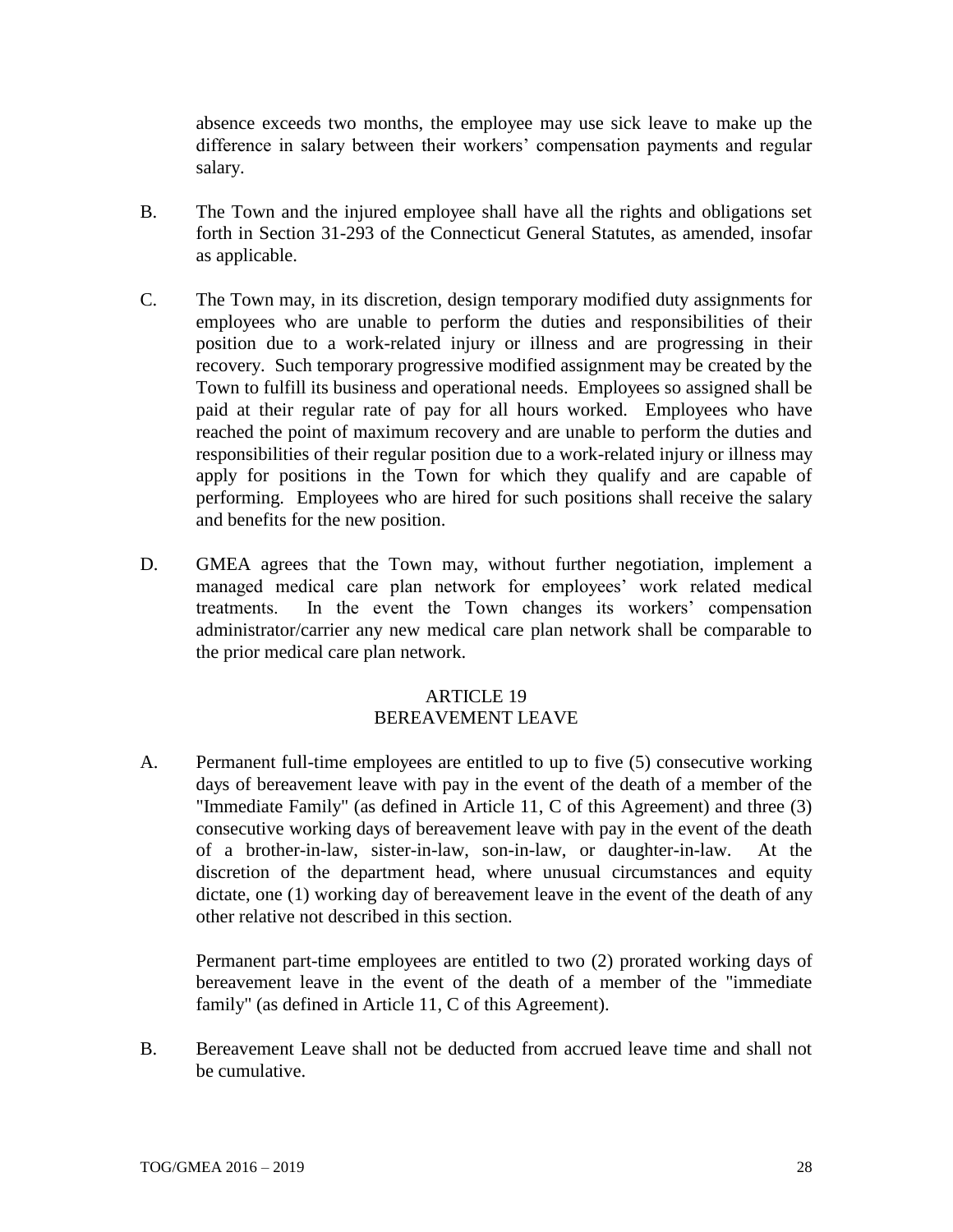C. The actual number of working days taken up to the maximum provided shall be based on actual need for bereavement leave. In no event shall the number of paid bereavement leave days exceed ten (10) days during any twelve-month period.

#### ARTICLE 20

# EXPENSES FOR ATTENDING CONFERENCES/CERTIFICATION

- A. If the Town requires an employee to attend a conference of two (2) days duration or more, the expenses for which the Town is to reimburse the employee, the Town shall pay directly such expenses as may be paid in advance and shall advance the employee a reasonable amount for other expenses for which amount he/she shall account (and make partial refund if appropriate) upon his**/**her return.
- B. Human Resources Policy 6.5 E Tuition Reimbursement Program shall be applicable to all full-time permanent employees in addition to the following:
	- 1. In any instance where, in order to maintain employment, the Town requires an employee to earn any degree, certification or license which was not prerequisite for the position when the individual was hired into the position, the Town shall reimburse the employee for the tuition and fees necessary for the attainment of such degree, certification or license. Such reimbursement shall be dependent upon successful attainment or recertification of the required degree, certification or license; or
	- 2. In any instance where renewal of a prerequisite qualification is required, then such employee shall be reimbursed for the tuition and fees necessary for the renewal of the prerequisite qualification following obtainment of such qualification.
	- 3. Effective July 1, 2017, a full-time permanent employee, with a minimum of thirty-six (36) months of continuous full-time Town employment, who successfully completes and received credit for professional development courses, undergraduate courses or graduate courses which are required to meet the Minimum Qualifications for advancement to a position in a higher Salary Grade, shall be eligible for reimbursement of up to fifty percent (50%) for tuition, registration fee and book expenses, not to exceed twothousand dollars (\$2,000) in any fiscal year. As defined herein the term "Minimum Qualifications" shall mean the qualifications described in the Town's official job description that the employee must possess to qualify to test for the position.

# ARTICLE 21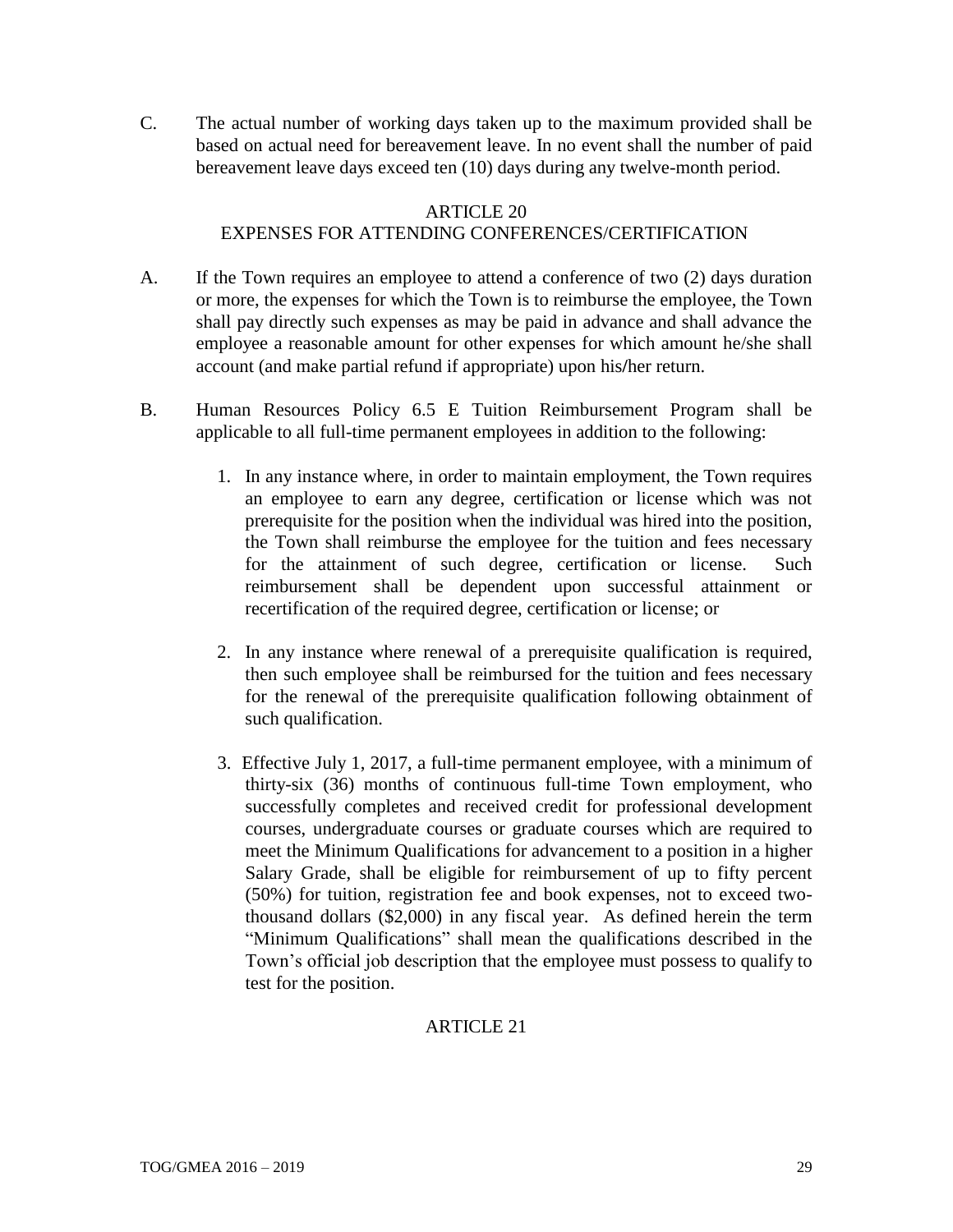#### PERSONAL LEAVE DAY

Each full-time employee shall have the right to request and obtain up to one (1) day of personal leave in each contract year except employee assigned to Nathaniel Witherell who shall have the right to request and obtain up to four (4) days of personal leave on a prorated basis each contract year. Requests shall be made in authorized form for bona fide purposes, (including without limitation, business or personal obligations which cannot be resolved outside regular working hours, religious holidays, and other good causes) and shall be granted in the discretion of the Town where in its opinion the operating efficiency of the employee's department will not be adversely affected. The Town shall administer in a uniform manner granting and denial of requests for personal leave day. At the request of an employee, the Director of Human Resources (or other person designated by the Town to act) shall review and may, in his**/**her discretion, reverse the denial of a request for a personal leave day. Nothing contained in this Section shall be construed to entitle every employee to personal leave in every contract year.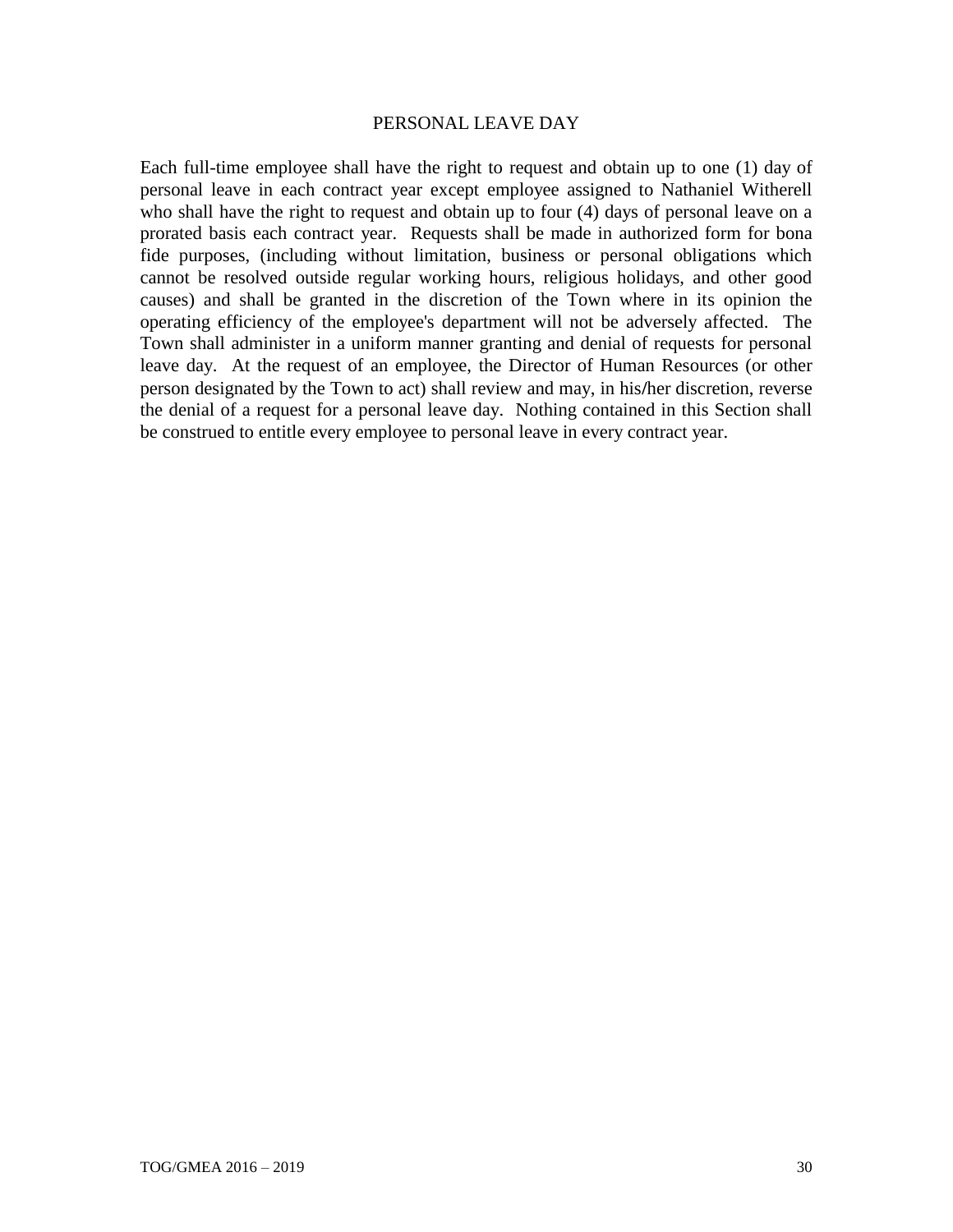#### ARTICLE 22 HEALTH APPOINTMENTS

- A. At the reasonable discretion of the department head, upon written notice at least three (3) working days in advance, an employee shall be entitled to reasonable time off without loss of pay not to exceed six (6) hours annually to attend Medical Appointments for the employee (excluding dental appointments), which cannot, with reasonable practicality, be scheduled outside of the normal workday. Employees shall attempt to schedule such appointments at either the beginning or end of the workday. For purposes of this Article Medical Appointments are defined as specified in Article 11 (I). In addition to the six (6) hours described above to attend Medical Appointments, an employee shall be entitled to reasonable time off without loss of pay at the beginning or the end of the normal workday to attend the annual preventative medical checkup mandated by the health insurer described in Article 14 provided the employee provides written notice at least three (3) working days in advance with the employee's department head.
	- B. Effective with the beginning of the fiscal year following the employee completing twelve consecutive months of full-time work, a full-time employee shall be eligible for a biennial reimbursement of the cost of prescription eyeglasses and contact lenses not to exceed three hundred dollars (\$300.00). Effective July 1, 2017, the biennial reimbursement for the cost of prescription eyeglasses and contact lenses available to such full-time employees shall be increased to Four Hundred (\$400) Dollars. A request for reimbursement shall be submitted to the Department of Human Resources within sixty (60) days of the date of purchase on the appropriate form and shall include the original receipt of purchase. In the event multiple requests for reimbursement are made, the total of all such reimbursements shall not exceed three hundred dollars (\$300.00) in any biennial fiscal year period, or Four Hundred (\$400) Dollars following the increase effective July 1, 2017.

## ARTICLE 23 GRIEVANCE PROCEDURE

A. Should the Association**,** any employee or group of employees in the bargaining unit feel aggrieved concerning his/her or their wages, hours, or conditions of employment, which wages, hours, or conditions of employment are controlled by this Agreement or by any statute, charter provision, ordinance, rule, regulation, or policy including but not limited to those policies contained in the Human Resources Policy and Procedure Manual affecting terms and conditions of employment of bargaining unit members, which is not in conflict with this Agreement; or concerning any matter affecting his**/**her or their health or safety; or concerning any separation from service, suspension, fine, or other disciplinary action, adjustment shall be sought as follows: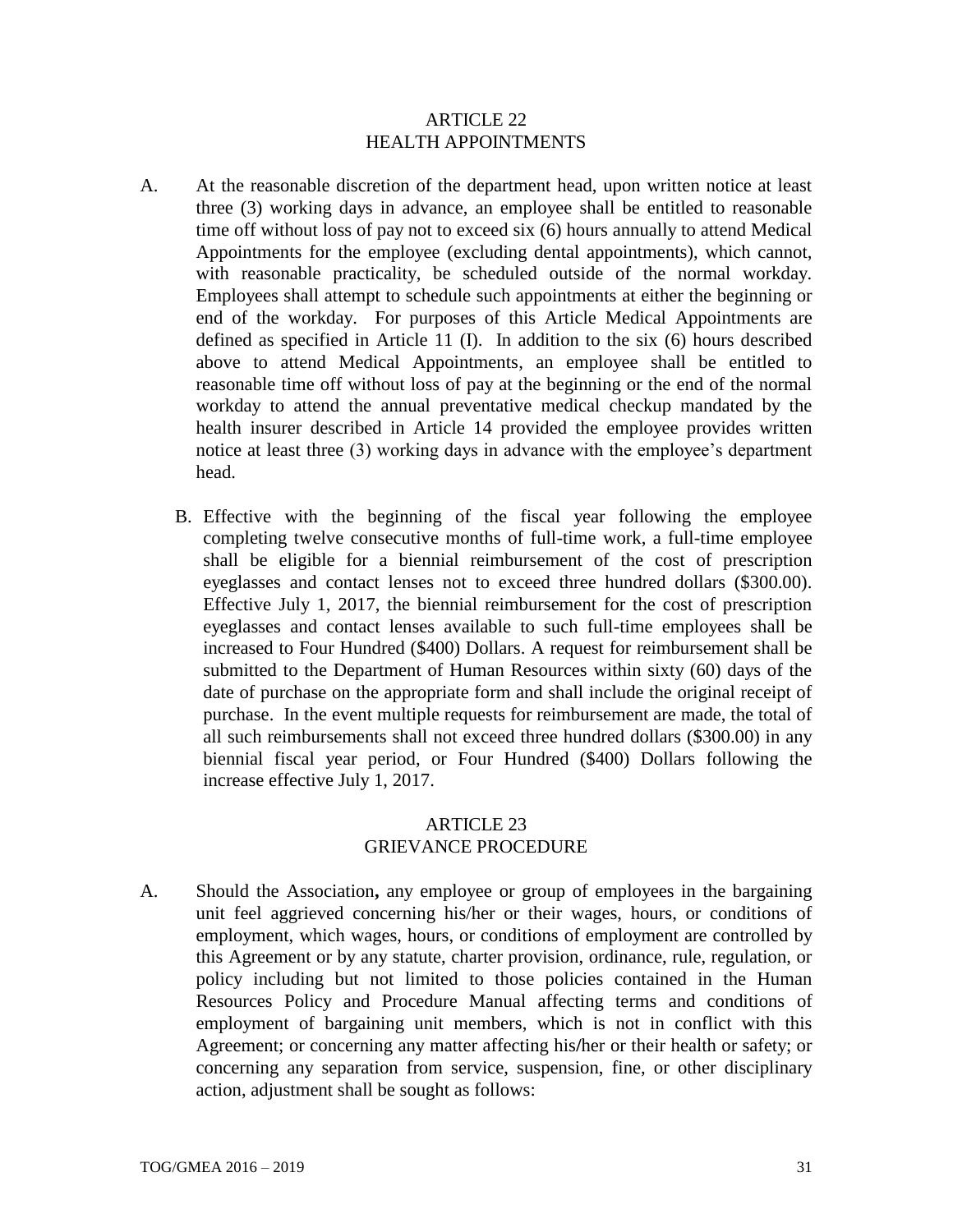Step 1. The grievance shall be submitted in writing (the "Notice of Grievance") to the head of the department or to the Superintendent of Schools, if the grievance arises in the school system. If the grievance arises outside the department in which the employee works, the Notice of Grievance shall be filed with the head of the department in which it arose. In the case of a grievance specified in Section B of this Article, the filing shall be with the Town's Director of Human Resources. If the grievance involves an issue specified in Section B, and the grievance arises in the school system the Notice of Grievance shall be filed with the Town's Director of Human Resources, with a copy provided to the Superintendent of Schools. A Notice of Grievance shall be filed within thirty-five (35) calendar days from the date the employee or the Association becomes aware of the decision of the department relative to the alleged incident or the alleged violation of the Agreement or the employee or Association received noticed of the act, occurrence or event giving rise to the alleged violation. Filing of a Notice of Grievance may be made: i) by postage pre-paid mail to the office of the recipient or ii) email to the official Town email of the recipient.

Following the Town's receipt of the Notice of Grievance the head of the department, Superintendent, or their designee or the Town's Director of Human Resources, as applicable, shall meet with the Association representative(s) (the Step 1 Meeting) no later than fifteen (15) calendar days following the Town's receipt of the Notice of Grievance. All participants shall endeavor in good faith to schedule the meeting as quickly as possible. At all times described herein, including, but not limited to, prior to the filing of the Notice of Grievance and the Step 1 Meeting, the Parties shall maintain open communication regarding the subject of the grievance, and shall endeavor in good faith to attempt a prompt and amicable resolution of the dispute giving rise to the grievance.

Step 2. If the grievance is not resolved or adjusted to the satisfaction of the Association, the Association representative(s) directly or through counsel for the Association, may present such Notice of Grievance in writing to the First Selectman or Director of Labor Relations. The Notice of Grievance shall be presented within either (i) fifteen (15) calendar days of the receipt of the Grievance Response by the Association; or (ii) if there is no Grievance Response within fifteen (15) calendar days of the Step I meeting, the Association may present the Notice of Grievance in writing to the First Selectman or Director of Labor Relations within ten (10) calendar days from the date the Grievance Response is due from the Town following the Step I meeting. Within twenty (20) calendar days after the First Selectman or Director of Labor Relations receives such Notice of Grievance, the First Selectman or Director of Labor Relations shall meet with the Association representative(s) (the "Step 2 Meeting") for the purpose of resolving or adjusting the grievance, and shall answer the grievance in writing (the Grievance Response) within ten (10) calendar days following the Step 2 Meeting.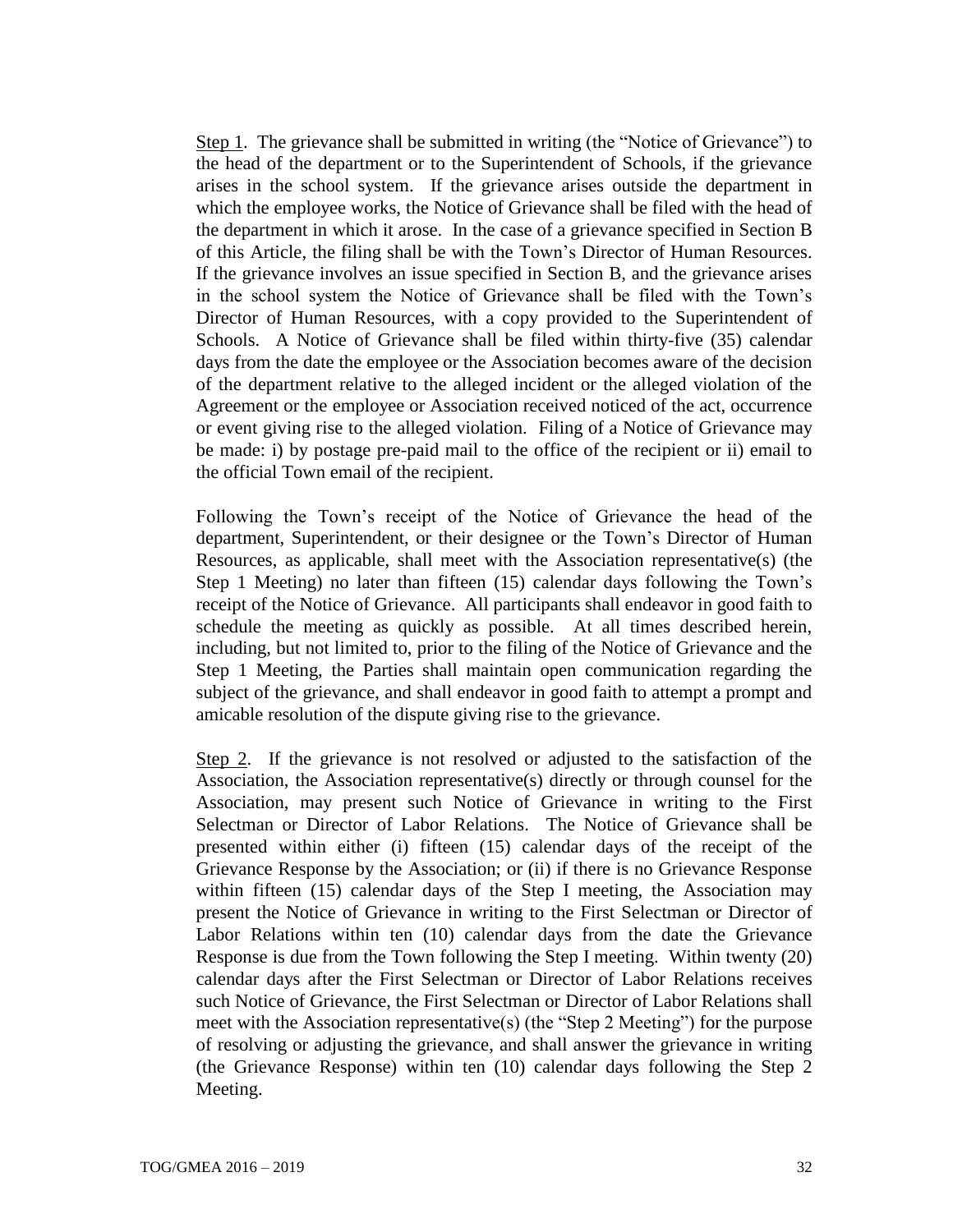Step 3. If the grievance is not resolved at Step 2 and was timely filed pursuant to paragraph A above and involves an alleged violation by the Town of an express provision of this Agreement, the Association may, within ten (10) calendar days of its receipt of the Grievance Response, or, if the Town does not produce a Grievance Response, any time after twenty (20) calendar days following the Step 2 meeting, present such grievance to the Connecticut Board of Mediation and Arbitration (CBMA) pursuant to the procedures of that Board, or by mutual agreement to the American Arbitration Association (AAA), pursuant to its rules and procedures. A copy of the filing for arbitration must be provided to the Director of Labor Relations at the same time that it is sent to the Association, or the matter shall not be arbitrable. Provided that the arbitrator shall hear and act upon such dispute insofar as he/she is empowered to do so in accordance with CBMA or AAA rules and the terms of this Agreement, the arbitrator's decision shall be final and binding upon all parties. The fees of the CBMA, AAA and the arbitrator shall be shared equally by the parties.

B. A Notice of Grievance alleging a violation of Article 5, 7, 11, 13, 14, 17, 18, 24, 25, 27 or termination, suspension without pay, or any issue involving wages or salary shall be filed initially at Step 1 of the procedure specified in Section A of this Article, to the Town's Director of Human Resources. If the grievance arises in the school system the Notice of Grievance shall be filed with the Town's Director of Human Resources, with a copy provided to the Superintendent of Schools. If said Notice includes a Request for Acceleration the Town's Director of Human Resources shall meet with the Association Representative(s) for the purpose of resolving or adjusting the grievance within five (5) calendar days from receipt of the Notice. If within (10) business days of said meeting, the grievance is not resolved to the satisfaction of the Association, the Association Representative(s) may present the Notice of Grievance in accordance with the at Step 2 procedures specified in Section A above. If the Notice does not contain a Request for Acceleration the time frames as set forth in Step I shall apply. Filing of a Notice of Grievance may be made: i) by postage pre-paid mail to the office of the recipient or ii) email to the official Town email of the recipient.

C. A grievance that is not resolved at Step 2, may not be submitted to arbitration at Step 3 and shall be deemed waived with no right to arbitration, if the grievance was not initially filed at Step 1 within thirty**-**five (35) calendar days of the time the employee or the Association knew or should have known of the act, occurrence or event-giving rise to the grievance. If the Town fails to meet within the time limits the Association may submit the grievance at the next step. Should the final day of any time limitation described herein fall on a Saturday, Sunday or holiday observed by the Town the requisite filing or notice shall be due on the next business day.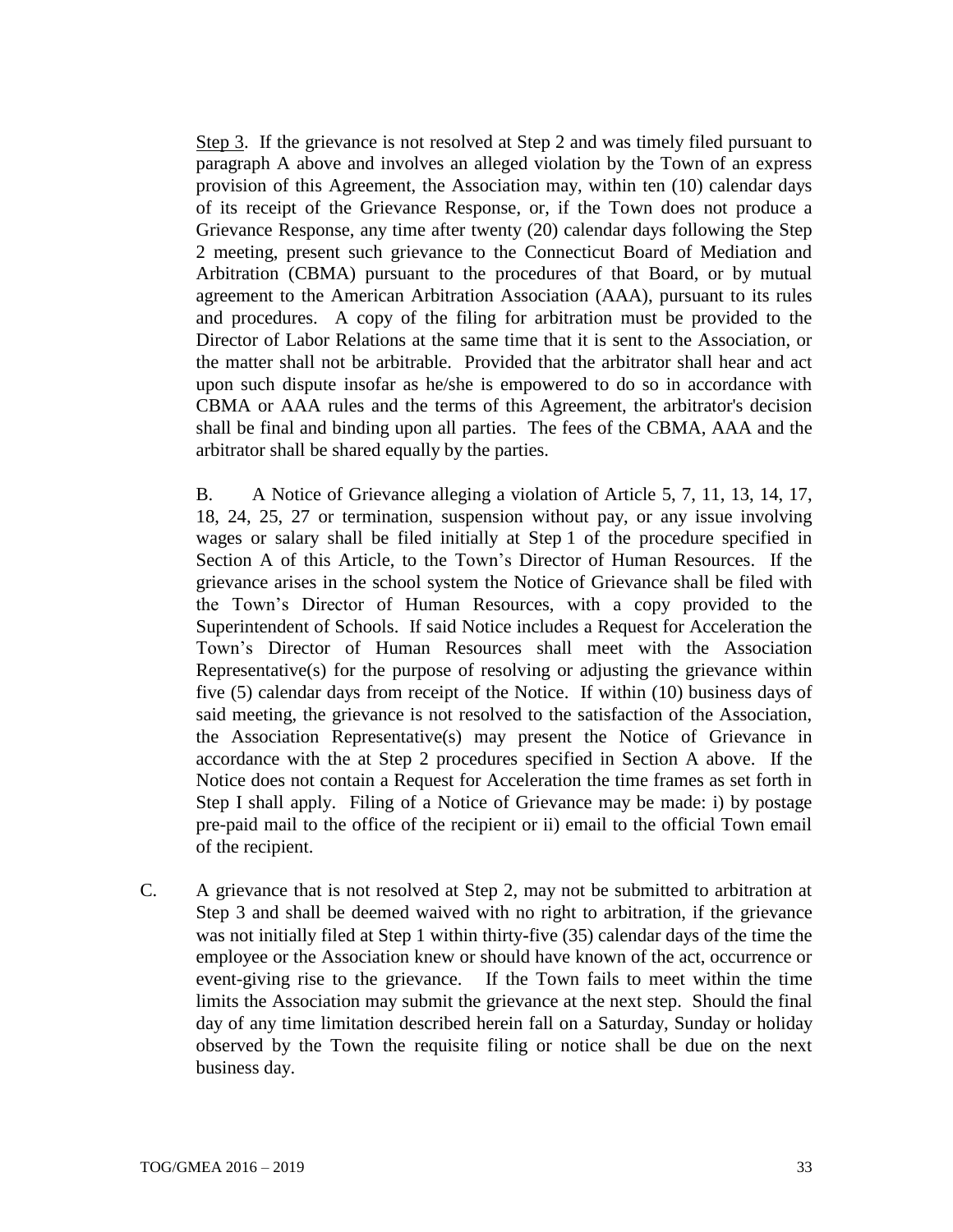- D. Any resolution or adjustment of a grievance at any step of the procedures of this Article prior to Step 3 shall be without precedent or prejudice with respect to any other grievance.
- E. During the period that a grievance is pending concerning separation from service or unpaid suspension, the employee shall be entitled to keep his**/**her insurance as set forth in Article 14 of this Agreement in effect by making payments to the Town of the total amount of the insurance premiums for his**/**her coverage.
- F. The arbitrator(s) shall have no power to add to, subtract from, or in any way change or modify any of the provisions of this Agreement nor to render any decision which conflicts with a law, ruling or regulation binding upon the Town. The arbitrator(s) shall likewise have no power to imply any obligation upon either the Town or the Association which is not specifically set forth in an express provision of this Agreement. Awards may not be retroactive beyond ninety (90) calendar days prior to the service of the grievance at Step 1.
- G. Any employee who is the subject of the grievance may elect to discontinue the grievance procedure by giving notice to the Association and the Town.
- H. All time limitations as set forth in this Article may be extended by written mutual agreement of the parties.
- I. No permanent employee shall be disciplined or discharged except for just cause, which shall include (a) inefficiency or incompetence, (b) insubordination, (c) misconduct, (d) disability which prevents the employee from performing the essential features of his or her job, (e) other due and sufficient cause.

# ARTICLE 24 APPOINTMENTS

A. 1) Whenever the Town intends to fill a permanent full-time or part-time vacant or new position in the bargaining unit, it shall post the opening for at least fourteen (14) calendar days for permanent full-time positions and for seven (7) calendar days for permanent part-time positions, during which time any employee who wishes to be considered must notify the Town according to the posting. Following the closing date for filing applications, the Town shall fill any full-time vacant or new position in the bargaining unit by first giving preference to an applicant, based on seniority, who is on a re-employment list for the vacant position followed by a transfer of a current employee in the same position who is qualified to fill the position. In the event there is no re-employment list or qualified transfer, the Town shall fill the full-time position from the appropriate employment register of qualified candidates for such position giving preference to qualified bargaining unit employees, and if there is no qualified employee of the bargaining unit, in such manner as the Town shall determine.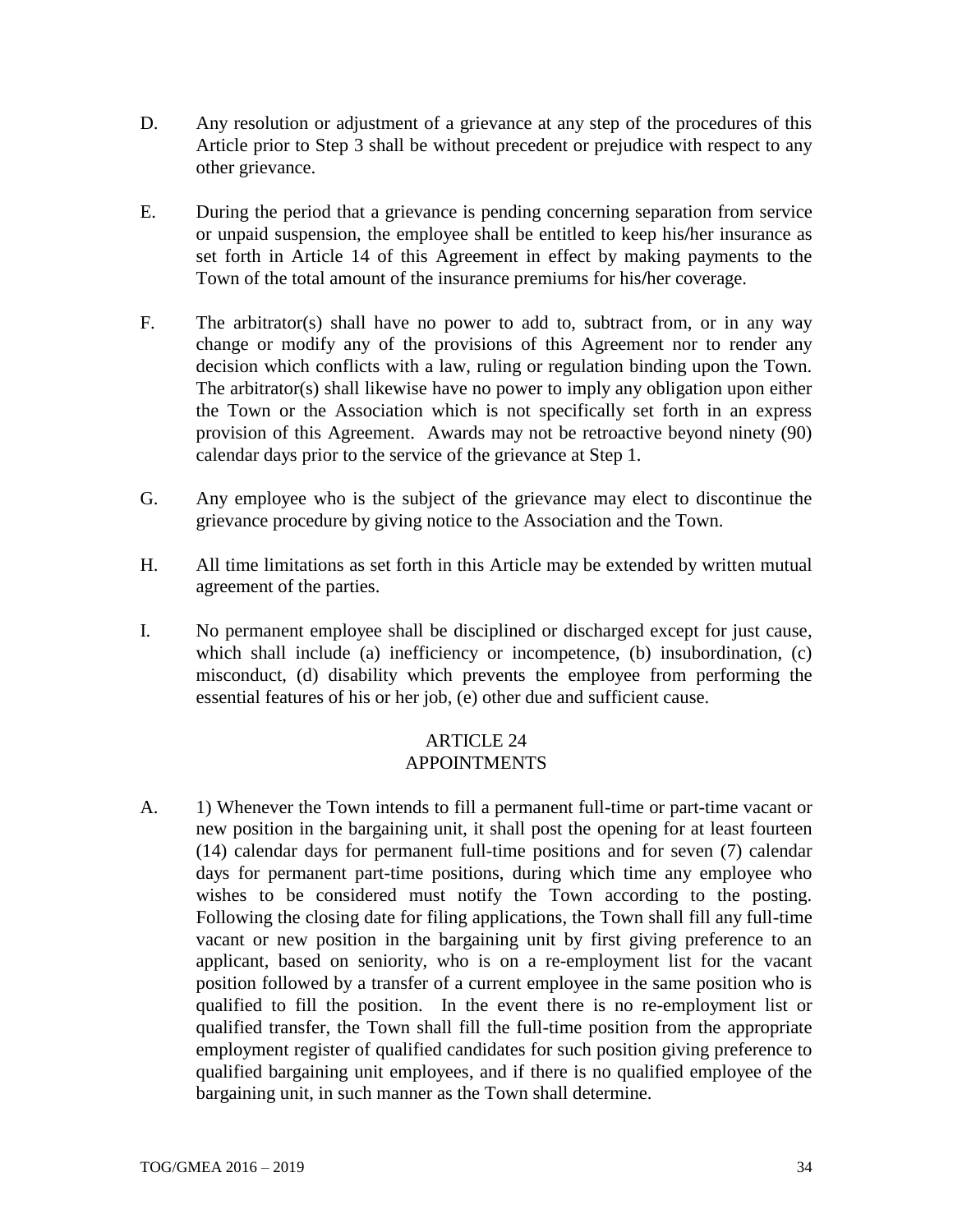2) To be qualified for transfer, the employee must be a permanent employee in the position posted for transfer and can demonstrate, in a manner to be determined by the Town, that the employee has the technical skills and/or interpersonal skills necessary to perform the functional duties of the position in such department. An employee, who is determined to be qualified pursuant to this paragraph, shall be transferred by the appointing authority. The Town's Director of Human Resources or designee shall certify that an employee is qualified pursuant to this paragraph.

3) An employee, who is transferred and is returned to their former position pursuant to paragraph D of this Article, is prohibited from reapplying for transfer to the department to which the employee unsuccessfully transferred for a minimum period of twenty-four (24) months from the date the employee was returned to their former department. For purposes of this paragraph, the Board of Education shall be considered as a single department for an employee that transfers to the Board of Education from outside the Board of Education; and, individual schools shall be considered as individual departments for an employee who transfers within the Board of Education.

4) An employee whose name appears on an Employment Register and declines two offers of appointment shall have their name removed from such Employment Register and shall not be eligible for appointment during the life of such Employment Register. In the event an employee's name is removed from the Employment Register such employee shall not be precluded from participating in future examinations for such position.

- B. Should an existing position be reclassified by the Town, the Town shall follow the procedures as provided in Article 4, paragraph B. If the position being reclassified is not vacant, the employee whose position is being reclassified shall be given first opportunity for the reclassification, provided the employee meets the minimum qualifications for the reclassified position, and, if the Town, in its sole discretion, decides that the reclassification mandates that an examination be given to the employee, the employee can pass the examination.
- C. The Town may fill any vacancy, new position or reclassified position in the bargaining unit by a temporary full-time appointment. Such temporary full-time appointment shall not exceed a six- (6) month period as defined in Article 4 (A) (4). Whenever practical, the Town shall make such temporary full-time appointment by the temporary transfer of a current employee of the unit who is already filling a position in the same title in the same or another Town Department. In the event there is no such person available, then by the temporary promotion of a current employee of the bargaining unit who is qualified to perform the duties of the higher graded position on a temporary basis. This provision shall not apply to any employee who voluntarily participates in any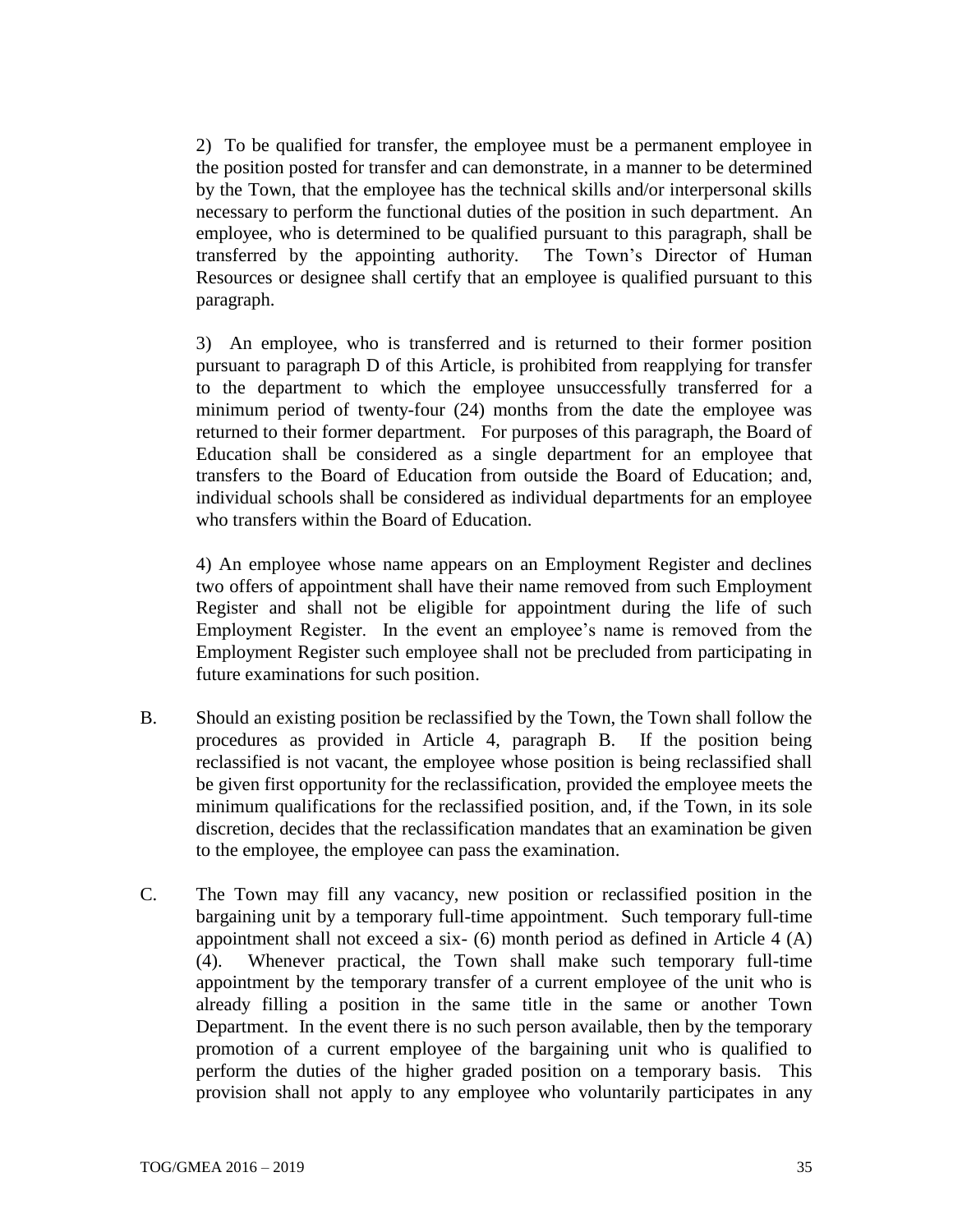temporary assignment pilot program mutually agreed to by the Association and the Town.

- D. A full-time or part-time employee transferred pursuant to this Article shall complete a three- (3) month trial period. Any employee promoted pursuant to this Article shall complete a six- (6) month trial period. Employees transferred or promoted whose performance during the trial period is determined to be unsatisfactory shall be returned to their former position or to the position held by the least senior employee in their title when their former position no longer exists. In the event an employee is returned to their former position or title pursuant to this section, the only grounds an employee may have to grieve such action shall be a claim that the action is illegal, arbitrary or discriminatory. A full-time or parttime employee serving in a trial period is not eligible to request a transfer.
- E. Newly hired full-time or part-time employee shall serve a six- (6) month probationary period and shall have no right to grieve any discipline or discharge during such probationary period. The probationary period may be extended an additional three (3) months to nine (9) months at the written request of the department head provided the employee and the Association both agree in writing to such extension. A full-time or part-time employee serving in a probationary period is not eligible for transfer.
- F. During the period of suspension of a full-time or part-time employee, or during the period a grievance is pending concerning separation from service, or demotion, the Town may fill the vacancy created only by a temporary appointment.
- G. To meet the requirements of an emergency condition which threatens life, property, or the general welfare of the Town, the Town may employ such persons as may be needed for the limited term of the emergency without regard to the regulations as to appointments in this Article.
- H. In the event job classification surveys are made by questionnaire, each full-time or part-time employee may review his**/**her own questionnaire and the official comments made by the department head and the member of the survey team.
- I. The Town shall not reduce the hourly compensation rate of a full-time or parttime employee by a change in the title of the position or description of the job classification of the employee's position without a substantial bona fide change in the duties or responsibilities of the employee.
- J. Except as provided for in paragraphs A, B and C if this Article, no full-time or part-time employee may be transferred without one week's prior notice.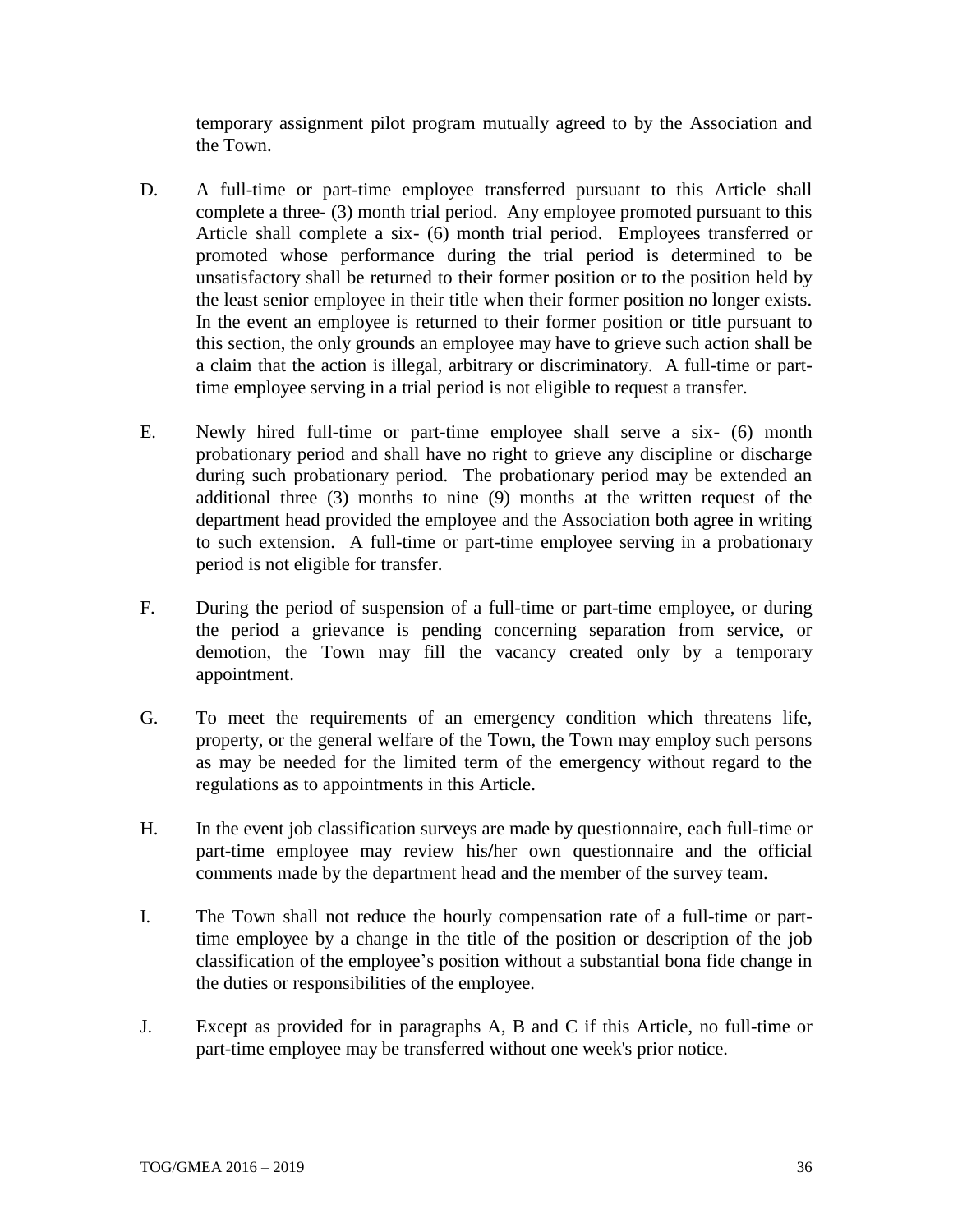- K. Whenever a full-time or part-time employee's status in the bargaining unit shall change as a result of a Town reorganization or position reclassification, Human Resources shall provide the President of the Association with written notice of the change ten (10) business days prior to the effective date of the change. For purposes of this provision a change in the employee's "status in the bargaining unit" shall mean a change from full-time to part-time status, or removal of the employee from the bargaining unit as a result of the reclassification of the position into another bargaining unit.
- L. An employee, prior to employment at Nathaniel Witherell, shall be required to submit to and be found qualified for employment by the Connecticut Department of Health pursuant to Connecticut General Statutes 19a-491c. An employee, prior to employment at the Board of Education, shall be required to submit to and be found qualified for employment pursuant to Connecticut General Statutes 10-221d and any and all other hiring statutory requirements.

# ARTICLE 25 DEDUCTION OF ASSOCIATION DUES

- A. The Association shall notify the Town in writing of the amount of Association dues and service fees to be deducted from earnings of bargaining unit employees. The Town shall deduct, from the bi-weekly wages of employees, regular Association dues for those employees who sign authorization cards permitting such deduction, and a service fee for those employees who decline to sign such an authorization card. The Town shall remit to the Association monthly the amount of the dues so deducted, provided however no such deduction shall be made from any employee's wages, except when authorized by the employee on an appropriate form, a copy of which must be submitted to the Town. Such authorization shall be for the life of the agreement and shall be continued thereafter if an agreement exists between the Town and the Association. For those employees who do not elect to become members of the Association by signing said authorization and for probationary employees from the date of employment, the Town shall deduct a service fee (not to exceed membership dues). Said service fee is solely for the purpose of administering and negotiating the labor agreement and any individual paying said fee shall have the right to object and the Association shall have the obligation to justify said fee pursuant to the procedures outlined in Appendix B.
- B. The Association shall indemnify and hold the Town harmless against any and all claims, demands, damages, suits or other forms or liability that may arise out of or by reason of action taken by the Town for the purpose of complying with any of the provisions of this section or in reliance on any certification, notice or authorization furnished under the provisions of this section.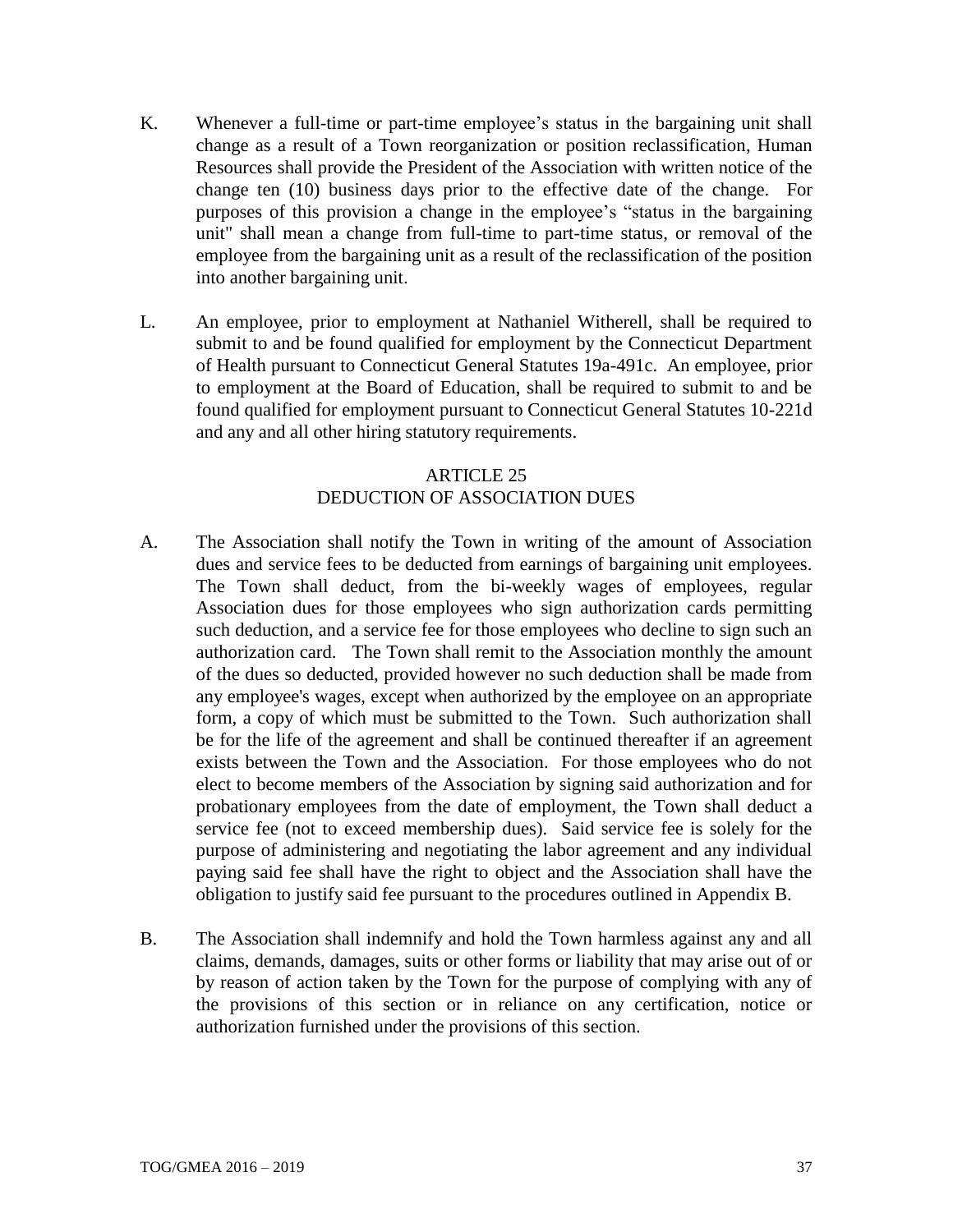#### ARTICLE 26 MAINTENANCE OF BENEFITS

All benefits and obligations not described in this Agreement or in any other documents referred to in this Agreement and which are now enjoyed by or required of the employees are specifically included in this Agreement by reference just as though each such benefit and obligation was specifically set forth as an express provision.

#### ARTICLE 27 LAYOFF AND RE-EMPLOYMENT

A. Layoff shall be defined, for the purpose of this Article, as a termination of a permanent full-time or permanent part-time employee resulting from the elimination of the employee's position by the Town or being displaced by an employee whose position was eliminated. The Town shall notify the Association of any intended layoffs as soon as possible prior to notification to any affected employees. An employee subject to layoff, shall receive written notice of such layoff no less than thirty (30) days prior to the effective date of such layoff. A copy of such notice shall be sent to the Association. The Department of Human Resources shall provide a copy of the relevant seniority list to the Association at the time the notice of layoff is issued to the Association. The Association may make reasonable requests, in writing, for a position's seniority list from the Department of Human Resources, and the Department of Human Resources shall provide a copy of the requested seniority list within ten (10) business days of its receipt of the request. For the purposes of this Article, a permanent part time employee shall be deemed subject to a layoff if such employee's regularly scheduled hours are reduced to an extent causing the employee to become an unrepresented part-time employee and therefore no longer covered by the terms of the collective bargaining agreement.

In the event the Town eliminates a full time position, full time temporary followed by full time probationary employees in the affected title in that department shall be laid off prior to any permanent full time employee occupying such title in that department. In the event it becomes necessary to lay off a permanent full time employee, such layoff shall be affected in reverse order of Town-wide seniority of the permanent full time employees in the affected title in that department. A permanent full time twelve-month employee who is laid off may elect to displace in Town government, the least senior full-time employee in that title in the following order: (i) twelve-month employee in that title, (ii) eleven-month employee in that title, (iii) ten-month employee in that title, (iv) part time twelvemonth employee in that title, (v) part-time eleven-month employee in that title, or (vi) part-time ten-month employee in that title. A permanent full-time elevenmonth employee who is laid off may elect to displace in Town government the least senior full-time employee in that title in the following order: (i) elevenmonth employee in that title, (ii) ten-month employee in that title, or (iii) part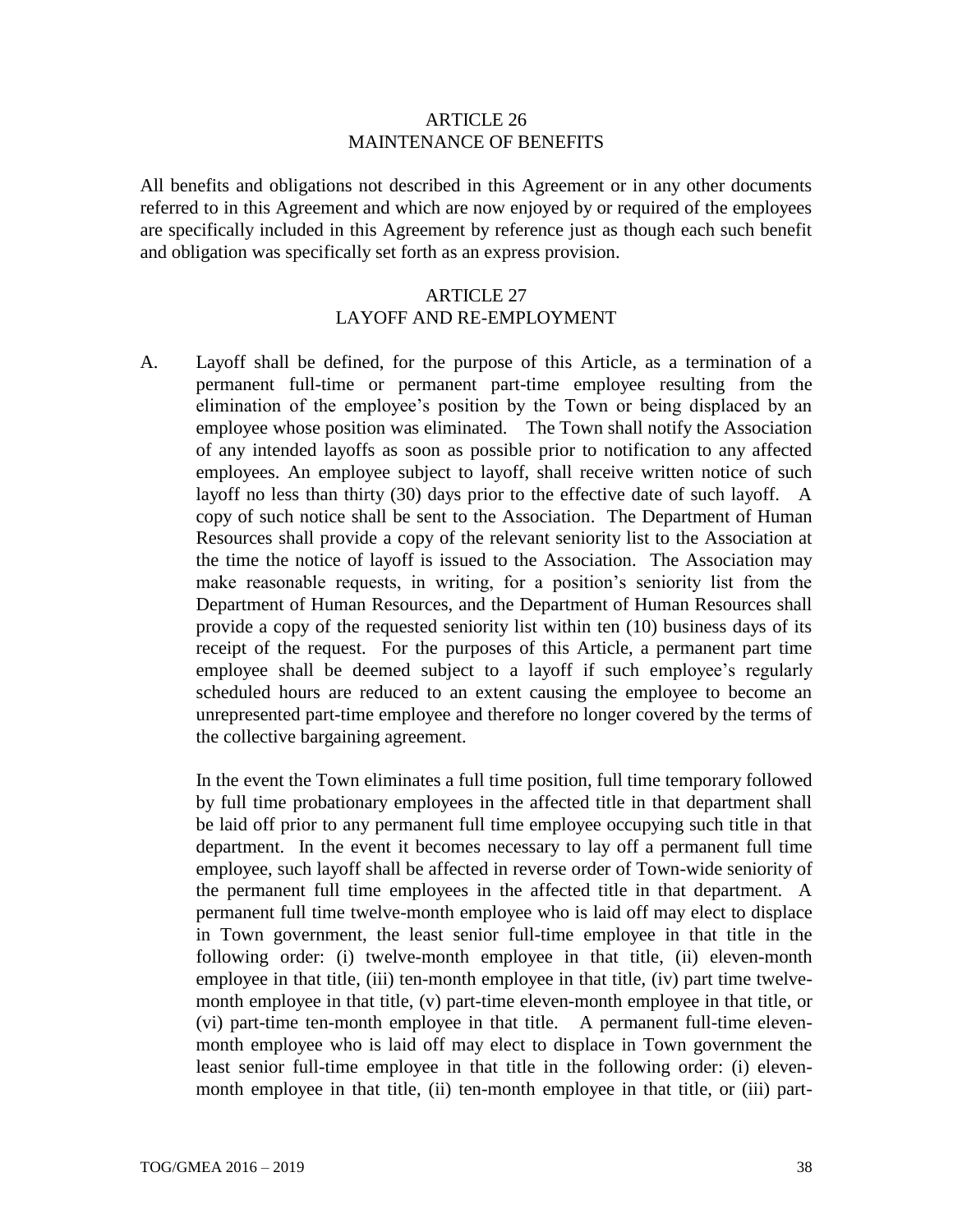time twelve-month, eleven-month or ten-month employee in that title. A permanent full-time ten-month employee who is laid off may elect to displace in Town government: (i) the least senior full-time ten-month employee in that title, or (ii) the least senior part-time twelve-month, eleven-month or ten-month employee in that title.

In the event the Town eliminates a part-time position, where the incumbent is permanent part-time covered by the Collective Bargaining Agreement, any parttime employee not covered by the Collective Bargaining Agreement, followed by any part-time probationary employee in the affected title in that department, shall be laid off prior to any permanent part-time employee occupying such title in that department. In the event it becomes necessary to lay off a permanent part-time employee, such layoff shall be affected in reverse order of Town-wide seniority of the permanent part-time employees in the affected title in that department. A permanent part-time twelve-month employee who is laid off may elect to displace in Town government the least senior part-time twelve-month, eleven-month or ten-month employee in that title. A permanent part-time eleven-month employee who is laid off may elect to displace in Town government the least senior parttime eleven-month or ten-month employee in that title. A permanent part-time ten-month employee who is laid off may elect to displace in Town government the least senior part-time ten-month employee in that title.

B. A permanent twelve-month full time employee who is laid off or accepts, as an alternative to layoff, an eleven-month, ten-month, part-time position or a position not covered by the Collective Bargaining Agreement shall be placed on a reemployment list for the twelve-month full time title from which they were laid off. A permanent eleven-month employee who is laid off or accepts, as an alternative to layoff, a ten-month position, a part-time position or a position not covered by the Collective Bargaining Agreement shall be placed on a reemployment list for the eleven-month full-time title from which they were laid off. A permanent ten-month employee who is laid off or accepts, as an alternative to layoff, a part-time position or a position not covered by the Collective Bargaining Agreement shall be placed on a re-employment list for the ten-month full-time title from which they were laid off. A permanent part-time employee who is laid off or accepts, as an alternative to layoff, a position not covered by the Collective Bargaining Agreement shall be placed on a re-employment list for the part-time title from which they were laid off. The Town shall provide the Association with a copy of the applicable re-employment list within ten (10) business days of an employee, who is a member or former member of the Association as described herein, being added to or removed from the list.

Each employee placed on a re-employment list pursuant to Article 27 shall remain on the list for twenty-four (24) months from the date of the layoff, from the date of transfer to a position not covered by the Collective Bargaining Agreement or from the date the employee is transferred to a position of fewer months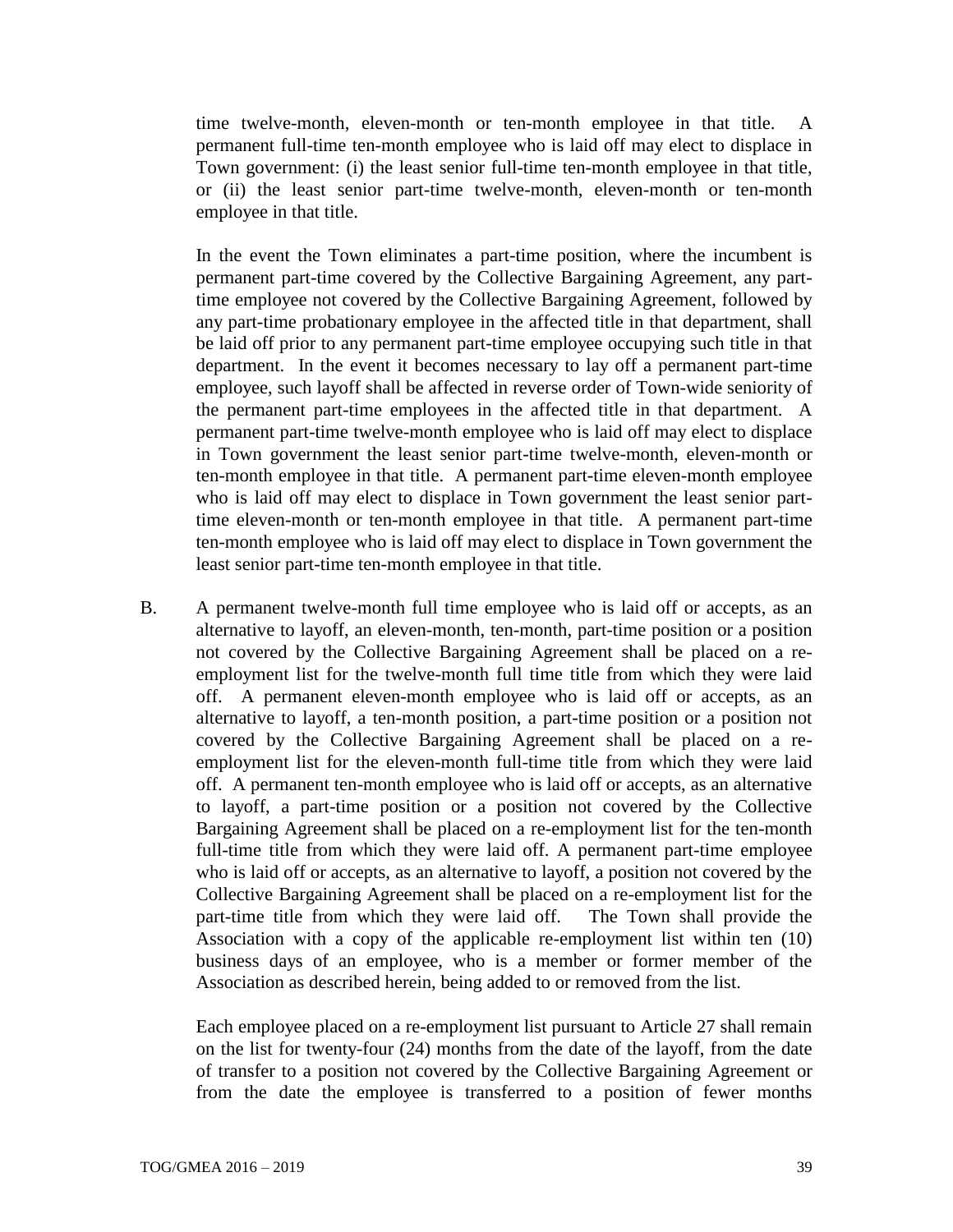employment (i.e. 12 to 11 or 10 months). Employees listed on the re-employment list shall be given preference by the Town to fill vacancies in such title or in a Comparable Position (defined below) prior to the Town offering the vacant position to those listed on a general employment register. Offers of reemployment shall be made in writing by the Town, with a copy to the Association, on a seniority basis among the individuals on the re-employment list. An individual who declines an appointment or fails to respond to an offer of reemployment within seven (7) days of the receipt of such offer shall be removed from the re-employment list. The Town shall provide written notice to the Association within ten (10) business days of an individual being removed from a re-employment list including the reason for such removal.

An employee, who has been notified of a layoff, may test for positions for which the Town deems him/her to be qualified, notwithstanding the close of the application filing period but prior to the establishment of an employment register. It shall be the employee's responsibility to become aware of examination announcements and submit a complete and timely application for such position(s). An employee on a re-employment list shall be considered for any temporary work that may be available within his or her former department for which he or she is qualified to perform prior to hiring a temporary employee.

- C. For the purpose of this provision, a position is "Comparable Position" to the one the employee held prior to layoff provided:
	- 1. If the employee was full time, the proposed position is full time in the same title.
	- 2. If the employee was in a twelve-month position, the proposed position is a twelve-month, eleven-month or ten-month position; if the employee was in an eleven-month position, the proposed position is an eleven-month or tenmonth position; and if the employee was in a ten-month position, the proposed position is a ten-month position.
	- 3. If the employee was part-time, the proposed position is in the same title and is at the same benefit level under Article 4, Section C.
- D. For purposes of this Article, seniority shall be defined as follows:

For regular full time employees:

(i) All Town consecutive service as a regular full time employee, with the Town, and

(ii) All prior Town Service as a regular full time employee where the break in Town service is less than the employee's total Town service as a regular full time employee.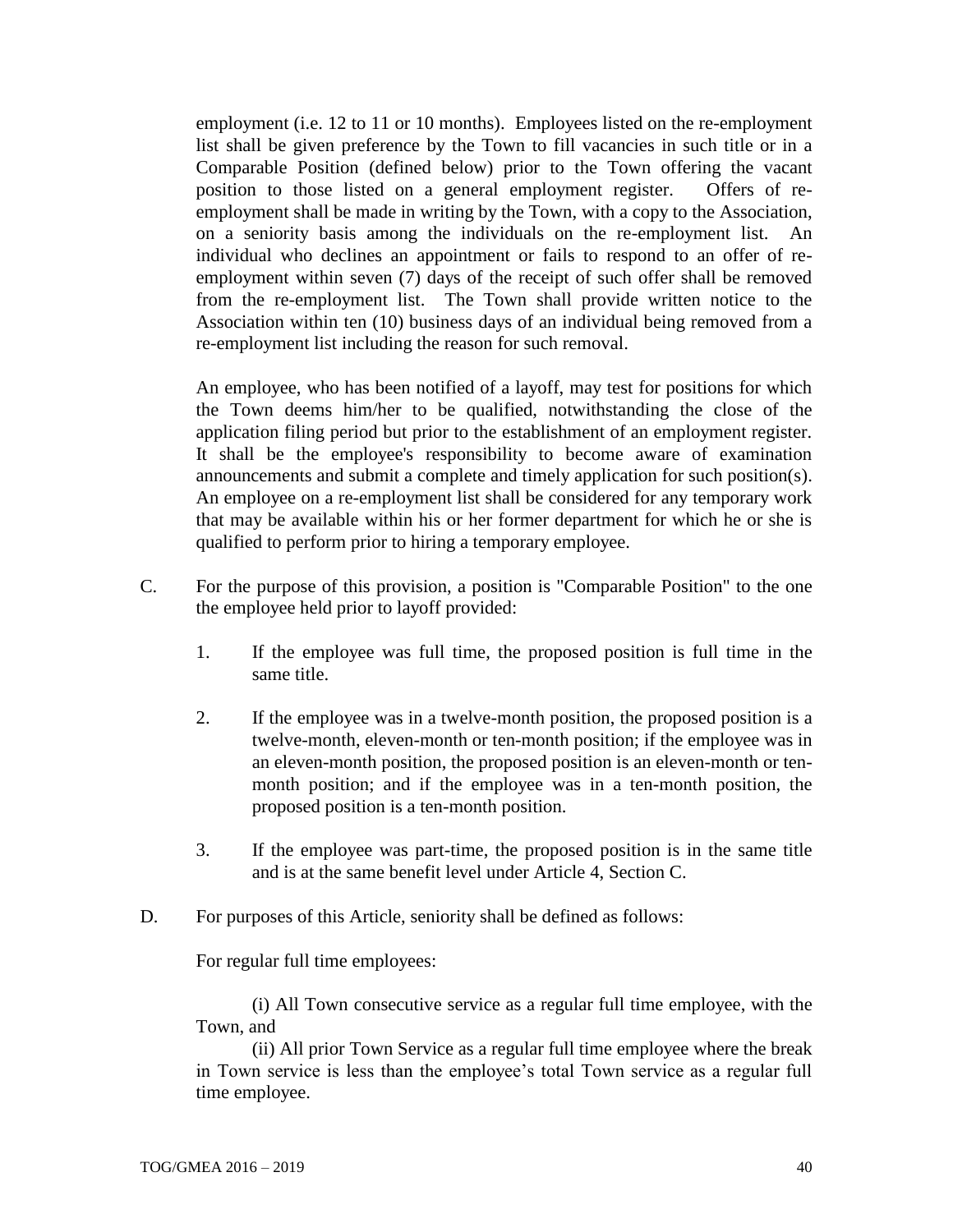For regular part-time employees:

(i) All Town consecutive service as a regular part-time employee with the Town, and

(ii) All prior Town Service as a regular part-time employee where the break in Town service is less than the employee's total Town service as a regular part-time employee.

E. Periods of unpaid leave in excess of seven (7) calendar days shall be excluded in calculating an employee's seniority except if such leave is approved as FMLA leave.

# ARTICLE 28 MISCELLANEOUS

- A. Nothing contained in this Agreement shall reduce by implication any management right or prerogative, and the Town shall retain all such rights and prerogatives, except as abridged or modified by an express provision of this Agreement, applicable statutes or ordinances or the Town's Human Resources Policy Manual as may be amended by the Town from time to time.
- B. Any party may act by means of an authorized representative.
- C. The Association hereby agrees to cooperate fully in any and all efforts by the Town to improve service to the public via improved and more efficient and/or effective methods of operation. It is further agreed that the cooperation of all employees is necessary and that the Association shall encourage such cooperation towards achievement of increased and improved productivity; towards effective use of manpower and equipment; and towards improved methods of operation. This pledge of cooperation is made in the interests of providing the citizens of Greenwich with the best and most cost effective government services possible.
- D. Should any part of this Agreement be rendered or declared invalid by reason of any existing or subsequently enacted legislation or by any decree of a court of competent jurisdiction, such invalidation of such part of this Agreement shall not invalidate the remaining portions hereof, and they shall remain in full force and effect.

#### ARTICLE 29 SUBSTANCE ABUSE TESTING

The Town's "Drug and Alcohol Free Workplace" section 8.9 of the Human Resources Policy Manual is made part of this Agreement.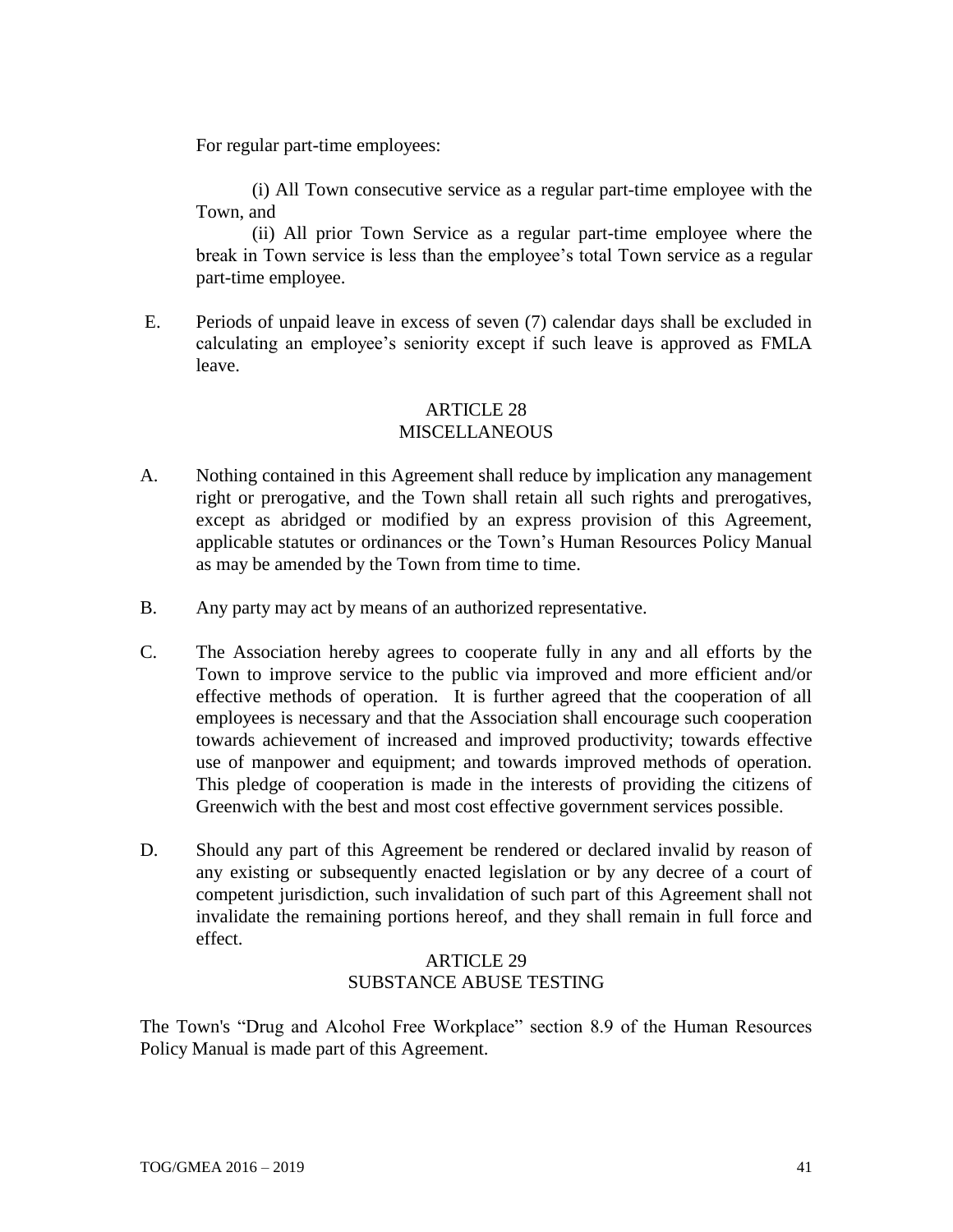#### ARTICLE 30 EMPLOYEE EVALUATIONS

Employees are required to submit to and participate in performance reviews. The Town reserves the right to determine the methodology for use in the performance review process subject to the following conditions:

- A. The performance review evaluation form used by the Town shall include a section for the employee to respond to the evaluation.
- B. The performance review process shall include a meeting between the employee being evaluated and the supervisor performing the evaluation for the purpose of discussing the employee's evaluation.
- C. Employees shall be given a copy of their performance evaluation review.

# ARTICLE 31 COMPLIANCE WITH FMLA AND ADA

The parties agree that the Town may, notwithstanding any other provisions of this Agreement, take action that is in accord with what is legally permissible under the Family and Medical Leave Act (FMLA) and the Americans with Disabilities Act (ADA) in order to be in compliance with such Acts.

#### ARTICLE 32

# EFFECTIVE DATE, RETROACTIVITY AND DURATION

- A. The provisions of this Agreement shall become effective on the date the Agreement is approved by the Representative Town Meeting except as other effective dates are specifically set forth herein. Any provisions of this Agreement which are expressly designated as retroactive shall be retroactive for employees and retirees, but not for former employees who have been terminated or have resigned prior to the date on which the Agreement is signed by both parties.
- B. The term of this Agreement shall be for a three-year period commencing retroactively on July 1, 2016 and terminating on June 30, 2019, except as other effective dates are expressly set forth herein. All matters subject to collective bargaining between the parties have been covered in this Agreement, and neither this Agreement nor any part of it may be opened prior to its expiration date for changes in its terms, or addition of new subject matter, except by consent of both parties, and as provided in this Agreement, and except that in the event that a new classification is added to the bargaining unit then this Agreement may be reopened by either party as to wages, hours, or other working conditions pertaining to such new classification only.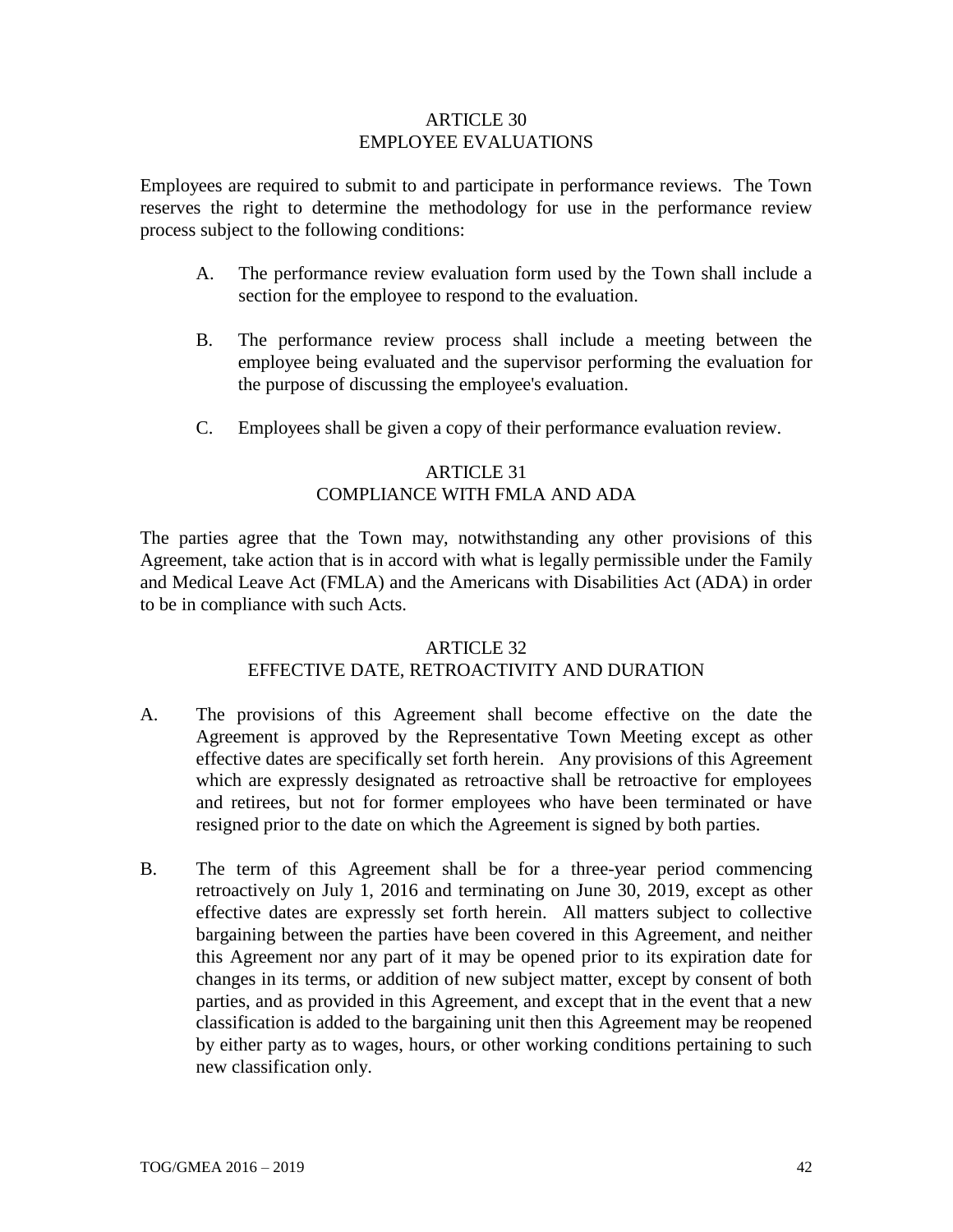C. The Town and the Association shall meet to commence negotiations for a successor Agreement on or prior to December 1 preceding the expiration date of this Agreement. The parties, by mutual consent, shall have the ability to extend or modify any deadline affecting the progress of negotiations.

By

IN WITNESS WHEREOF, the parties hereto have set their hands.

GREENWICH MUNICIPAL EMPLOYEES ASSOCIATION TOWN OF GREENWICH

By

Linda Marini President

Date Signed

2016

By

Mark<sup>4</sup> Santagata Attorney

Date Signed

evel By Peter<sub>Jesei</sub>

First Selectman

*/o/t? 7 /c2"16* 

Date Signed

 $\frac{\sqrt{20187/2016}}{\sqrt{201}}$   $\frac{\sqrt{2016}}{\sqrt{201}}$ Alfred C. Cava<br>
Director of Labor Relations

Director of Labor Relations

*to/z-,/2olt,* 

Date Signed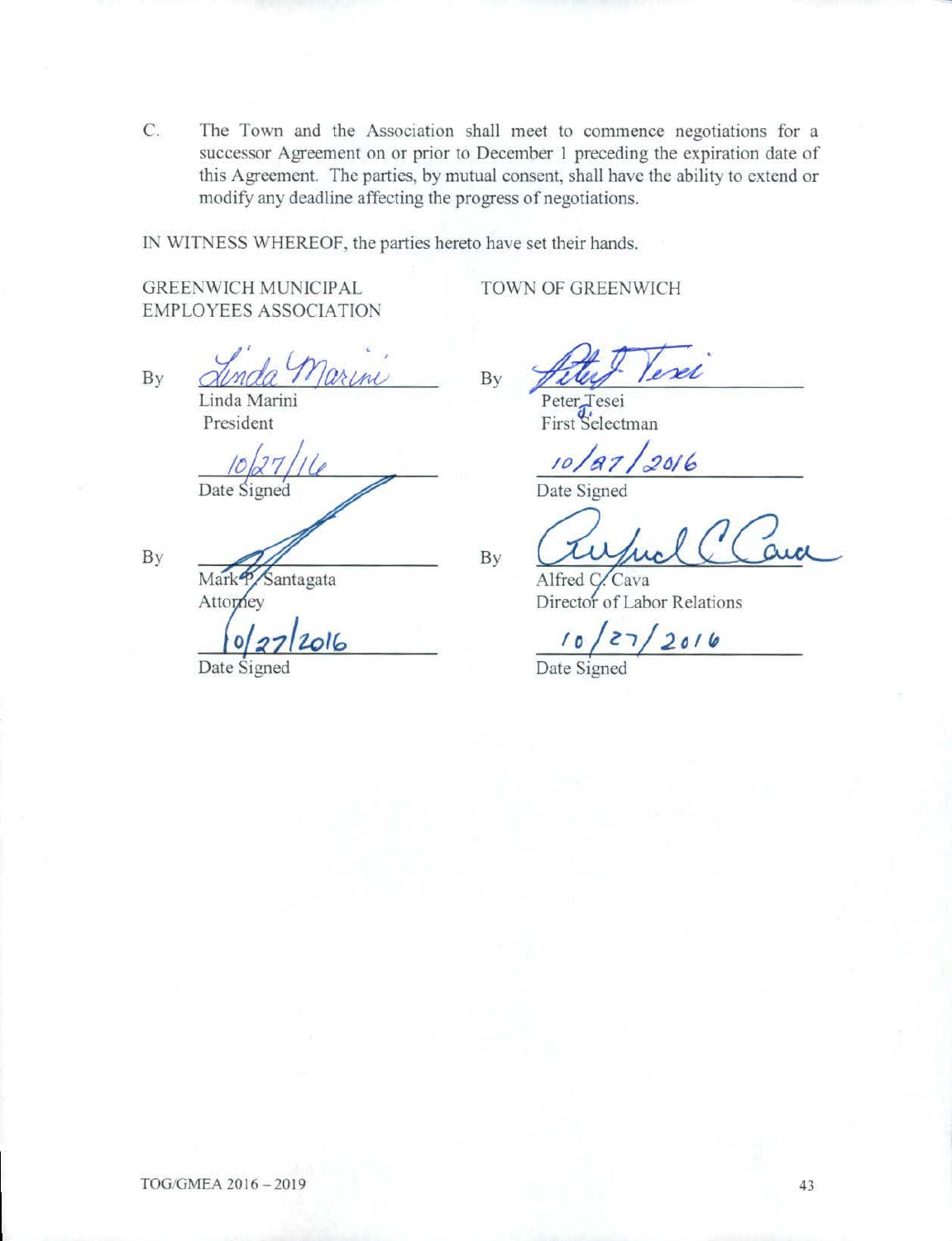## APPENDIX A

#### INDIVIDUAL GROUP PROVISIONS

#### A. Employees of Greenwich Libraries:

- 1. For each full-time employee of the libraries, the standard workweek shall be thirty-five (35) hours, Monday through Saturday**.**
- 2. All work performed on Sunday shall be compensated at one and one-half (1 1/2) times the regular rate.
- 2. All work performed on regularly scheduled holidays shall be compensated at two and one-half (2 1/2) times the regular rate, which pay shall include holiday pay.
- B. Parks and Recreation Department:

The standard workweek for ferry captains and golf course employees shall not be limited to thirty-five (35) hours per week, but shall be the number of hours required properly to perform the assignment; provided, however, that the employees shall be entitled to compensatory time off (as selected by the employee and approved by the department head subject to the reasonable needs of the department) for all hours worked in excess of thirty-five (35) hours per week.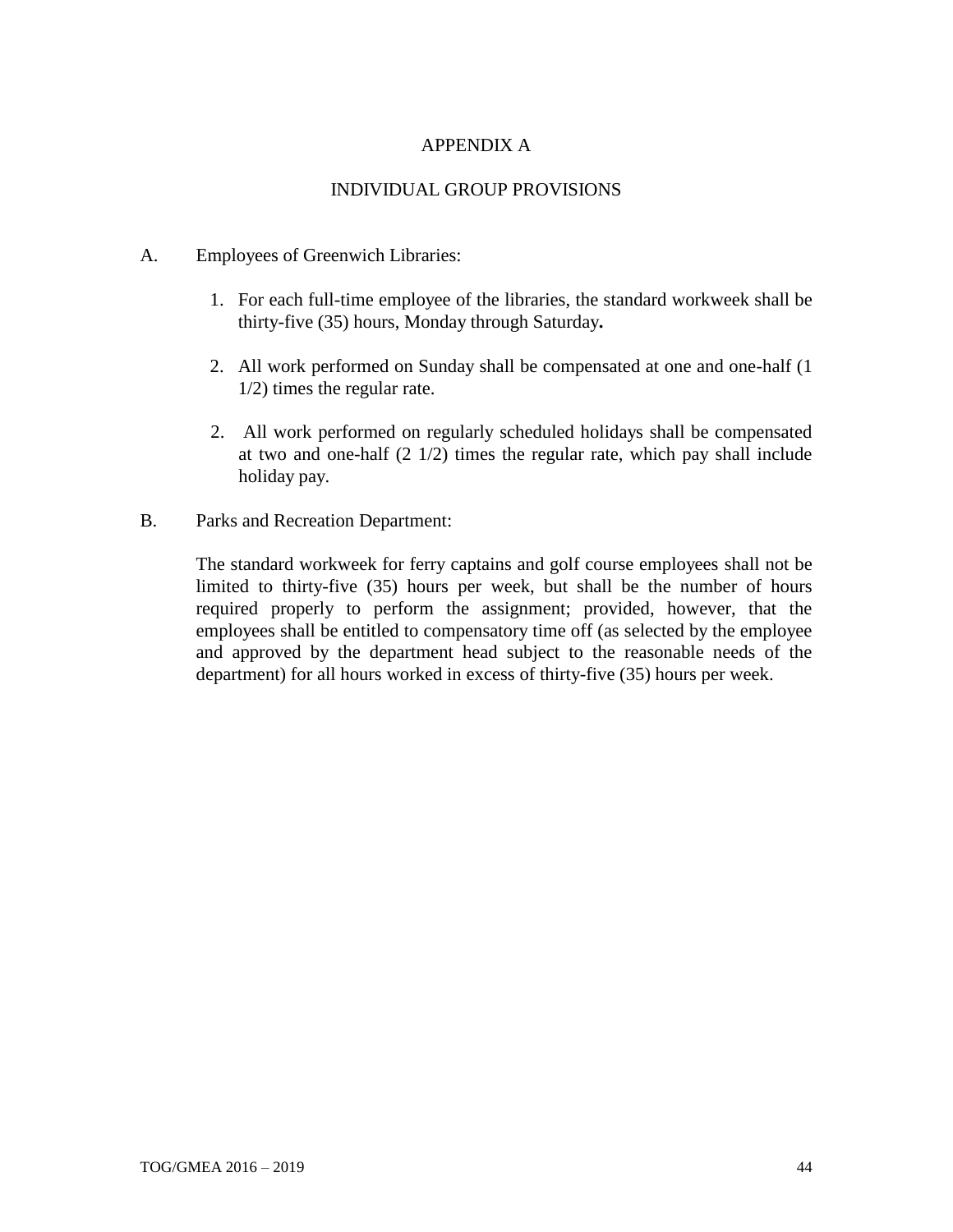#### APPENDIX B

#### SERVICE FEES

Any employee making service fee payments to the Association in lieu of dues under Article 25 of this Agreement, shall have the right to object to the expenditure of his/her portion of any part of the service fee deduction which represents the employees' pro rata share of expenditures by the Association in aid of activities or causes of a political or ideological nature only incidentally related to the terms and conditions of employment.

Such objection shall be made, if at all, by the objector individually, by notifying the Secretary-Treasurer of his/her objection by registered or certified mail, during the period between September 1 and September 15 of each year.

The appropriate portion of service fees spent by the Association for such purposes shall be determined annually at the end of the Association's fiscal year. Rebate of a prorated portion, if any, of his/her service fees corresponding to such proportions shall thereafter be made to each individual who has timely filed a notice of objection, as provided above.

If an objector is dissatisfied with the proportional allocation that has been determined on the ground that it allegedly does not accurately reflect the expenditures of the Association in the defined area, an appeal may be taken by such person to the Association's Executive Board within thirty days following receipt of notice of the pro rata share of expenditures by the organization in aid of activities or causes of a political or ideological nature only incidentally related to terms and conditions of employment. The Executive Board shall render a decision on such appeal within thirty (30) days following its receipt.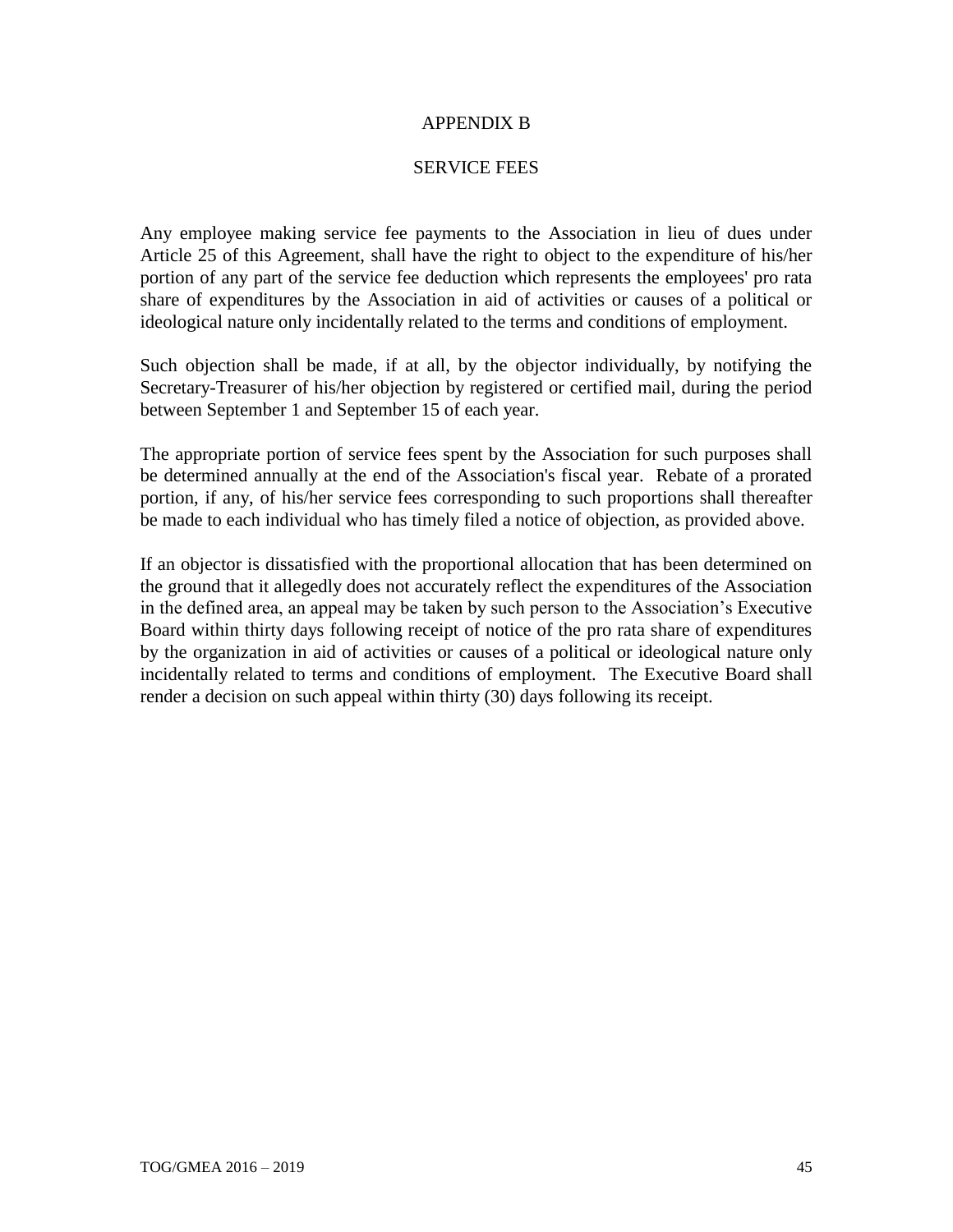### APPENDIX C SALARY GROUP ALLOCATION

#### Salary Grade A

Accounts Payable Coordinator All-Trade Inspector Assistant to the Commissioner DPW Assistant to the Comptroller Assistant to the Deputy Superintendent of Schools Assistant to the Director of Parks & Recreation Assistant to the Director of Planning and Zoning Assistant to the Health Director Assistant to the Superintendent of Schools Assistant Town Clerk Building Construction Inspector Building Electrical Inspector Building Plumbing Inspector Business Operations Supervisor Business Operation Supervisor Parks & Rec. Contract Coordinator, Town Customer Service Supervisor Parks and Rec. Environmental Hygienist Engineering Inspector Engineering Technician Instructional Technology Supervisor Legal Office Supervisor Personal Property Appraiser Real Estate Appraiser Zoning Inspector

#### Salary Grade B

Administrative Assistant – General Administrative Assistant - Schools Assessors Assistant Assistant to the Golf Course Operations Mgr \* Contracts Coordinator, BOE Electronics Technician Employee Benefits Technician Facilities Technical Assistant HRIS Technician Human Resources Technician BOE Parking Enforcement Supervisor Public Health Dental Hygienist Production Technician, Theatre Senior Center Program Coordinator Supervising Homemaker Traffic Operations Coordinator User Support Analyst

#### Salary Grade C

Assistant Registrar of Vital Statistics Accounting Clerk II Animal Control Officer Customer Service Representative Ferry Captain Fleet Operations Assistant Land Use Technician Library Technical Assistant Legal Assistant II Media Technical Assistant Police Scheduling Coordinator Property and Evidence Clerk Public Safety Dispatch Telecommunicator, Lead Reproduction Center Manager Staffing Administrative Assistant

#### Salary Grade D

Administrative Clinical Clerk Administrative Staff Assistant II Administrative Staff Assistant II (Bilingual Spanish) Legal Assistant I Medical Information Specialist Medical Records Clerk Public Safety Dispatch Telecommunicator Reproduction Center Operator

#### Salary Grade E

Accounting Clerk I Assessor Staff Data Collector Library Clerk Media Assistant Parking Enforcement Officer

#### Salary Grade F

Administrative Staff Assistant I Rehabilitation Aide Weighmaster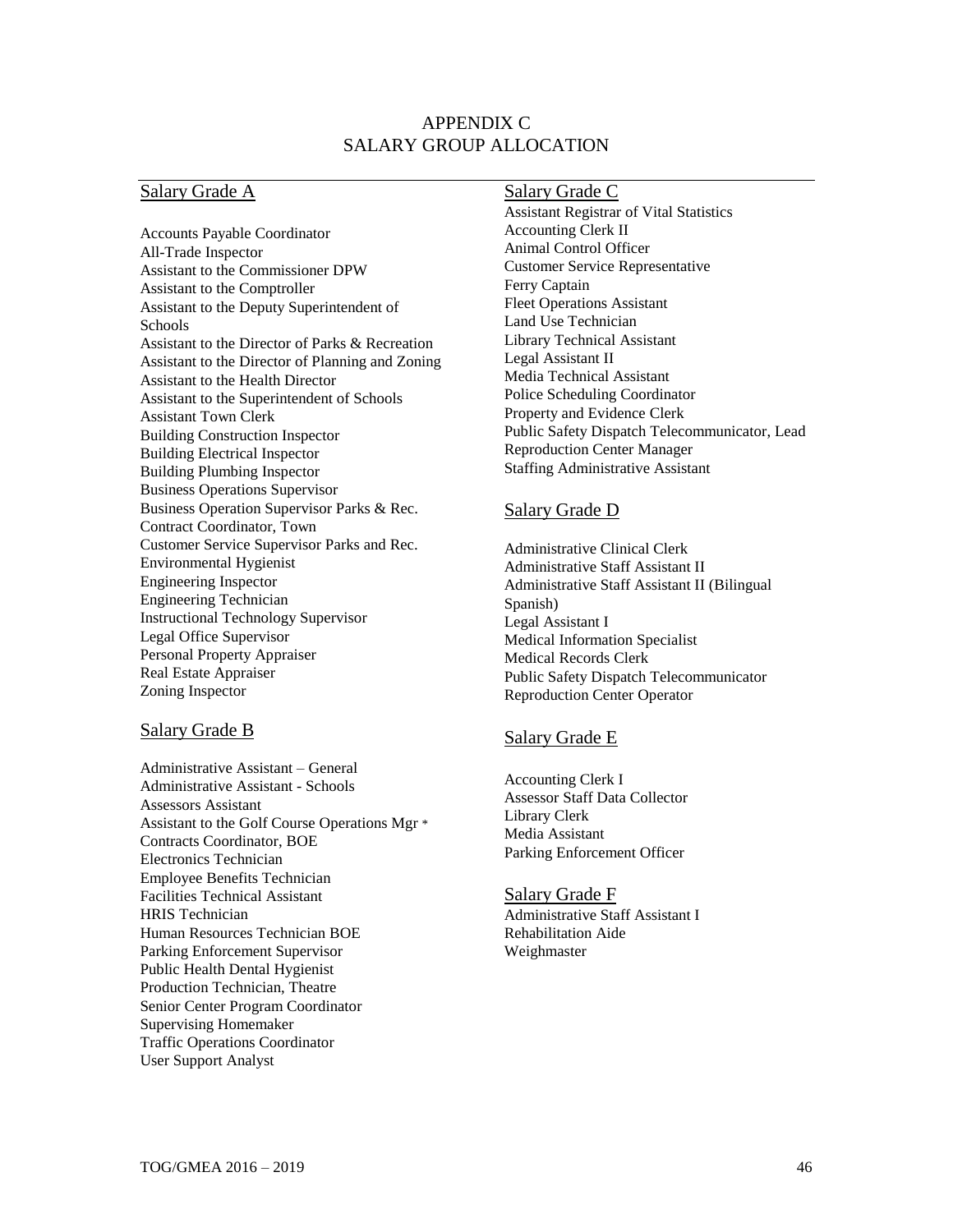Salary Grade G Homemaker/Home Health Aide Mail Room Clerk Recreation Aide Social Service Aide Switchboard Operator/Receptionist

Salary Grade H Food Service Worker, Town

\*Position under review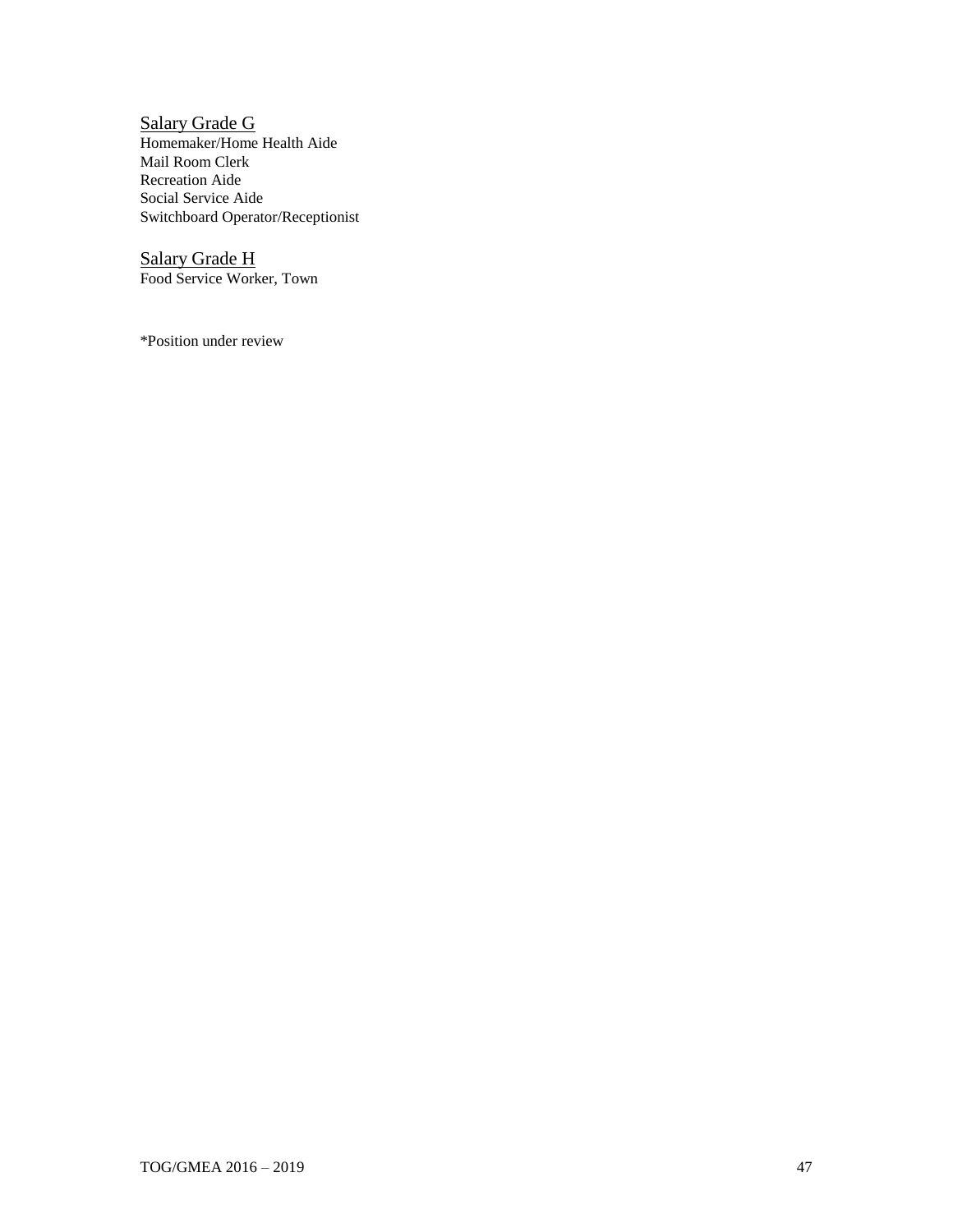# APPENDIX D WAGE SCHEDULE

| Salary       |                         |           |           |           |
|--------------|-------------------------|-----------|-----------|-----------|
| Grade        | <b>Steps</b>            | 7/8/2016  | 7/1/2017  | 7/1/2018  |
| А            | 1                       | \$35.1750 | \$35.9665 | \$36.7757 |
|              | 2                       | \$36.8496 | \$37.6787 | \$38.5265 |
|              | 3                       | \$38.5248 | \$39.3916 | \$40.2779 |
|              | 4                       | \$40.1999 | \$41.1044 | \$42.0293 |
|              | 5                       | \$41.8751 | \$42.8173 | \$43.7807 |
|              | 6                       | \$43.5503 | \$44.5302 | \$45.5321 |
|              | 7                       | \$45.2255 | \$46.2431 | \$47.2835 |
|              | 8                       | \$46.9007 | \$47.9559 | \$49.0350 |
|              | 9                       | \$48.5746 | \$49.6675 | \$50.7850 |
| B            | 1                       | \$31.3856 | \$32.0918 | \$32.8138 |
|              | 2                       | \$32.8805 | \$33.6203 | \$34.3768 |
|              | 3                       | \$34.3754 | \$35.1489 | \$35.9397 |
|              | 4                       | \$35.8697 | \$36.6768 | \$37.5020 |
|              | 5                       | \$37.3640 | \$38.2047 | \$39.0643 |
|              | 6                       | \$38.8589 | \$39.7332 | \$40.6272 |
|              | 7                       | \$40.3532 | \$41.2611 | \$42.1895 |
|              | 8                       | \$41.8481 | \$42.7897 | \$43.7524 |
|              | 9                       | \$43.3430 | \$44.3182 | \$45.3154 |
| $\mathsf{C}$ | 1                       | \$28.1653 | \$28.7990 | \$29.4470 |
|              | $\overline{\mathbf{c}}$ | \$29.5063 | \$30.1702 | \$30.8490 |
|              | 3                       | \$30.8480 | \$31.5421 | \$32.2518 |
|              | 4                       | \$32.1884 | \$32.9126 | \$33.6532 |
|              | 5                       | \$33.5301 | \$34.2845 | \$35.0559 |
|              | 6                       | \$34.8718 | \$35.6564 | \$36.4587 |
|              | 7                       | \$36.2122 | \$37.0270 | \$37.8601 |
|              | 8                       | \$37.5539 | \$38.3989 | \$39.2628 |
|              | 9                       | \$38.8949 | \$39.7701 | \$40.6649 |
| D            | 1                       | \$25.3866 | \$25.9578 | \$26.5418 |
|              | $\overline{c}$          | \$26.5957 | \$27.1941 | \$27.8059 |
|              | 3                       | \$27.8047 | \$28.4303 | \$29.0700 |
|              | 4                       | \$29.0138 | \$29.6666 | \$30.3341 |
|              | 5                       | \$30.2222 | \$30.9022 | \$31.5975 |
|              | 6                       | \$31.4306 | \$32.1378 | \$32.8609 |
|              | 7                       | \$32.6397 | \$33.3741 | \$34.1250 |
|              | 8                       | \$33.8488 | \$34.6104 | \$35.3891 |
|              | 9                       | \$35.0579 | \$35.8467 | \$36.6532 |

Quartiles not shown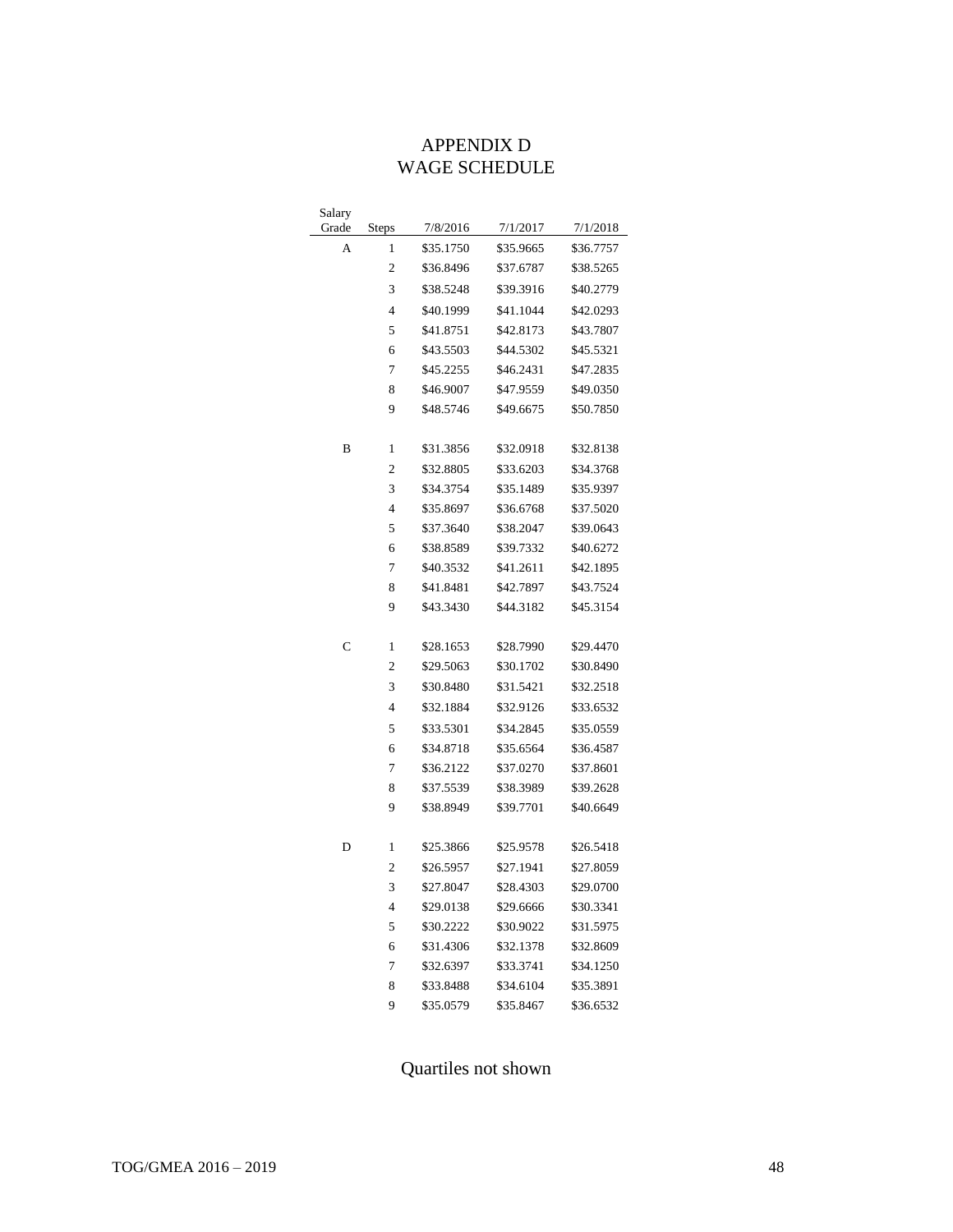# APPENDIX D, continued WAGE SCHEDULE

| Salary |                |           |           |           |
|--------|----------------|-----------|-----------|-----------|
| Grade  | <b>Steps</b>   | 7/8/2016  | 7/1/2017  | 7/1/2018  |
| E      | 1              | \$22.9865 | \$23.5037 | \$24.0325 |
|        | $\overline{2}$ | \$24.0816 | \$24.6234 | \$25.1775 |
|        | 3              | \$25.1767 | \$25.7432 | \$26.3224 |
|        | $\overline{4}$ | \$26.2705 | \$26.8616 | \$27.4660 |
|        | 5              | \$27.3656 | \$27.9814 | \$28.6110 |
|        | 6              | \$28.4601 | \$29.1005 | \$29.7552 |
|        | 7              | \$29.5546 | \$30.2196 | \$30.8995 |
|        | 8              | \$30.6491 | \$31.3387 | \$32.0438 |
|        | 9              | \$31.7442 | \$32.4584 | \$33.1887 |
|        |                |           |           |           |
| F      | 1              | \$20.8400 | \$21.3089 | \$21.7884 |
|        | $\overline{2}$ | \$21.8321 | \$22.3234 | \$22.8256 |
|        | 3              | \$22.8249 | \$23.3384 | \$23.8636 |
|        | $\overline{4}$ | \$23.8163 | \$24.3522 | \$24.9001 |
|        | 5              | \$24.8091 | \$25.3673 | \$25.9381 |
|        | 6              | \$25.8018 | \$26.3824 | \$26.9760 |
|        | 7              | \$26.7939 | \$27.3968 | \$28.0132 |
|        | 8              | \$27.7867 | \$28.4119 | \$29.0512 |
|        | 9              | \$28.7782 | \$29.4257 | \$30.0877 |
|        |                |           |           |           |
| G      | $\mathbf{1}$   | \$19.0715 | \$19.5006 | \$19.9394 |
|        | $\overline{c}$ | \$19.9793 | \$20.4288 | \$20.8884 |
|        | 3              | \$20.8883 | \$21.3583 | \$21.8389 |
|        | $\overline{4}$ | \$21.7961 | \$22.2865 | \$22.7879 |
|        | 5              | \$22.7045 | \$23.2153 | \$23.7377 |
|        | 6              | \$23.6123 | \$24.1435 | \$24.6868 |
|        | 7              | \$24.5200 | \$25.0717 | \$25.6358 |
|        | 8              | \$25.4291 | \$26.0012 | \$26.5863 |
|        | 9              | \$26.3368 | \$26.9294 | \$27.5353 |
|        |                |           |           |           |
| H      | 1              | \$17.4298 | \$17.8220 | \$18.2229 |
|        | $\overline{2}$ | \$18.2596 | \$18.6705 | \$19.0906 |
|        | 3              | \$19.0895 | \$19.5190 | \$19.9582 |
|        | $\overline{4}$ | \$19.9194 | \$20.3676 | \$20.8258 |
|        | 5              | \$20.7499 | \$21.2168 | \$21.6941 |
|        | 6              | \$21.5798 | \$22.0653 | \$22.5618 |
|        | 7              | \$22.4096 | \$22.9138 | \$23.4294 |
|        | 8              | \$23.2395 | \$23.7624 | \$24.2970 |
|        | 9              | \$24.0694 | \$24.6109 | \$25.1647 |

Quartiles not shown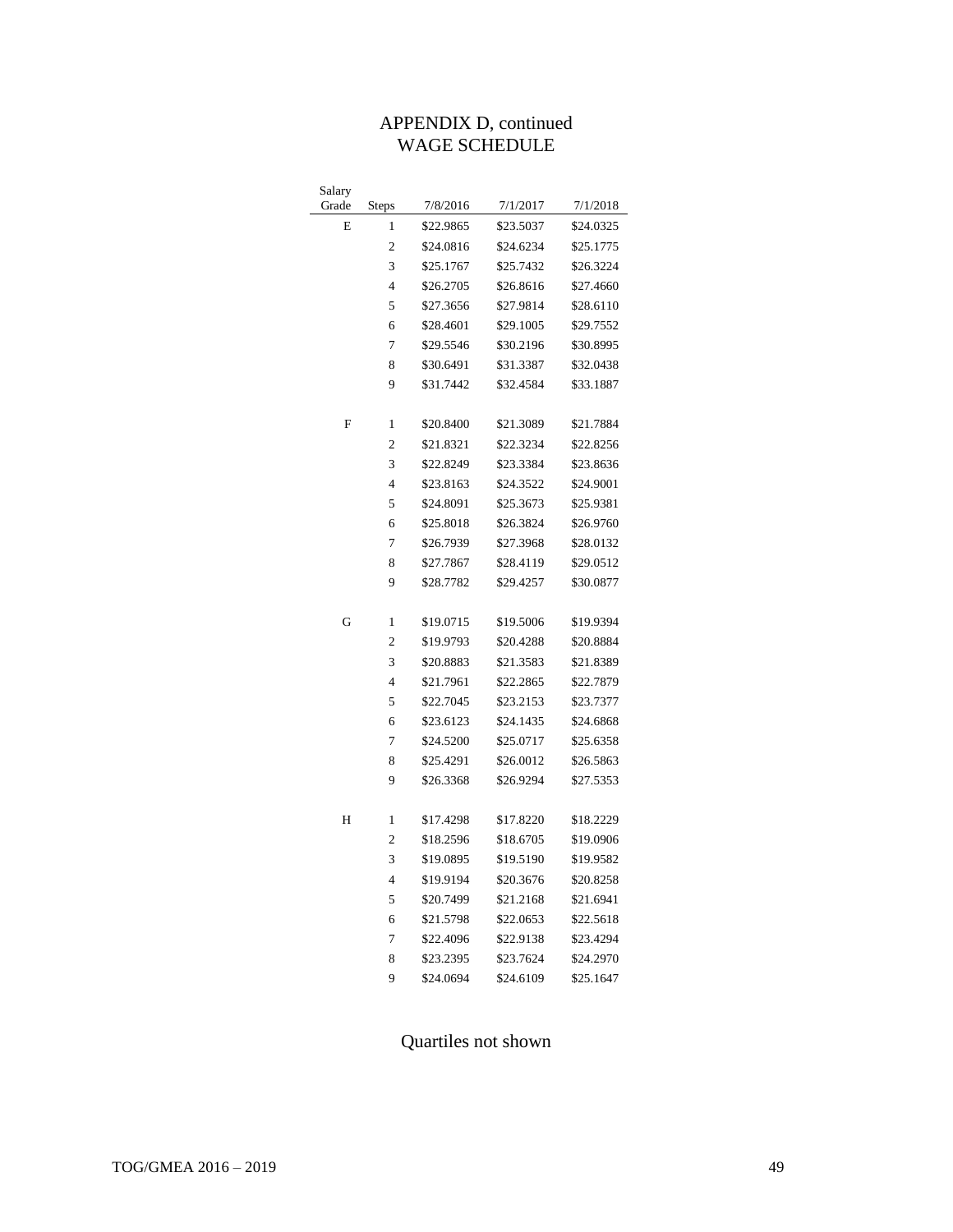# APPENDIX E

# BOARD OF EDUCATION FOOD SERVICE EMPLOYEES WAGE SCHEDULE

|                             | Salary         |                |           |           |           |
|-----------------------------|----------------|----------------|-----------|-----------|-----------|
| Classifications             | Grade          | Step           | 7/8/2016  | 7/1/2017  | 7/1/2018  |
| Food Production Coordinator | $\mathbf{1}$   | $\mathbf{1}$   | \$25.8501 | \$26.4318 | \$27.0265 |
|                             |                | $\overline{2}$ | \$27.8440 | \$28,4705 | \$29.1111 |
|                             |                | 3              | \$29.8392 | \$30.5105 | \$31.1970 |
|                             |                | $\overline{4}$ | \$31.8311 | \$32.5473 | \$33.2796 |
|                             |                | 5              | \$33.8237 | \$34.5847 | \$35.3629 |
| $Cook$ II                   | $\overline{c}$ | $\mathbf{1}$   | \$20.8819 | \$21.3517 | \$21.8321 |
| <b>Head Cashier</b>         |                | $\overline{c}$ | \$22.2467 | \$22.7473 | \$23.2591 |
|                             |                | 3              | \$23.6142 | \$24.1455 | \$24.6888 |
|                             |                | $\overline{4}$ | \$24.9803 | \$25.5424 | \$26.1171 |
|                             |                | 5              | \$26.3504 | \$26.9432 | \$27.5495 |
| Cook I                      | 3              | $\mathbf{1}$   | \$19.8865 | \$20.3340 | \$20.7915 |
|                             |                | $\overline{c}$ | \$21.1877 | \$21.6644 | \$22.1519 |
|                             |                | 3              | \$22.4895 | \$22.9955 | \$23.5129 |
|                             |                | $\overline{4}$ | \$23.7906 | \$24.3259 | \$24.8732 |
|                             |                | 5              | \$25.0956 | \$25.6602 | \$26.2376 |
| Food Service Worker         |                |                |           |           |           |
|                             | $\overline{4}$ | 1              | \$17.7658 | \$18.1656 | \$18.5743 |
|                             |                | $\overline{2}$ | \$18.2970 | \$18,7087 | \$19.1296 |
|                             |                | 3              | \$18,8256 | \$19.2491 | \$19.6822 |
|                             |                | $\overline{4}$ | \$19.3548 | \$19.7902 | \$20.2355 |
|                             |                | 5              | \$19.8840 | \$20.3314 | \$20.7888 |

Quartiles not shown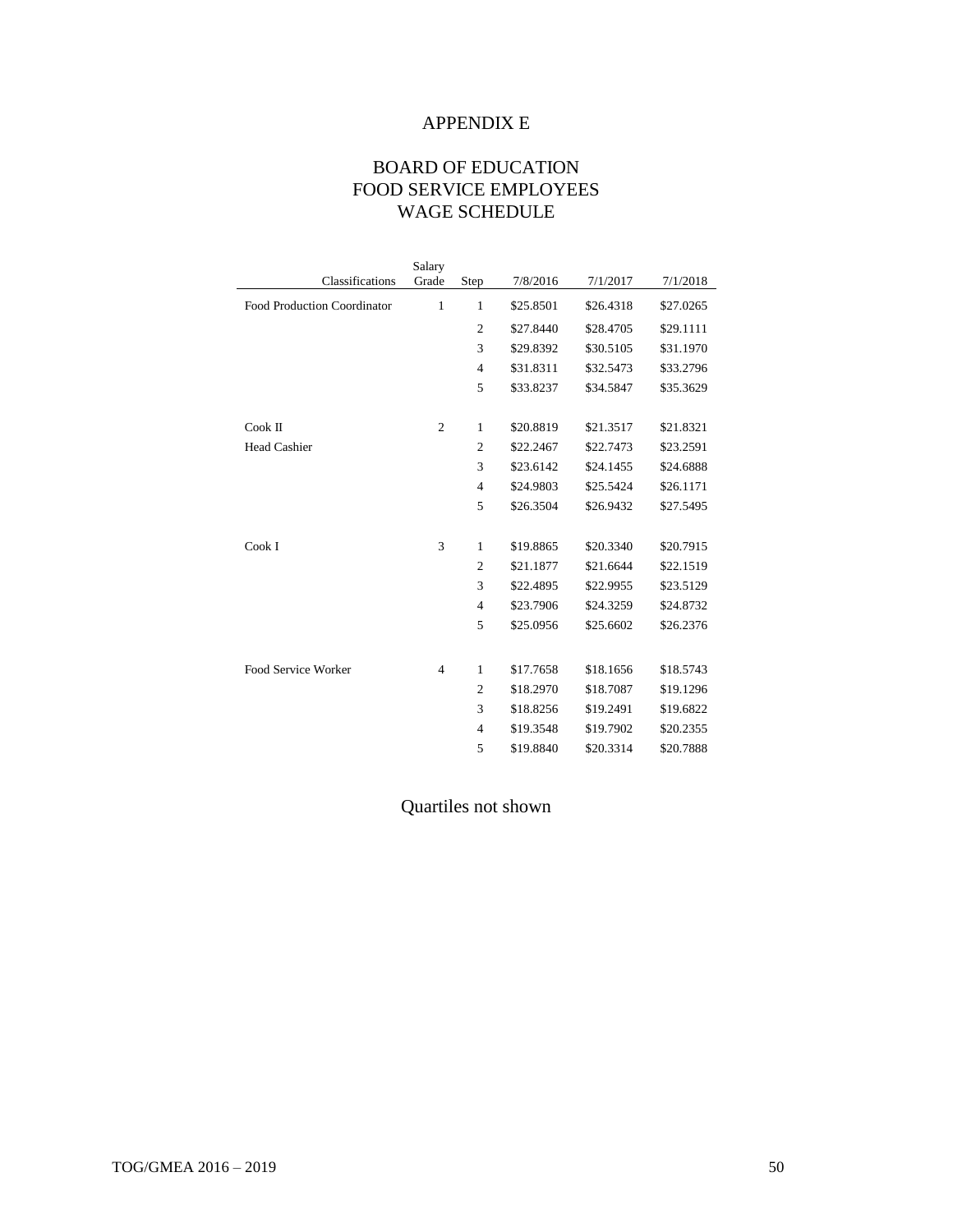## APPENDIX F

# \$10 POS – Alternative Plan

#### Benefits at a Glance

|                                                                       | In Network     | Out-of-Network             |
|-----------------------------------------------------------------------|----------------|----------------------------|
|                                                                       | You pay:       | You pay:                   |
| Office Visit (OV) Copayment                                           | \$10 per visit | Deductible & Coinsurance   |
| Specialist Visit (SV) Copayment                                       | \$10 per visit | Deductible & Coinsurance   |
| Hospital (HSP) Copayment                                              | No charge      | Deductible & Coinsurance   |
| Urgent Care (UR) Copayment - CT Network Only                          | \$25 per visit | Not covered                |
| Emergency Room (ER) Copayment - waived if admitted                    | \$50 per visit | \$50                       |
| Outpatient Surgery (OS) Copayment - Prior authorization required      | No charge      | Deductible & Coinsurance   |
| Annual Deductible (individual/2-member family/3-member family)        | Not applicable | \$250/\$500                |
| Coinsurance                                                           |                | 20% after deductible up to |
| Max Annual Out of Pocket (individual/2-member family/3-member family) |                | \$1,250/\$2,500            |
| Lifetime Maximum                                                      | Unlimited      | \$1,000,000                |

# **PREVENTATIVE CARE**

| *Well child care                                                      |           |                          |
|-----------------------------------------------------------------------|-----------|--------------------------|
| Birth to 12 years                                                     | No Charge | Deductible & Coinsurance |
| All others                                                            |           |                          |
| Periodic, routine health examinations                                 |           |                          |
| Routine eye exams $-$ one exam per year as part of preventative visit |           |                          |
| $$10 co$ -pay outside of preventative visit                           |           |                          |
| Routine OB/GYN visits – one exam per year                             |           |                          |
| *Mammography                                                          |           |                          |
| Hearing Screening - \$10 co-pay outside of preventative visit         |           |                          |

# **MEDICAL CARE**

| <b>Office Visits</b>                                                      | \$10 per visit | Deductible & Coinsurance |
|---------------------------------------------------------------------------|----------------|--------------------------|
| <b>OB/GYN Care</b>                                                        | \$10 per visit |                          |
| Maternity Care – initial visit subject to copayment, no charge thereafter | \$10 per visit |                          |
| Laboratory                                                                | No charge      |                          |
| X-ray and Diagnostic Testing                                              | No charge      |                          |
| High-cost outpatient diagnostic $-prior$ <i>authorization required</i>    |                |                          |
| The following subject to copay: MRI, MRA, CAT, CTA, PET, SPECT scans      | No charge      |                          |
| <b>Allergy Services</b>                                                   |                |                          |
| Office visits/testing                                                     | \$10 per visit |                          |
| Injections – unlimited visits                                             | No charge      |                          |

# **HOSPITAL CARE –** *Prior authorization Required*

| Semi-private room          | No charge | Coinsurance<br>Deductible & |
|----------------------------|-----------|-----------------------------|
| Maternity and newborn care | No charge |                             |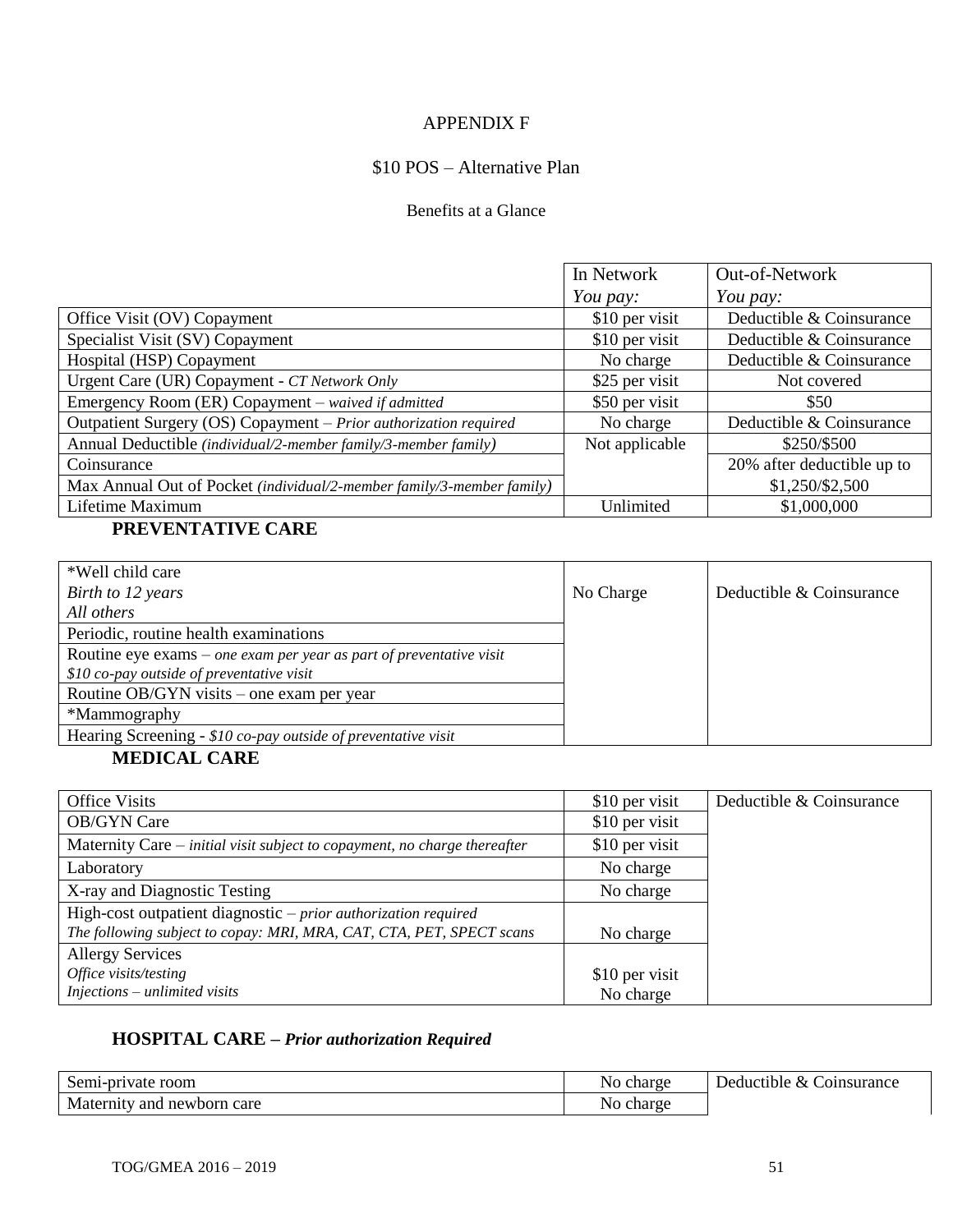| Skilled nursing facility $-\mu p$ to 90 days per calendar year         | No charge |
|------------------------------------------------------------------------|-----------|
| Rehabilitative services $-\nu$ to 60 days per person per calendar year | No charge |
| Outpatient surgery $-$ in a hospital or surgi-center                   | No charge |

### **EMERGENCY CARE**

| Urgent Care / Walk-in Centers – $CT$ Network Only | \$25 per visit | Not covered    |
|---------------------------------------------------|----------------|----------------|
| Emergency Care – copayment waived if admitted     | \$50 per visit | \$50 per visit |
| Ambulance $-\ air$ subject to maximum per trip    | No charge      | No charge      |

## **OTHER HEALTH CARE**

| Outpatient Rehabilitative Services - Prior authorization required            | \$10 per visit | Deductible & Coinsurance |
|------------------------------------------------------------------------------|----------------|--------------------------|
| 30 visit maximum for PT, OT, and ST per year.                                |                |                          |
| Chiropratic Visits - Prior authorization required 30 visit maximum           | No charge      |                          |
| Prosthetic Devices - Unlimited coverage for specific items.                  | No charge      |                          |
| Durable Medical Equipment - Unlimited coverage for specific items.           | No charge      |                          |
| Orthotics – covered up to \$1,500 per calendar yr-foot orthotics not covered | 50% copay      | 50% copay                |
| Hearing Aids - Children under age $12$ – maximum of \$1,000 within 2 year    | No charge      | Deductible & Coinsurance |
| period. Age 12 and over not covered.                                         |                |                          |
| Infertility Services - State Mandates, Subject to Age and cycle limits.      | No charge      | Deductible & Coinsurance |
|                                                                              |                |                          |
| Home Health Care $-80$ visits per calendar year                              | No charge      |                          |
| $Acupuncture - unlimited$                                                    | \$10 per visit |                          |

# **MENTAL HEALTH/SUBSTANCE ABUSE CARE**

| Inpatient                                                                          | charge    | Deductible & Coinsurance |
|------------------------------------------------------------------------------------|-----------|--------------------------|
| Outpatient/office visits – <i>Prior authorization after 12<sup>th</sup> visit.</i> | per visit |                          |

# **PREVENTATIVE SCHEDULES**

| *Well Child Care (including immunizations)<br>$\triangleright$ 7 exams 0 to 12 months<br>6 exams 13 to 60 months<br>$\triangleright$ 1 exam every year, ages 6 – 21 | <b>Adult Exams</b><br>$\geq 1$ exam every 4 years, ages $22 - 29$<br>$\geq 1$ exam every 4 years, ages 30 – 39<br>$\geq 1$ exam every 4 years, ages $40 - 49$<br>$\triangleright$ 1 exam every 4 years, ages 50+ |
|---------------------------------------------------------------------------------------------------------------------------------------------------------------------|------------------------------------------------------------------------------------------------------------------------------------------------------------------------------------------------------------------|
| *Mammography<br>$\triangleright$ 1 baseline screening, ages 35-39                                                                                                   | Vision Exams: 1 exam every year (includes refraction)                                                                                                                                                            |
| 1 screening per year, ages $40+$<br>➤                                                                                                                               | Hearing Exams: 1 exam every year                                                                                                                                                                                 |
| $\triangleright$ Additional exams when medically necessary                                                                                                          | OB/GYN Exams: 1 exam per calendar year                                                                                                                                                                           |

This Benefit Comparison does not constitute your health plan or insurance policy. It is only a general description of the plans. Please refer to your plan documents for exclusions and limitations under the plan.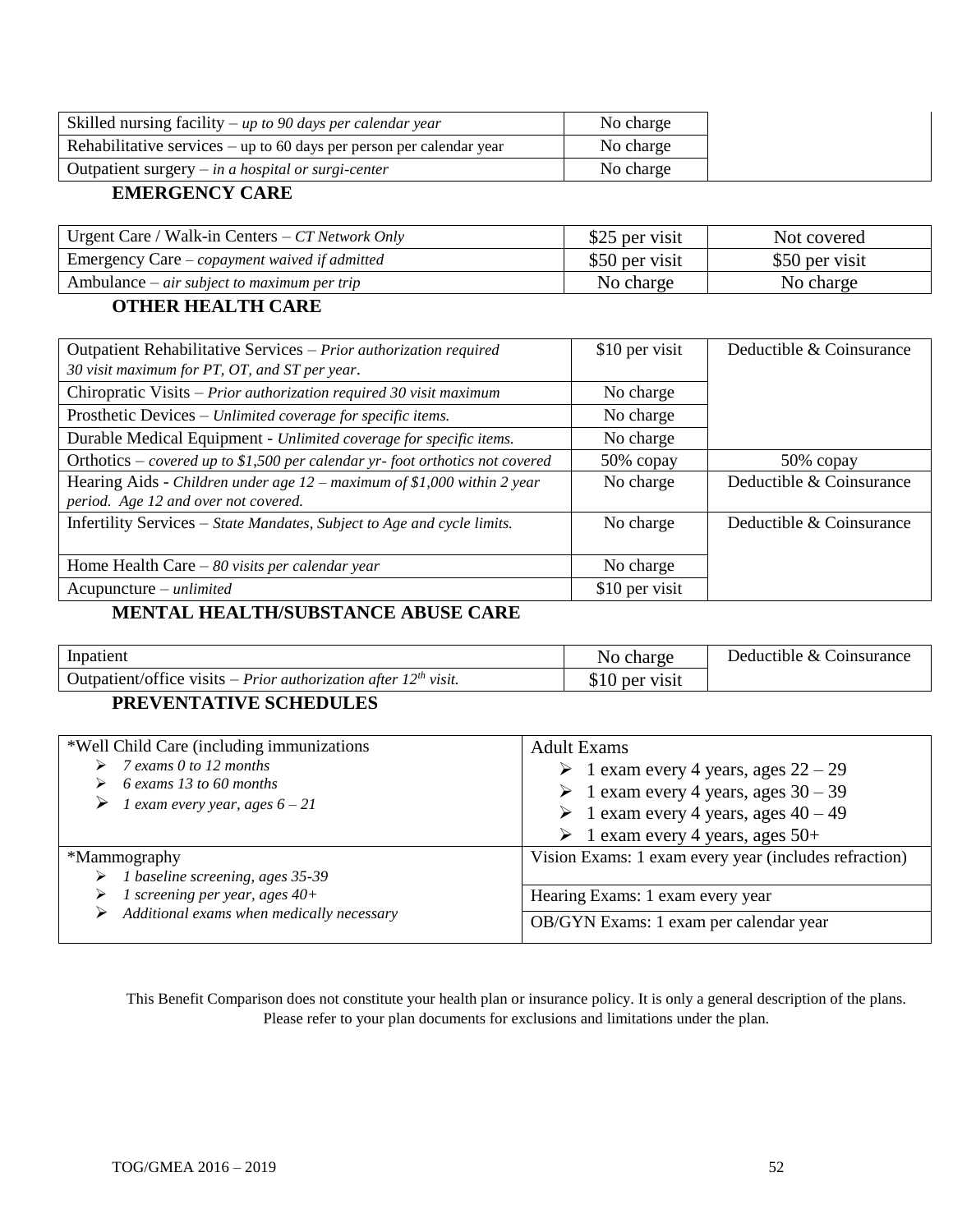# APPENDIX G

# Town of Greenwich - High Deductible Health Plan

|                                                            | Summary of High Deductible Health Plan                                                                                                                                                                                                                                                                                                                                                  |
|------------------------------------------------------------|-----------------------------------------------------------------------------------------------------------------------------------------------------------------------------------------------------------------------------------------------------------------------------------------------------------------------------------------------------------------------------------------|
| <b>Cost shares</b>                                         |                                                                                                                                                                                                                                                                                                                                                                                         |
|                                                            | Integrated In-Network & Out-of-Network Deductible<br>\$1,500 Individual Deductible / \$3,000 Family Deductible (Two or More)<br>Effective January 1, 2015 \$2,000 Individual Deductible / \$4,000 Family Deductible<br><b>In-Network Benefits</b><br>Plan pays 100% after deducible is met<br>100% Coverage for In-Network Preventive Services - No Deductible<br>No Referrals Required |
|                                                            | <b>Out-of-Network Benefits</b><br>Plan pays 80% of Maximum Allowable Amount; after deductible is met                                                                                                                                                                                                                                                                                    |
|                                                            | After \$1,500/\$3,000 Deductible met<br>Additional \$1,500 Individual / \$3,000 Family Coinsurance Maximum (Includes Rx)<br>Effective January 1, 2015 After \$2,000/\$4,000 Deductible met<br>Additional \$2,000 Individual/ \$4,000 Family Coinsurance Maximum (Includes Rx)<br>Lifetime Maximum - Unlimited                                                                           |
|                                                            | *Town of Greenwich will contribute \$1,250/\$2,500 towards deductibles<br>**Deductibles and Co-Insurance are calculated on a calendar year                                                                                                                                                                                                                                              |
|                                                            | ***Pre-Certs/Prior Authorizations Coordination is Member Responsibility                                                                                                                                                                                                                                                                                                                 |
| <b>Prescription Drugs</b><br>Retail or Mail Order Pharmacy | \$10/\$25/\$40 Retail (30 day supply) \$10/\$50/\$80 Mail Order (90 day supply)<br>Copayments apply after deductible is met                                                                                                                                                                                                                                                             |
|                                                            | Only In-Network Coinsurance Levels Illustrated Below                                                                                                                                                                                                                                                                                                                                    |
| <b>Preventive Care</b>                                     |                                                                                                                                                                                                                                                                                                                                                                                         |
| Pediatric                                                  | 100% Covered - No Deductible                                                                                                                                                                                                                                                                                                                                                            |
| Adult                                                      | 100% Covered - No Deductible                                                                                                                                                                                                                                                                                                                                                            |
| Vision                                                     | 100% Covered - No Deductible                                                                                                                                                                                                                                                                                                                                                            |
| Hearing                                                    | 100% Covered - No Deductible<br>(For Hearing Aids - See "Other Services" Category Below)                                                                                                                                                                                                                                                                                                |
| Gynecological                                              | 100% Covered - No Deductible<br>Covered once every year                                                                                                                                                                                                                                                                                                                                 |
| Mammography                                                | 100% Covered - No Deductible                                                                                                                                                                                                                                                                                                                                                            |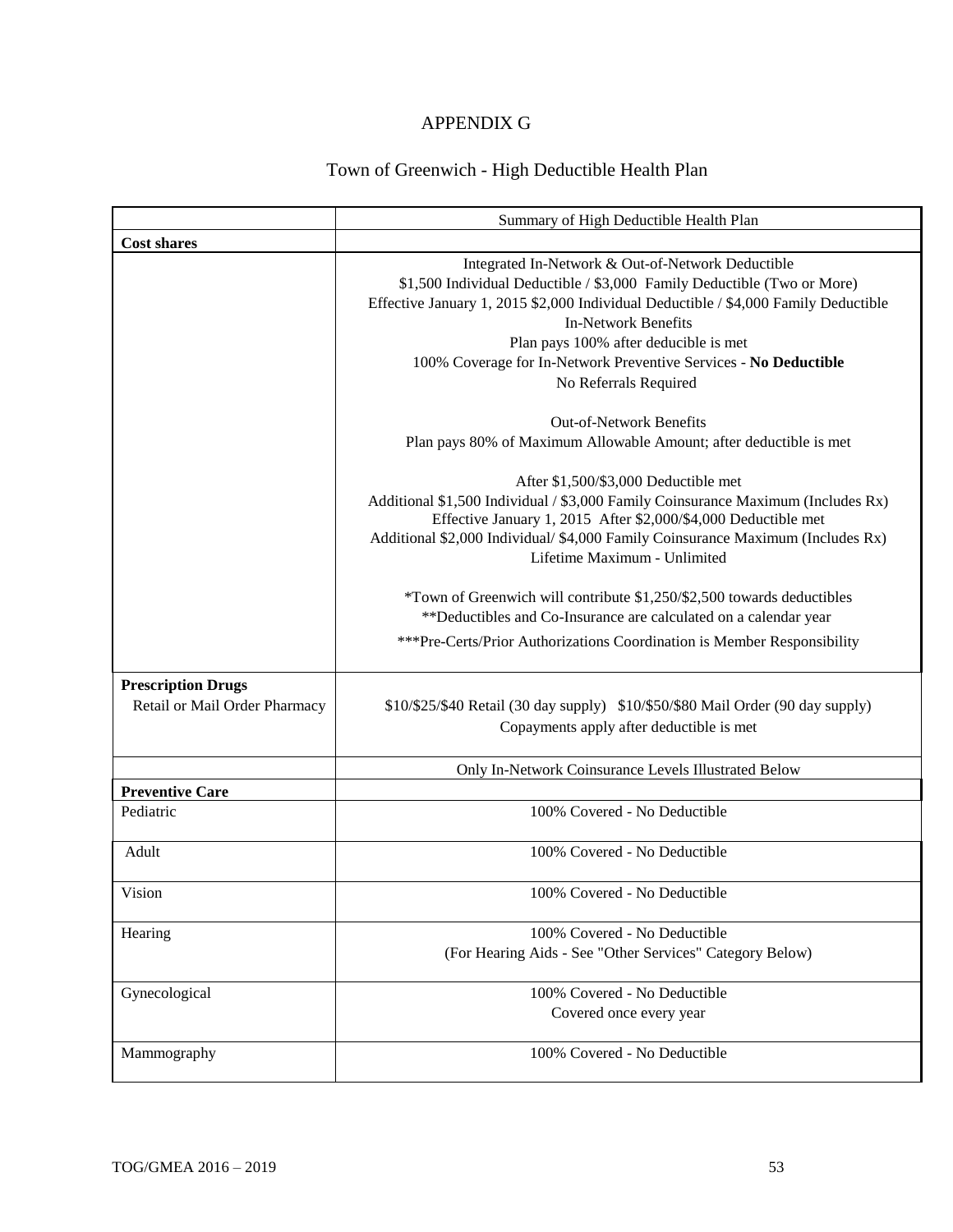| <b>Medical Services</b>   |                                   |
|---------------------------|-----------------------------------|
| Medical Office Visit      | 100% Coinsurance after Deductible |
| (Including Sick Visits to |                                   |
| OB/GYN)                   |                                   |

| Outpatient PT/OT/Chiro                                   | 100% Coinsurance after Deductible Per Visit on all Outpatient Rehabilitation<br>50 combined visits |  |
|----------------------------------------------------------|----------------------------------------------------------------------------------------------------|--|
|                                                          | Excess visits covered as Out of Network                                                            |  |
| Speech Therapy                                           |                                                                                                    |  |
| Cardiac Rehabilitation                                   | 100% Coinsurance after Deductible                                                                  |  |
| <b>Allergy Services</b>                                  | 100% Coinsurance after Deductible<br><b>Unlimited Injections</b>                                   |  |
| Diagnostic Lab & X-ray                                   | 100% Coinsurance after Deductible                                                                  |  |
| <b>Inpatient Medical Services</b>                        | 100% Coinsurance after Deductible                                                                  |  |
| <b>Surgery Fees</b>                                      | 100% Coinsurance after Deductible                                                                  |  |
| Office Surgery                                           | 100% Coinsurance after Deductible                                                                  |  |
| Outpatient MH/SA                                         | 100% Coinsurance after Deductible                                                                  |  |
| Infertility                                              | 100% Coinsurance after Deductible<br>No Age or Cycle Limits<br>Prior Authorization is Required     |  |
| <b>Emergency Care</b>                                    |                                                                                                    |  |
| <b>Emergency Room</b>                                    | 100% Coinsurance after Deductible                                                                  |  |
| <b>Urgent Care</b><br>Walk In Centers                    | 100% Coinsurance after Deductible<br>CT Network Only                                               |  |
| Ambulance - Land or Air                                  | 100% Coinsurance after Deductible                                                                  |  |
| <b>Inpatient Hospital</b>                                | Note: All hospital admissions require pre-cert                                                     |  |
| General/Medical/<br>Surgical/Maternity<br>(Semi-private) | 100% Coinsurance after Deductible                                                                  |  |
| <b>Ancillary Services</b><br>Medication, supplies        | 100% Coinsurance after Deductible                                                                  |  |
| Psychiatric/<br>Alcohol Rehabilitation                   | 100% Coinsurance after Deductible                                                                  |  |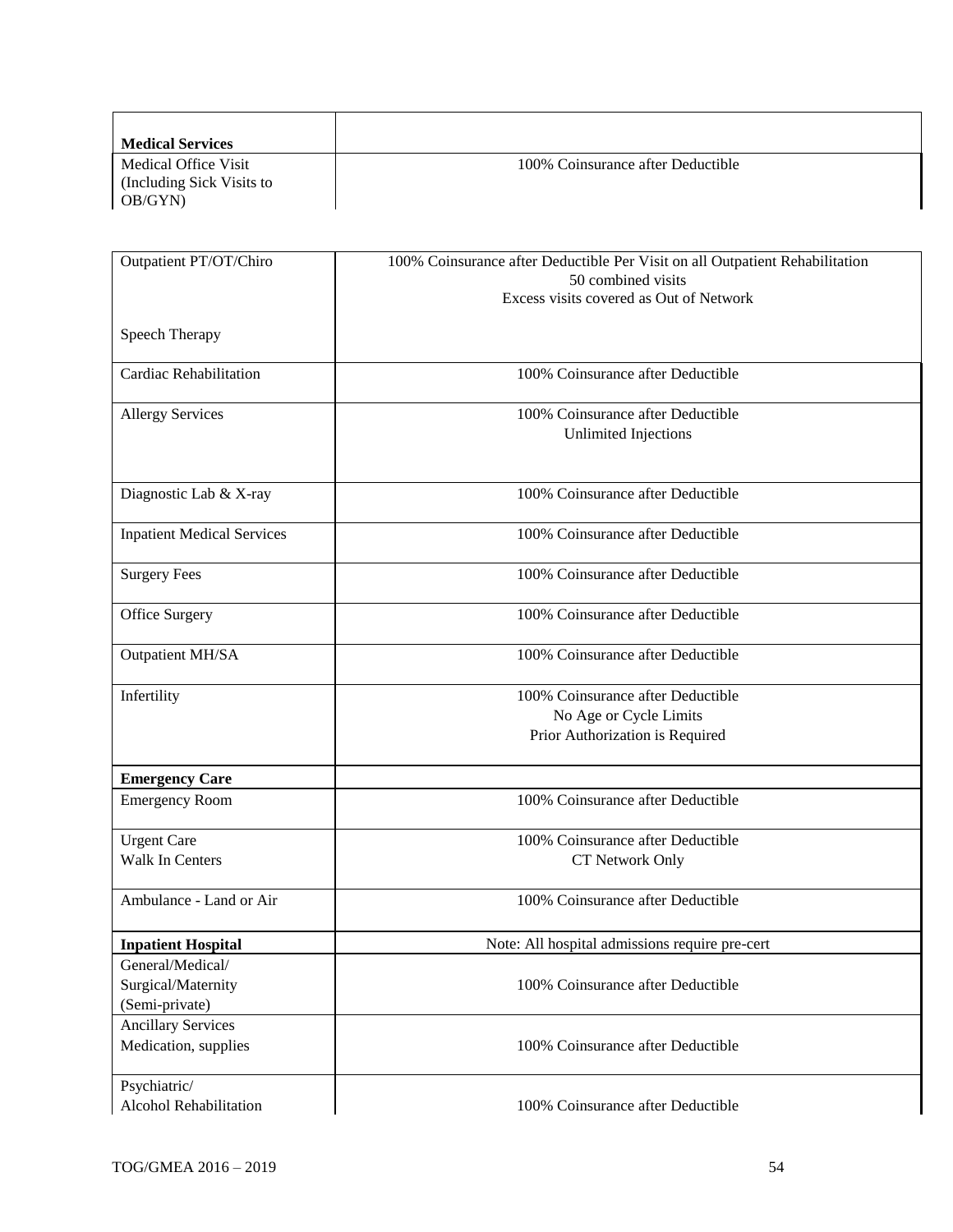| Substance Abuse/ Detox                      | 100% Coinsurance after Deductible                                   |  |
|---------------------------------------------|---------------------------------------------------------------------|--|
| Rehabilitative                              | 100% Coinsurance after Deductible                                   |  |
|                                             | up to 100 days - Excess days covered as Out of Network              |  |
| <b>Skilled Nursing Facility</b>             | 100% Coinsurance after Deductible                                   |  |
|                                             | Covered up to 120 days per calendar year                            |  |
| Hospice                                     | 100% Coinsurance after Deductible                                   |  |
| <b>Outpatient Hospital</b>                  |                                                                     |  |
| <b>Outpatient Surgery</b>                   |                                                                     |  |
| <b>Facility Charges</b>                     | 100% Coinsurance after Deductible                                   |  |
|                                             | (Prior Authorization Required)                                      |  |
| Diagnostic Lab & X-ray                      | 100% Coinsurance after Deductible                                   |  |
| Pre-Admission Testing                       | 100% Coinsurance after Deductible                                   |  |
| <b>Other Services</b>                       |                                                                     |  |
| <b>Durable Medical Equipment</b>            |                                                                     |  |
| <b>Including Prosthetics</b>                | 100% Coinsurance after Deductible                                   |  |
| Home Health Care                            | 100% Coinsurance after Deductible                                   |  |
| <b>Infusion Therapy</b>                     | 100% Coinsurance after Deductible                                   |  |
|                                             | <b>Unlimited Visits</b>                                             |  |
| Human Organ &                               |                                                                     |  |
| <b>Tissue Transplant</b>                    | 100% Coinsurance after Deductible                                   |  |
| <b>Private Duty Nursing</b>                 |                                                                     |  |
|                                             | 100% Coinsurance after Deductible                                   |  |
|                                             | Up to a \$100,000 maximum                                           |  |
| <b>Hearing Aids</b>                         | 100% Coinsurance after Deductible                                   |  |
|                                             | Children under Age 12 - maximum of \$1,000 within 2 year period     |  |
|                                             | Age 12 & over - Not Covered                                         |  |
| <b>TMJ</b> Procedures                       |                                                                     |  |
|                                             | Not Covered                                                         |  |
| Penalty for Failure to Pre-Cert             |                                                                     |  |
| Prior Authorized Covered<br><b>Services</b> |                                                                     |  |
|                                             | No Penalty for Hospitalization<br>No Penalty for Physician Services |  |
|                                             |                                                                     |  |

This Benefit Comparison does not constitute your health plan or insurance policy. It is only a general description of the plans. Please refer to your plan documents for exclusions and limitations under the plan.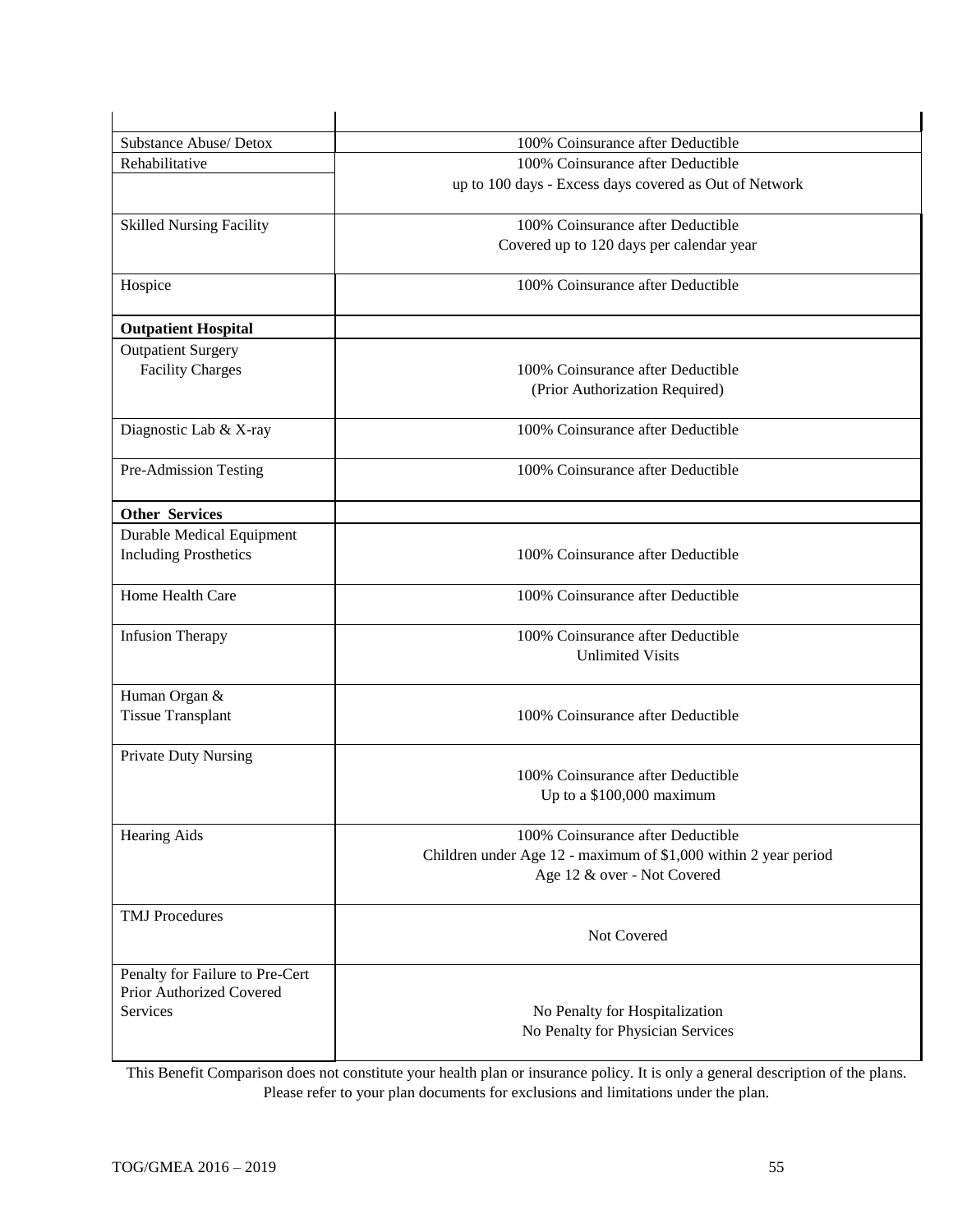# APPENDIX H

# TOWN OF GREENWICH AND GMEA

# PRESCRIPTION DRUG PLAN

| <b>PRESCRIPTION DRUGS</b>                |                                                                                                                                                                                                              |                         |  |
|------------------------------------------|--------------------------------------------------------------------------------------------------------------------------------------------------------------------------------------------------------------|-------------------------|--|
| Prescription Coverage<br>Retail Pharmacy | \$10 Generic Drug Co-payment \$25 Preferred<br>Brand Name Drug Co-payment.<br>\$40 Co-payment for all other drugs per<br>prescription.<br>Mandatory Mail Order for maintenance<br>medications after 2 retail | Covered in Network Only |  |
|                                          | Unlimited Maximum per Member, per Calendar<br>Year                                                                                                                                                           |                         |  |
| Mail Order Pharmacy                      | \$10 Generic, \$50 Preferred Brand Name \$80 all<br>other drugs (up to a 90-Day Supply)                                                                                                                      | Covered in Network Only |  |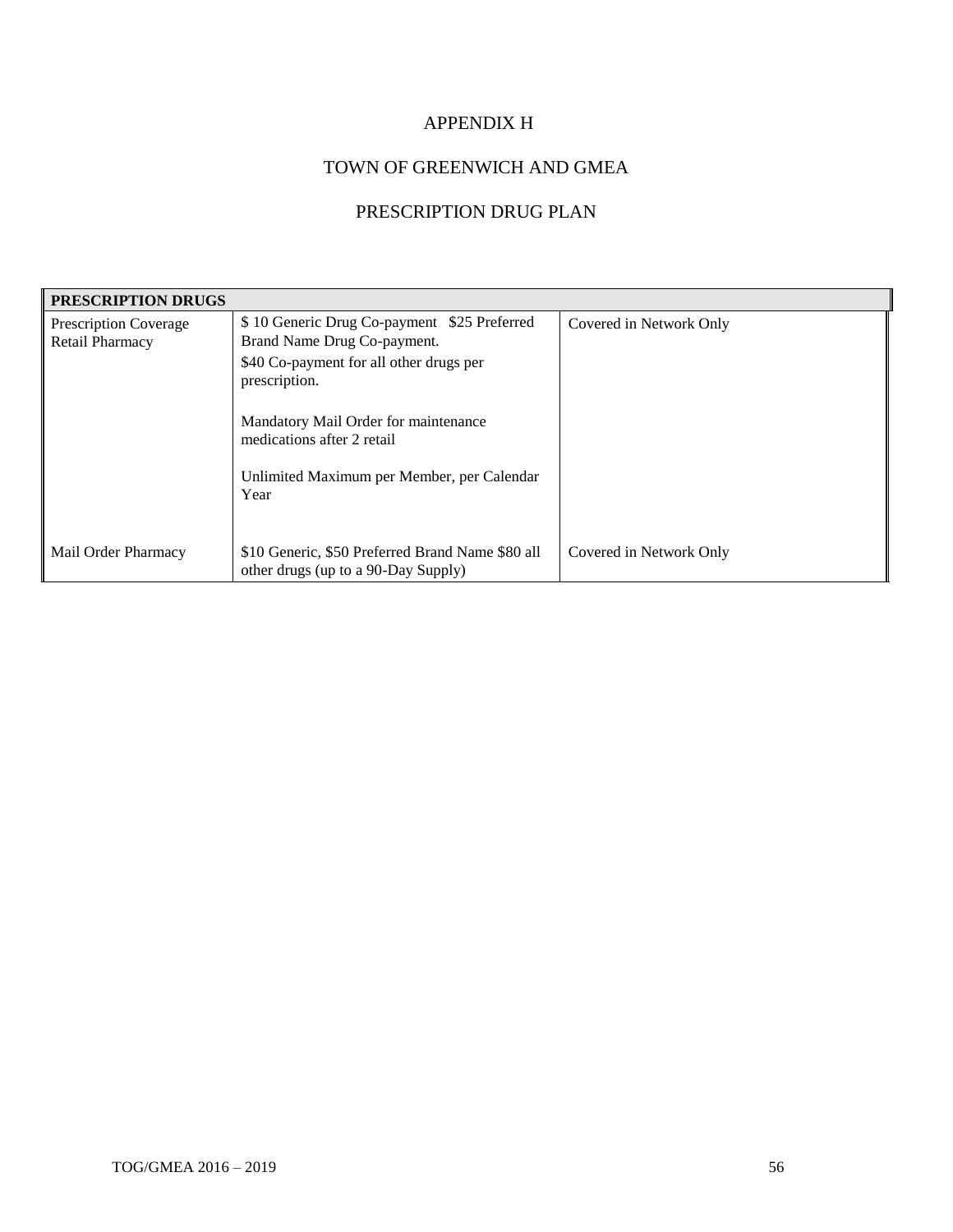# APPENDIX I

# DENTAL INSURANCE PLAN

| <b>Effective Date</b>                               | First day of the first month following<br>date of employment |
|-----------------------------------------------------|--------------------------------------------------------------|
| Eligibility                                         | Active regular full-time employee                            |
| <b>Dental Benefits</b>                              |                                                              |
| Calendar year deductible,                           |                                                              |
| Per person                                          | \$100                                                        |
| Per family unit                                     | \$300                                                        |
| The deductible applies to these classes of service: |                                                              |
| Class B Services - Basic                            |                                                              |
| Class C Services - Major                            |                                                              |
| Class D Services - Orthodontia                      |                                                              |
| Dental Percentage Payable                           |                                                              |
| Class A Service – Preventive                        | 100%                                                         |
| Class B Services - Basic                            | 80%                                                          |
| Class C Services - Major                            | 50%                                                          |
| Class D Services - Orthodontia                      | 50%                                                          |
| <b>Maximum Benefit Amount</b>                       |                                                              |
| For other than Class D - Orthodontia:               |                                                              |
| Per person per calendar year                        | \$2,500                                                      |
| For Class D - Orthodontia:                          |                                                              |
| Lifetime maximum per person (age 8 to 19 years old) | \$2,000                                                      |
| Pre-Existing                                        | None                                                         |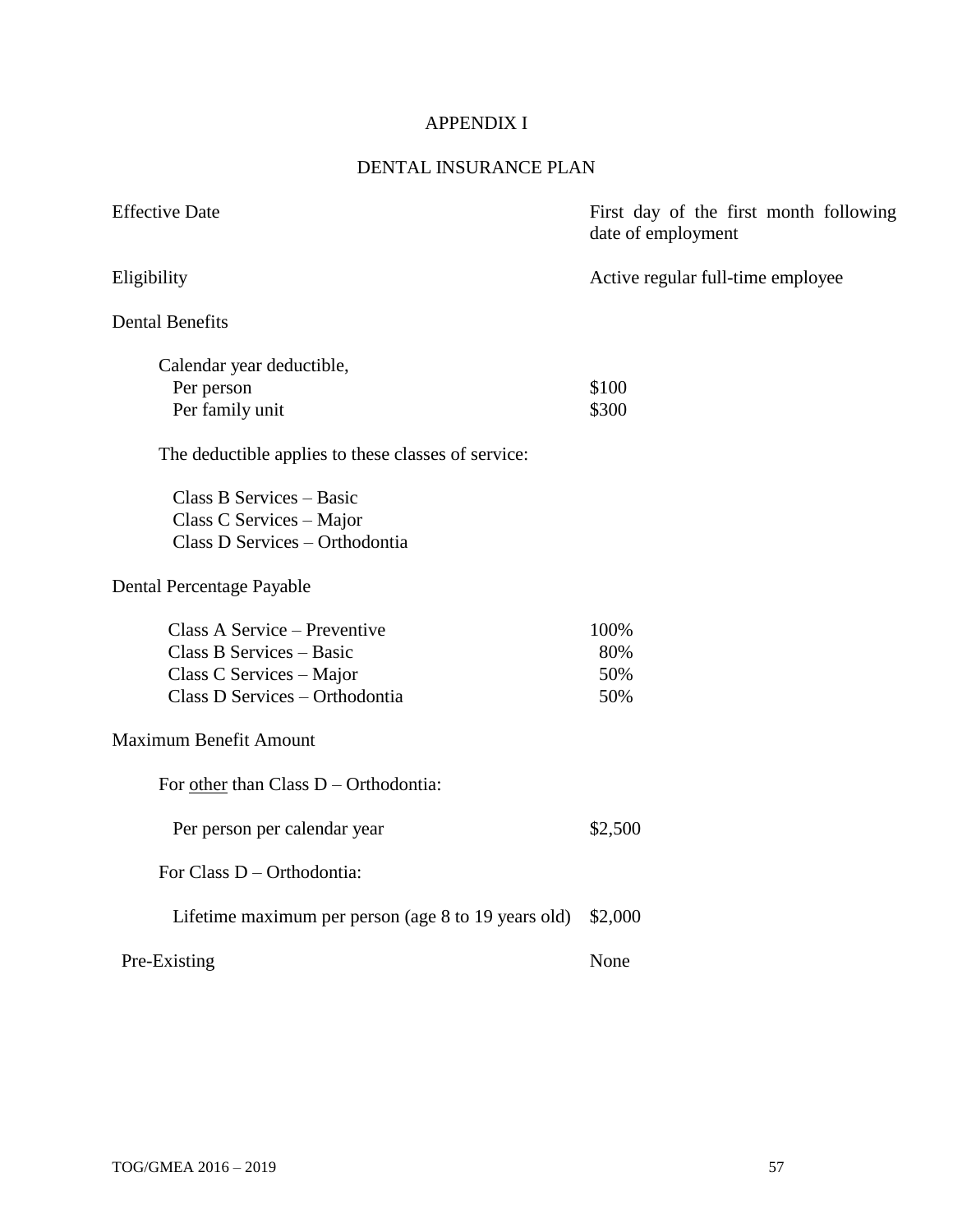#### APPENDIX J

#### Public Safety Telecommunicator Terms and Conditions of Employment

The Town recognizes to the Greenwich Municipal Employees Association the classifications of Public Safety Telecommunicator (Dispatcher) and Lead Public Safety Telecommunicator (Lead Dispatcher). Individuals employed by the Town in these classifications shall be covered by the terms of the Town/GMEA collective bargaining agreement except as modified herein. Any reference to Dispatcher shall include both Senior Public Safety Dispatcher and Public Safety Dispatcher except as otherwise expressly stated.

A. 1) In lieu of Article 7 (Hours and Workweek) of the collective bargaining agreement, the workday shall consist of eight consecutive hours. There shall be a thirty-minute paid meal period during which the Dispatcher shall be relieved from work when practical; however, the Dispatcher shall remain on the premises and be available to return to work if required except that in the sole discretion of the chief, a Dispatcher may leave the premises during such meal period conditioned on the following: i) the department shall be able to communicate with the Dispatcher either by cell phone or other electronic devise, ii) the Dispatcher is required to return to his/her workstation within the thirty-minute meal period, and iii) if required to return to his/her workstation during the meal period the Dispatcher shall promptly return within a reasonable period of time.

2) The work cycle shall consist of five consecutive days of work and two consecutive days off immediately followed by five consecutive days of work and three consecutive days off (5/2 5/3). In addition, each Dispatcher and Lead dispatcher shall be required to work an additional four and one-half days annually to be scheduled in advance by the department. The work schedule shall consist of a rotation of five-day shifts, five-late shifts and five-night shifts but may include a steady midnight schedule in the discretion of the department. A day shift shall begin prior to 11:00 a.m., a late shift shall begin prior to 7:00 p.m. and a night shift shall begin prior to 3:00 a.m. The Town shall have the authority to set and change the hours of work, including starting and quitting times to meet the needs and operations of the department. The starting and quitting time may vary among Dispatchers assigned to the same shift to meet the needs and operations of the Town. The Chief of Police retains the discretion to authorize work schedules other than the rotating schedule set forth in this paragraph to meet the operational needs of the Town.

B. A Dispatcher who is unable to report to work as scheduled is required to contact a designated Town representative at least three hours prior to the scheduled starting time of the Dispatcher's shift. A Dispatcher who does not provide the required three-hour advance notice shall be required to provide the Town with sufficient cause as to why s/he was unable to meet this requirement.

C. A Dispatcher shall be required to report to work dressed in the appropriate uniform or other attire as determined by the Town, and at all times during working hours be so attired.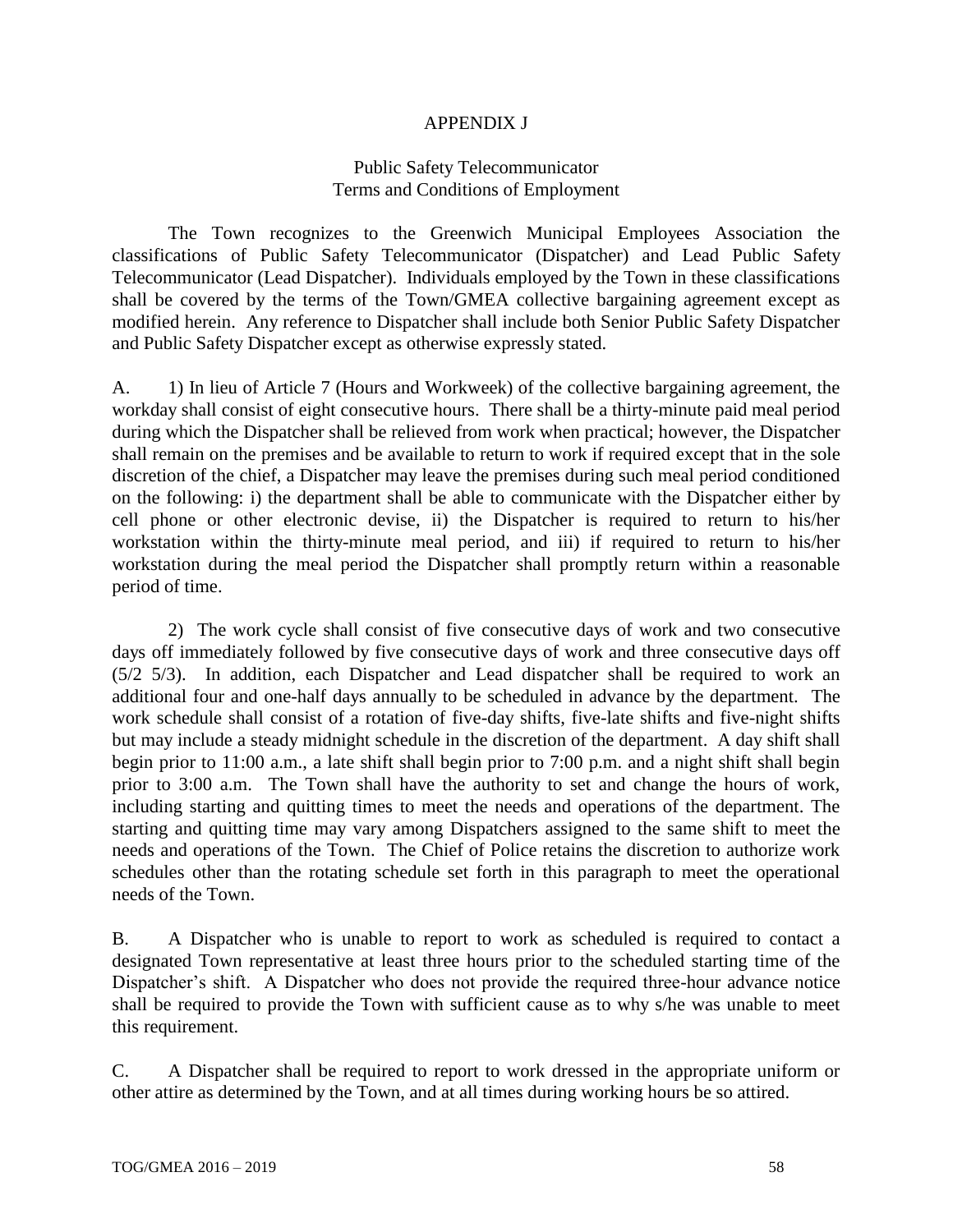D. Employees represented by the Silver Shield Association and Local 1042 I.A.F.F. may be assigned on an as needed basis to perform public safety dispatcher duties as such duties are defined in the Dispatcher job description.

E. Dispatchers shall be paid at the time and one-half rate of their straight time hourly rate for all hours worked in excess of their regular eight (8) work day or forty (40) hour workweek. A dispatcher shall not work more than sixteen (16) consecutive hours except during a bona fide emergency when there are no other qualified employees (dispatchers or police officers) to work dispatch. A dispatcher who works sixteen (16) or more consecutive hours shall be provided with a minimum of eight hours of time off before the dispatcher may resume work. A dispatcher who is provided with mandatory time off following an extended shift pursuant to this provision, shall not be deemed to have taken time off for non-occupational illness or injury (sick leave) pursuant to Article 8 (A) and shall be entitled to overtime compensation for excess time worked beyond his or her standard eight (8) hour workday, or standard forty (40) hour workweek. A dispatcher shall be paid at the double time rate of pay for each consecutive hour worked in excess of sixteen consecutive hours. In the event a dispatcher while off duty, is required to report to work for an unscheduled shift on such day off, and is thereafter involuntarily held over for a second consecutive shift, such dispatcher shall be paid at the double time rate of pay for each hour worked on the second consecutive shift and any consecutive shift, or portion thereof, worked thereafter.

F. In lieu of the provisions of Article 10 (Holidays) of the collective bargaining agreement Dispatchers shall receive an annual payment that is the equivalent of twelve (12) day's pay at the straight time rate of pay. The annual payment shall be made in two six-day installments to be paid on the first Friday in June and on the first Friday in December of each year. Payments shall be pro-rated for Dispatchers who did not work the entire holiday payment period.

G. Article 8 (B) (shift differential) of the collective bargaining agreement shall be applied in the following manner: the Dispatcher's late shift shall be considered the second shift and the Dispatcher's night shift shall be considered the third shift.

H. This paragraph H shall expire and become null and void on June 30, 2009, except as to retired TOG police officers employed as dispatchers prior to such date.

1. A former Town of Greenwich (TOG) police officer receiving his or her retirement allowance from the Town of Greenwich Retirement System (the "Retirement System") may be appointed by the Town as a Public Safety Dispatcher or Senior Public Safety Dispatcher (Dispatcher) subject to the following conditions:

a. A retired TOG police officer who meets the minimum qualifications for the position, is able to perform the essential duties of the position and who has previous experience as a TOG police dispatcher may be appointed as a Public Safety Dispatcher notwithstanding the provisions of Article 24 (Appointments) of the collective bargaining agreement or the TOG's pre-employment testing process.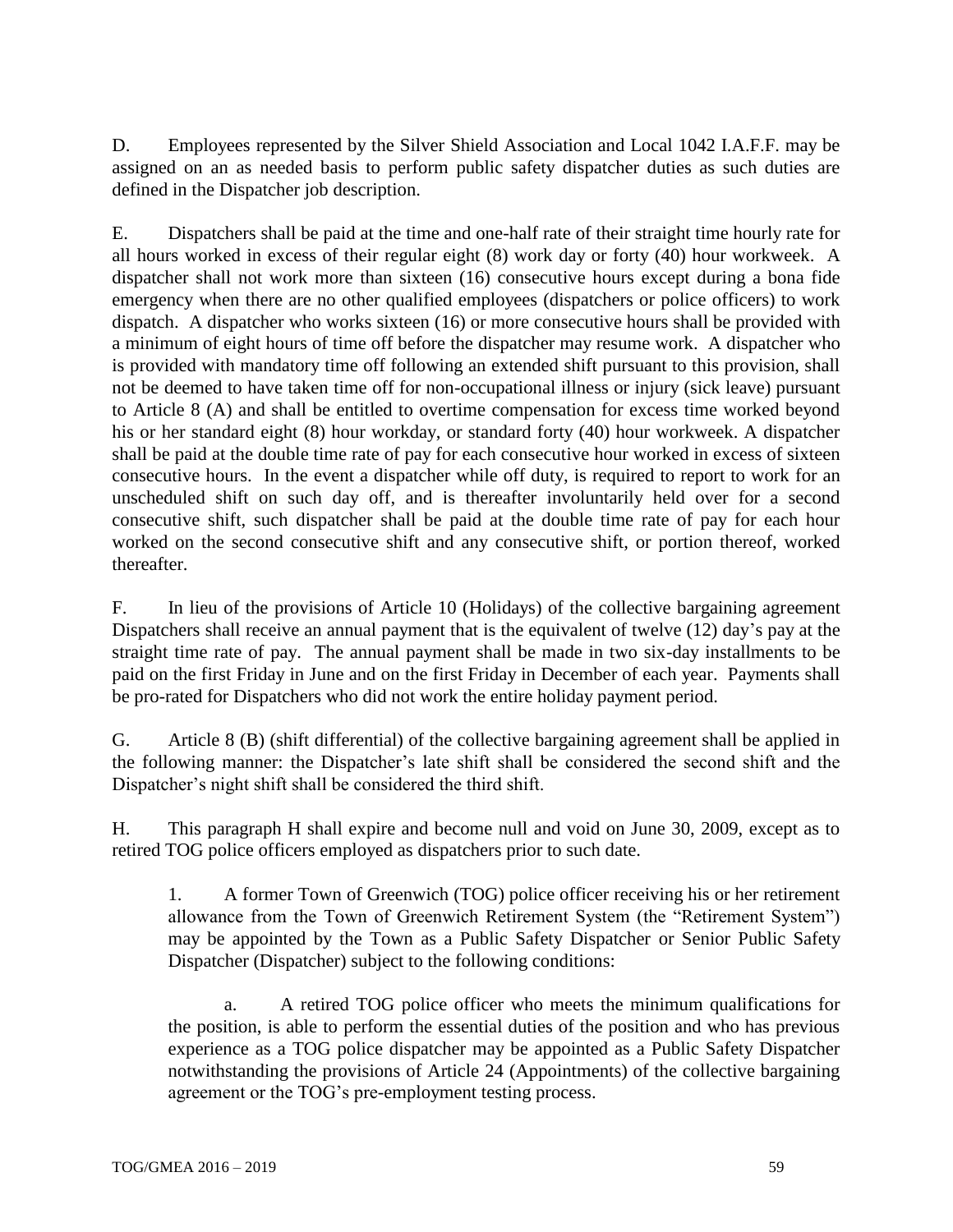b. A retired TOG police officer with no previous experience as a TOG police dispatcher shall have his or her appointment as a Public Safety Dispatcher subject to Article 24 of the collective bargaining agreement and to the TOG's pre-employment testing process. All appointments to Senior Public Safety Dispatcher shall be subject to Article 24 of the collective bargaining agreement and the TOG's pre-employment testing process.

2. A retired TOG police officer appointed as a Dispatcher shall be covered by the terms and conditions of the GMEA collective bargaining agreement as modified by paragraphs A through F above and as further modified by this paragraph G (2).

a. A retired TOG police officer appointed as a Dispatcher shall continue to receive his or her retirement allowance under the Retirement System.

b. Notwithstanding Article 17 of the collective bargaining agreement the retired TOG police officer shall not be eligible to actively participate in, and shall not accrue additional benefits under, the Retirement System during his or her period of employment as a Dispatcher. Such retired TOG police officer's retirement allowance shall have been determined as of the date of his or her retirement from police service, and subsequent years of service and compensation as a Dispatcher shall not alter the amount of such retirement allowance.

c. The retired TOG police officer shall be eligible to participate in the TOG's 401-k and/or 457 plans pursuant to the terms of Article 26 of the collective bargaining agreement and in accordance with the terms and conditions and restrictions under such plans.

d. The retired TOG police officer shall receive the medical benefits as provided to other GMEA covered employees pursuant to Article 14 of the collective bargaining agreement in lieu of any retiree medical benefits that the former police officer may be eligible to receive from his TOG services as a police officer. Upon subsequent separation of service from the TOG, the retired TOG police officer may elect to receive the retiree medical benefits earned as a police officer (based on his or her years of service as a police officer), or the retiree medical benefits provided pursuant to the terms of Article 14 (B) of the collective bargaining agreement (based on his or her years of service as a public safety dispatcher), if any.

e. The retired TOG police officer shall have the option at time of retirement as a TOG police officer to carryover all or a portion of unused vacation accruals in lieu of receiving payment for such unused vacation accruals. In no event shall the retired TOG police officer's unused vacation accruals, including any vacation accruals carried over pursuant to this paragraph, exceed the maximum accruals limits provided for in Article 12 (E) of the collective bargaining agreement. I. This Agreement together with the Town/GMEA collective bargaining agreement constitutes the entire agreement of the